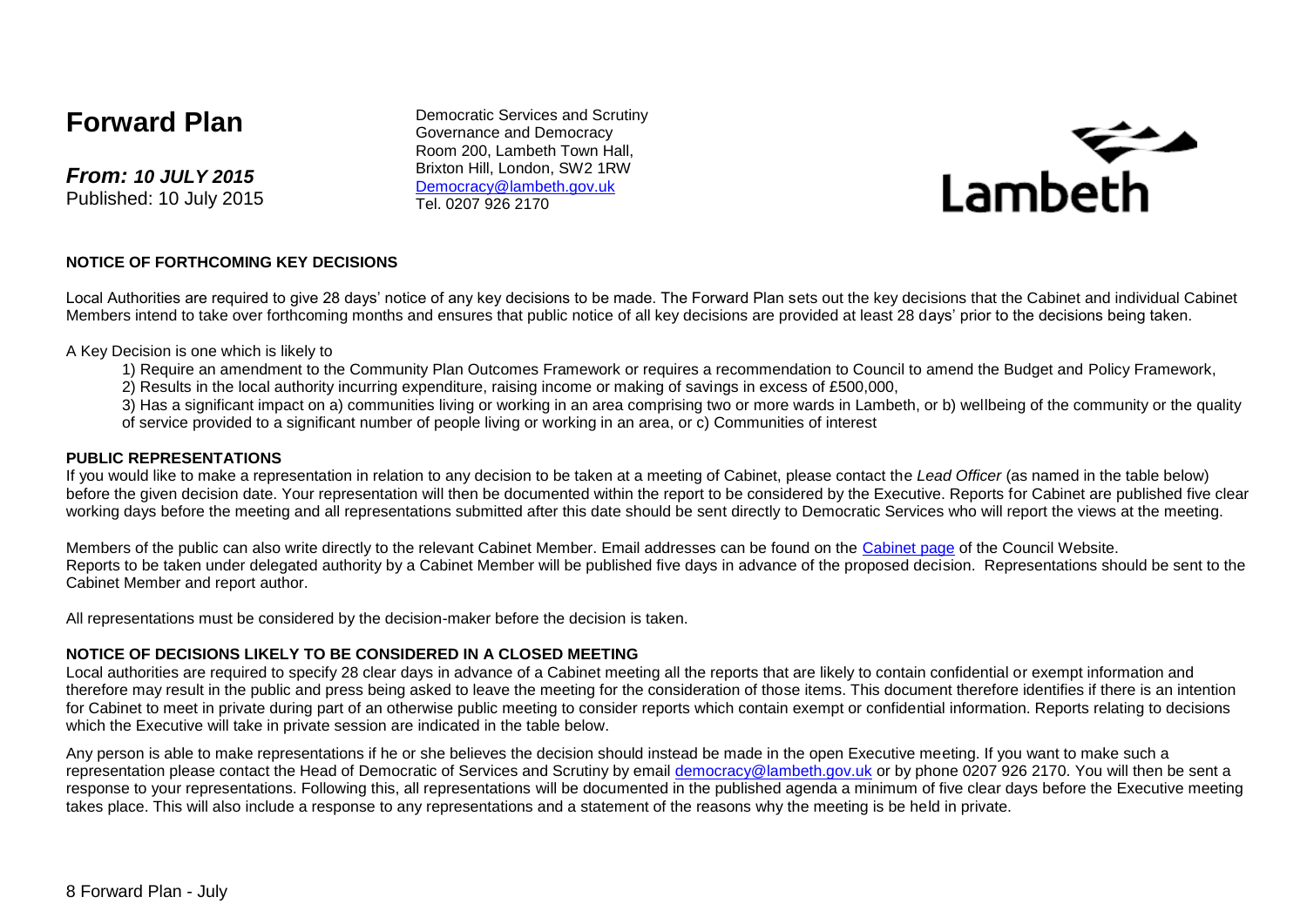| <b>Key Decision (Including Brief</b><br><b>Summary &amp; Expected Outcome)</b><br>(including ward) $\{1\}$ | Decision-maker,<br><b>Edition of Forward</b><br><b>Plan when first</b><br>appeared and whether<br>any confidential or<br>exempt Information is<br>to be considered $\{2\}$ | Date decision<br>to be taken $\{3\}$ | External<br><b>Consultation:</b><br>Who<br>How<br>Closing date $\{4\}$ | <b>Relevant documents</b><br>${5}$ | Lead Officer (to whom<br>representations should be<br>made, and holder of<br>$documents)$ {6} |
|------------------------------------------------------------------------------------------------------------|----------------------------------------------------------------------------------------------------------------------------------------------------------------------------|--------------------------------------|------------------------------------------------------------------------|------------------------------------|-----------------------------------------------------------------------------------------------|
|------------------------------------------------------------------------------------------------------------|----------------------------------------------------------------------------------------------------------------------------------------------------------------------------|--------------------------------------|------------------------------------------------------------------------|------------------------------------|-----------------------------------------------------------------------------------------------|

For further information about exempt or confidential information please see the Access to Information Procedure Notes in Part 3, Section 2 of the <u>Council Constitution</u> or contact democratic services.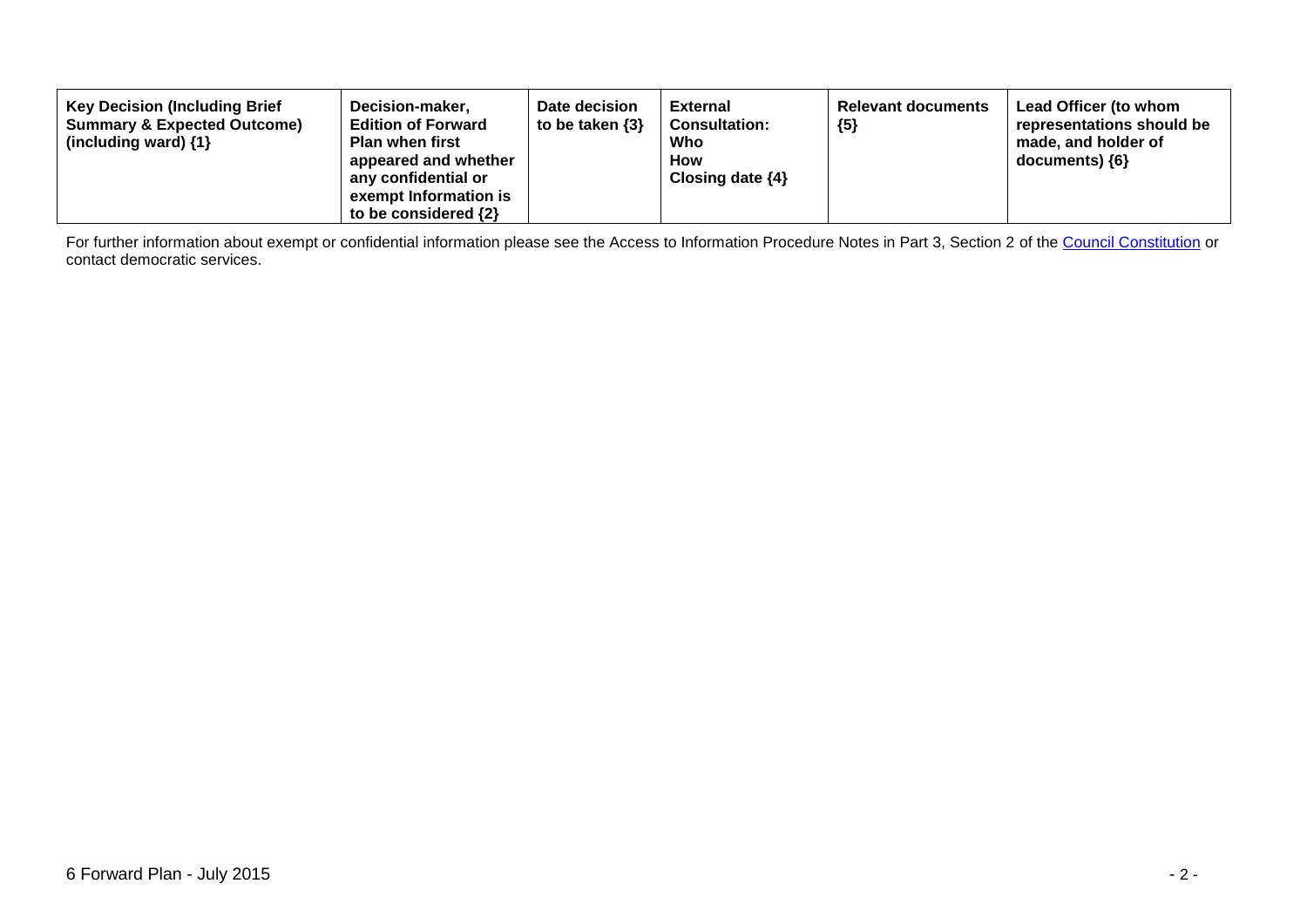# **Reports to be considered by Cabinet**

| Future Brixton: Somerleyton Road<br>Project – Procuring a Contractor and<br>Agreeing the Financial Model<br>This further report therefore provides<br>Cabinet with a detailed update on the<br>project including the outline design,<br>procurement strategy, delivery<br>strategy and financial model.<br>Cabinet will be asked to approve the<br>financial package required to deliver<br>the project and to authorise the<br>procurement of a contractor.<br>Coldharbour | Cabinet<br>29 August 2014 | 13 Jul 2015 | There will be<br>extensive<br>consultation and<br>coproduction.                    | Future Brixton:<br>Somerleyton Road<br>Project - Procuring a<br>Contractor and<br>Agreeing the Financial<br>Model | Neil Vokes, Regeneration<br>Project Manager (Housing)<br>nvokes@lambeth.gov.uk<br>1st floor, Phoenix House |
|-----------------------------------------------------------------------------------------------------------------------------------------------------------------------------------------------------------------------------------------------------------------------------------------------------------------------------------------------------------------------------------------------------------------------------------------------------------------------------|---------------------------|-------------|------------------------------------------------------------------------------------|-------------------------------------------------------------------------------------------------------------------|------------------------------------------------------------------------------------------------------------|
| Kennington, Oval and Vauxhall<br>Neighbourhood Area and<br>Neighbourhood Forum Application<br>To consider the Kennington, Oval and<br>Vauxhall Neighbourhood Area and<br>Neighbourhood Forum Application.<br>Bishop's; Oval; Prince's                                                                                                                                                                                                                                       | Cabinet<br>Open           | 13 Jul 2015 | Six week consultation<br>with equalities<br>groups. Councillors<br>for three wards | Kennington, Oval and<br>Vauxhall<br>Neighbourhood Area<br>and Neighbourhood<br>Forum Application                  | Alan Vinall<br>avinall@lambeth.gov.uk<br>1st Floor, Phoenix House<br>Tel: 020 7926 1212                    |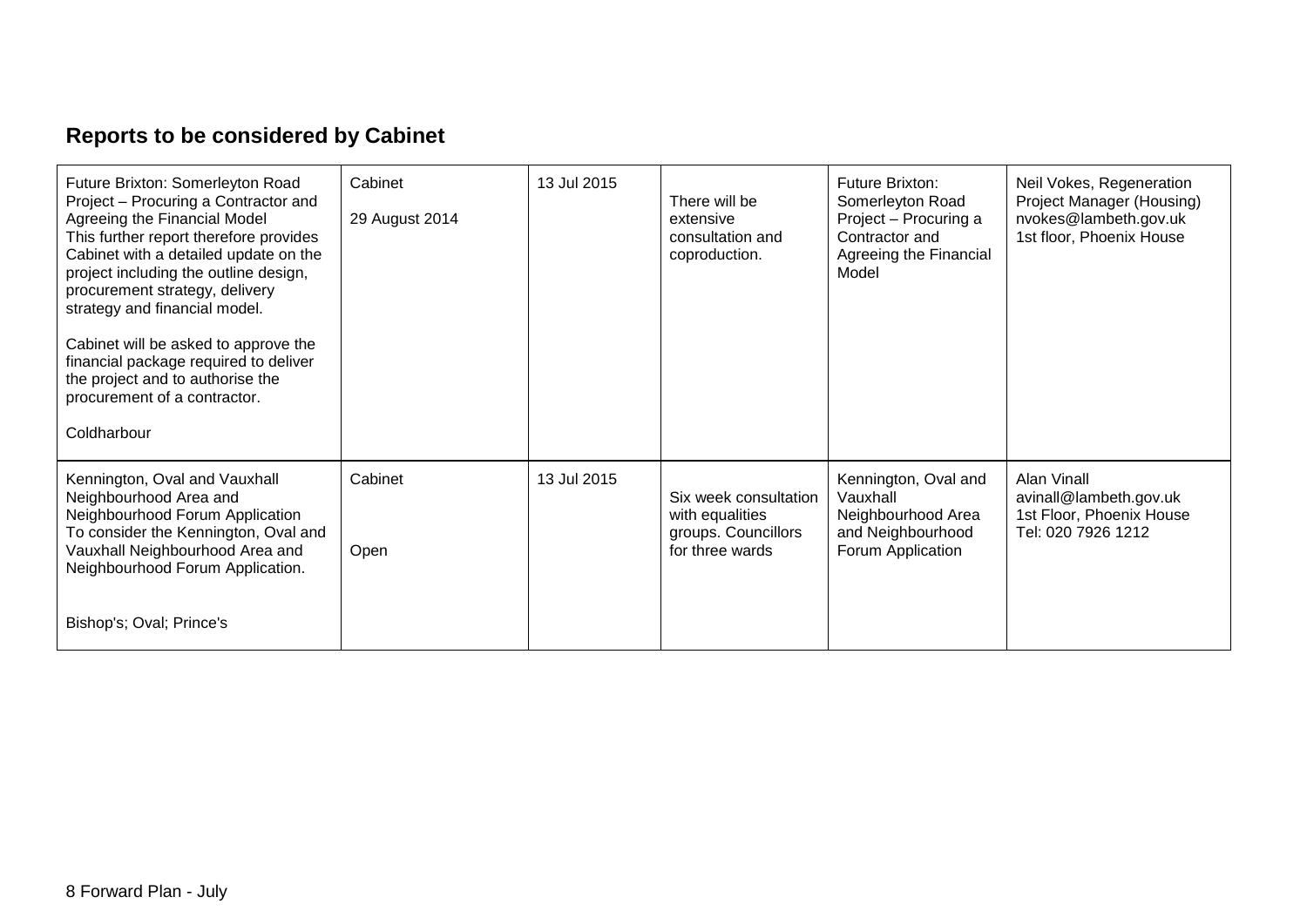| <b>Key Decision (Including Brief</b><br><b>Summary &amp; Expected Outcome)</b><br>(including ward) {1}                                                                                                                                                                                                                                | Decision-maker,<br><b>Edition of Forward</b><br><b>Plan when first</b><br>appeared and whether<br>any confidential or<br>exempt Information is<br>to be considered {2} | Date decision<br>to be taken $\{3\}$ | <b>External</b><br><b>Consultation:</b><br>Who<br><b>How</b><br>Closing date {4} | <b>Relevant documents</b><br>${5}$                                                                                                    | Lead Officer (to whom<br>representations should be<br>made, and holder of<br>documents) {6}                                                 |
|---------------------------------------------------------------------------------------------------------------------------------------------------------------------------------------------------------------------------------------------------------------------------------------------------------------------------------------|------------------------------------------------------------------------------------------------------------------------------------------------------------------------|--------------------------------------|----------------------------------------------------------------------------------|---------------------------------------------------------------------------------------------------------------------------------------|---------------------------------------------------------------------------------------------------------------------------------------------|
| Building the homes we need to house<br>the people of Lambeth - estate<br>regeneration update<br>To seek authority to redevelop the<br>entire Cressingham Gardens estate<br>and to proceed with the procurement<br>of development managers for the<br>design and delivery of new homes at<br>Cressingham Gardens.<br><b>Tulse Hill</b> | Cabinet<br>Open                                                                                                                                                        | 13 Jul 2015                          | Residents of<br>Cressingham<br>Gardens.                                          | Building the homes we<br>need to house the<br>people of Lambeth -<br>estate regeneration<br>update                                    | Neil Vokes, Regeneration<br>Project Manager (Housing)<br>nvokes@lambeth.gov.uk<br>1st floor, Phoenix House                                  |
| A Priority Action Plan: Lambeth<br>Council's response to the OFSTED<br>inspection of Children's Services and<br>the LSCB<br>To approved the Priority Action Plan<br>which responds the OFSTED<br>inspection recommendations and<br>priority areas identified as inadequate<br>or in need of improvement.<br>All Wards                 | Cabinet<br>Open                                                                                                                                                        | 13 Jul 2015                          | N/a                                                                              | A Priority Action Plan:<br>Lambeth Council's<br>response to the<br>OFSTED inspection of<br><b>Children's Services</b><br>and the LSCB | Rebecca Eligon, Head of<br><b>Strategy and Equalities</b><br>Religon@lambeth.gov.uk<br>Room 113, Lambeth Town<br>Hall<br>Tel: 020 7926 2125 |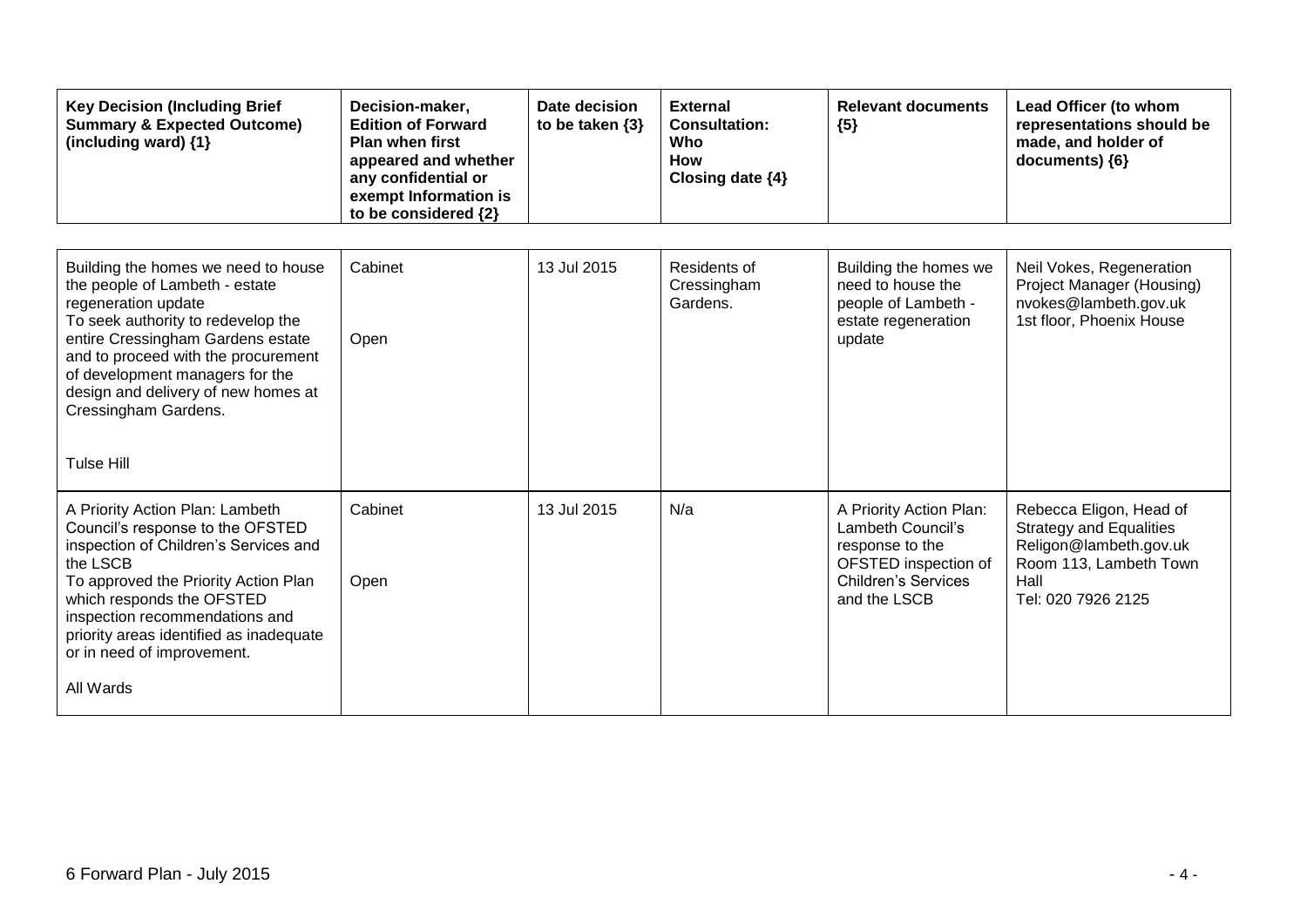| <b>Key Decision (Including Brief</b><br><b>Summary &amp; Expected Outcome)</b><br>(including ward) {1}                                                                                                                                                                                                                                                          | Decision-maker,<br><b>Edition of Forward</b><br><b>Plan when first</b><br>appeared and whether<br>any confidential or<br>exempt Information is<br>to be considered {2} | Date decision<br>to be taken $\{3\}$ | <b>External</b><br><b>Consultation:</b><br>Who<br><b>How</b><br>Closing date $\{4\}$ | <b>Relevant documents</b><br>${5}$                                                                                  | Lead Officer (to whom<br>representations should be<br>made, and holder of<br>documents) ${6}$ |
|-----------------------------------------------------------------------------------------------------------------------------------------------------------------------------------------------------------------------------------------------------------------------------------------------------------------------------------------------------------------|------------------------------------------------------------------------------------------------------------------------------------------------------------------------|--------------------------------------|--------------------------------------------------------------------------------------|---------------------------------------------------------------------------------------------------------------------|-----------------------------------------------------------------------------------------------|
| Package of support measures for<br><b>Lambeth Foster Carers</b><br>1. To exempt Foster Carers approved<br>by Lambeth Council and living within<br>the Borough from their Council tax<br>liability for the duration of their<br>fostering careers.<br>2. To delegate the Deputy Member<br>(Policy) to agree an additional benefits<br>package for foster carers. | Cabinet<br>Open                                                                                                                                                        | 27 Jul 2015                          |                                                                                      | <b>Council Tax Exemption</b><br>and Benefits Scheme<br>for the London<br>Borough of Lambeth<br><b>Foster Carers</b> | Lisa Humphreys, Assistant<br>Director Children's Social<br>Care<br>LHumphreys@lambeth.gov.u   |
| All Wards                                                                                                                                                                                                                                                                                                                                                       |                                                                                                                                                                        |                                      |                                                                                      |                                                                                                                     |                                                                                               |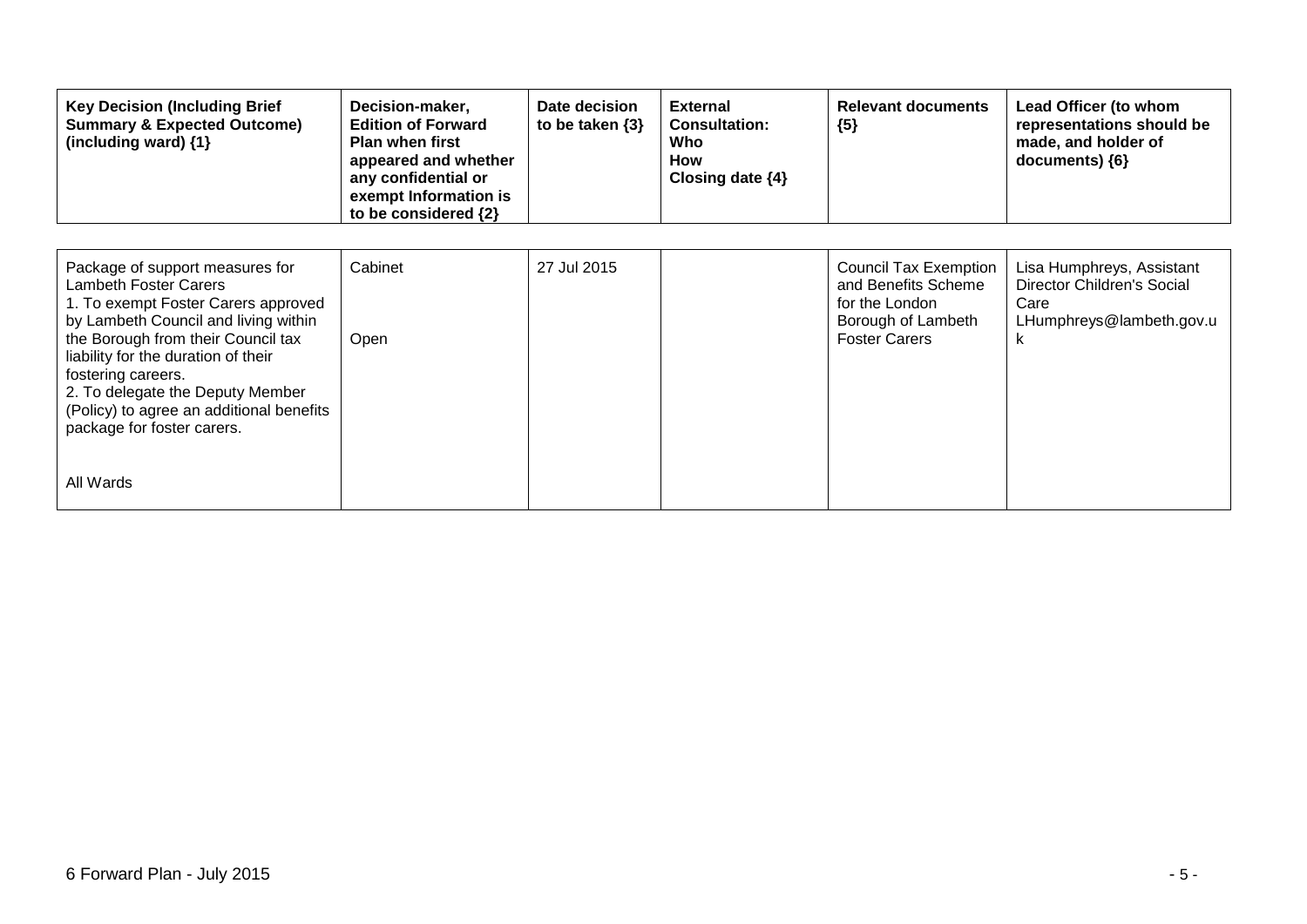| <b>Key Decision (Including Brief</b><br><b>Summary &amp; Expected Outcome)</b><br>(including ward) {1}                                                                                                                                                                                                                                                                                                                                                                                                                                              | Decision-maker,<br><b>Edition of Forward</b><br><b>Plan when first</b><br>appeared and whether<br>any confidential or<br>exempt Information is<br>to be considered {2} | Date decision<br>to be taken $\{3\}$ | <b>External</b><br><b>Consultation:</b><br>Who<br><b>How</b><br>Closing date $\{4\}$ | <b>Relevant documents</b><br>${5}$                                           | Lead Officer (to whom<br>representations should be<br>made, and holder of<br>documents) ${6}$                              |
|-----------------------------------------------------------------------------------------------------------------------------------------------------------------------------------------------------------------------------------------------------------------------------------------------------------------------------------------------------------------------------------------------------------------------------------------------------------------------------------------------------------------------------------------------------|------------------------------------------------------------------------------------------------------------------------------------------------------------------------|--------------------------------------|--------------------------------------------------------------------------------------|------------------------------------------------------------------------------|----------------------------------------------------------------------------------------------------------------------------|
| July Financial Planning Report -<br>Allocating Resources to Outcomes<br>The July Finance Planning Report will<br>provide an update on the economic<br>outlook, the Council's draft financial<br>out-turn for 2014/15, risk areas and<br>revenue budget implementation plans<br>for 2015/16 and the Capital<br>Investment Programme and asset<br>disposals strategy. The report will also<br>include an outline of the<br>Commissioning Plans for 2016/17 and<br>2017/18 and include details about the<br>consultation on the Council tax<br>scheme. | Cabinet                                                                                                                                                                | 27 Jul 2015                          |                                                                                      | <b>Financial Planning</b><br>Report - Allocating<br>Resources to<br>Outcomes | Frank Higgins, Head of<br><b>Financial Strategy</b><br>Fhiggins@lambeth.gov.uk<br>Olive Morris House<br>Tel: 020 7926 9316 |
| All Wards                                                                                                                                                                                                                                                                                                                                                                                                                                                                                                                                           |                                                                                                                                                                        |                                      |                                                                                      |                                                                              |                                                                                                                            |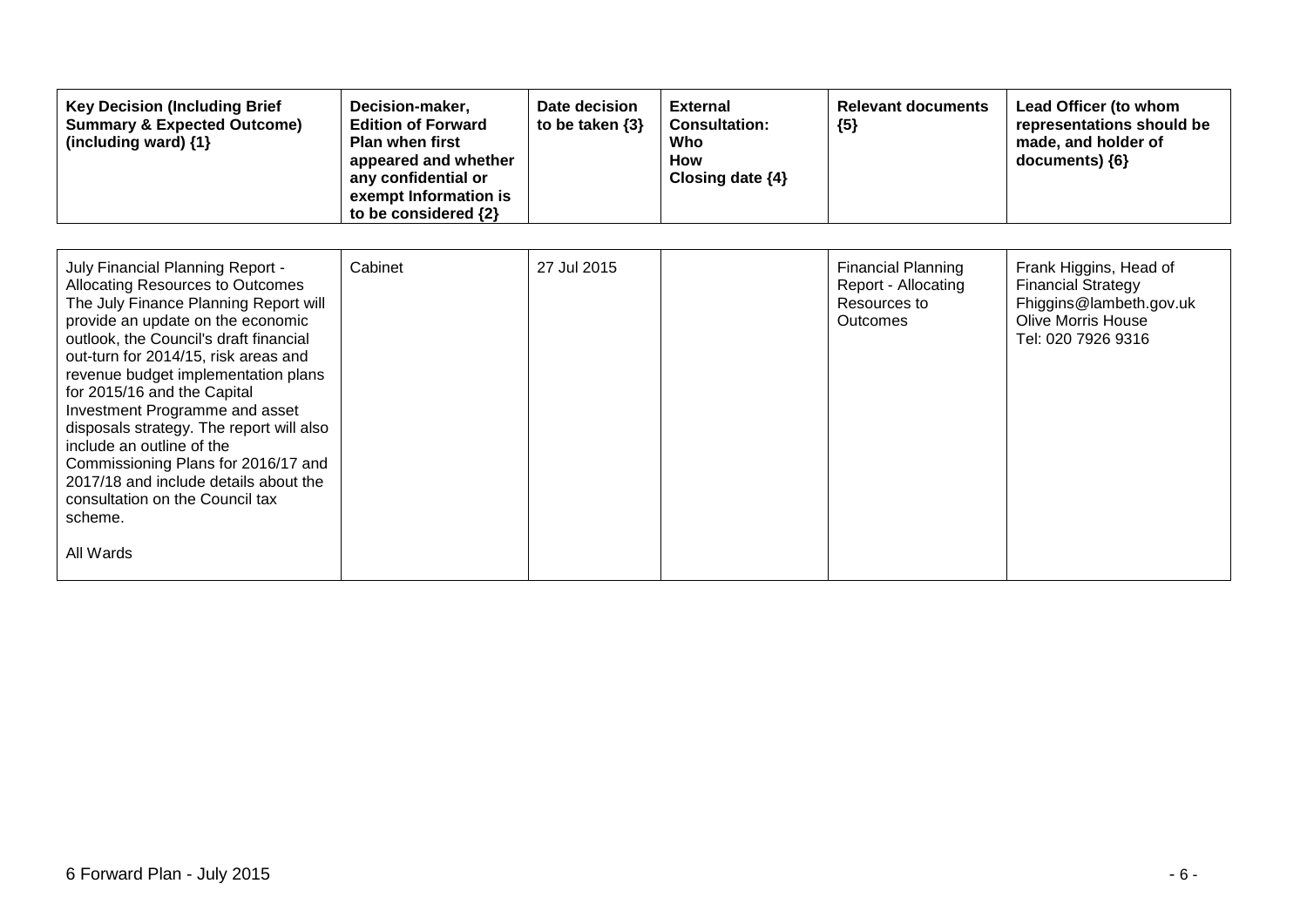| <b>Key Decision (Including Brief</b><br><b>Summary &amp; Expected Outcome)</b><br>(including ward) $\{1\}$                                                                                                                                                                                                                                                                                                                                                                                             | Decision-maker,<br><b>Edition of Forward</b><br><b>Plan when first</b><br>appeared and whether<br>any confidential or<br>exempt Information is<br>to be considered {2} | Date decision<br>to be taken $\{3\}$ | <b>External</b><br><b>Consultation:</b><br>Who<br><b>How</b><br>Closing date $\{4\}$         | <b>Relevant documents</b><br>${5}$                  | Lead Officer (to whom<br>representations should be<br>made, and holder of<br>documents) ${6}$                                                                                                                                                 |
|--------------------------------------------------------------------------------------------------------------------------------------------------------------------------------------------------------------------------------------------------------------------------------------------------------------------------------------------------------------------------------------------------------------------------------------------------------------------------------------------------------|------------------------------------------------------------------------------------------------------------------------------------------------------------------------|--------------------------------------|----------------------------------------------------------------------------------------------|-----------------------------------------------------|-----------------------------------------------------------------------------------------------------------------------------------------------------------------------------------------------------------------------------------------------|
| Pupil Place Planning and Capital<br>Projects<br>1. To note the projections of demand<br>for places and the priority for creating<br>additional secondary school places.<br>2. To agree the approach to<br>prioritisation of secondary school<br>places as shown in appendix B, based<br>on the previously agreed criteria for<br>primary places<br>3. To agree to the proposed<br>programme of work set out in section<br>6 of this report, subject to appropriate<br>statutory consents.<br>All Wards | Cabinet<br>Open                                                                                                                                                        | 27 Jul 2015                          | Ward councillors will<br>be consulted if a<br>school in their ward is<br>due to be expanded. | <b>Pupil Place Planning</b><br>and Capital Projects | Maggie Harriott, Education<br><b>Strategy Manager</b><br>MHarriott@lambeth.gov.uk<br>Education, Estates and<br>Capital Projects Division, 6th<br>Floor, International House,<br>Canterbury Crescent,<br>London, SW9 7QE<br>Tel: 020 7926 2108 |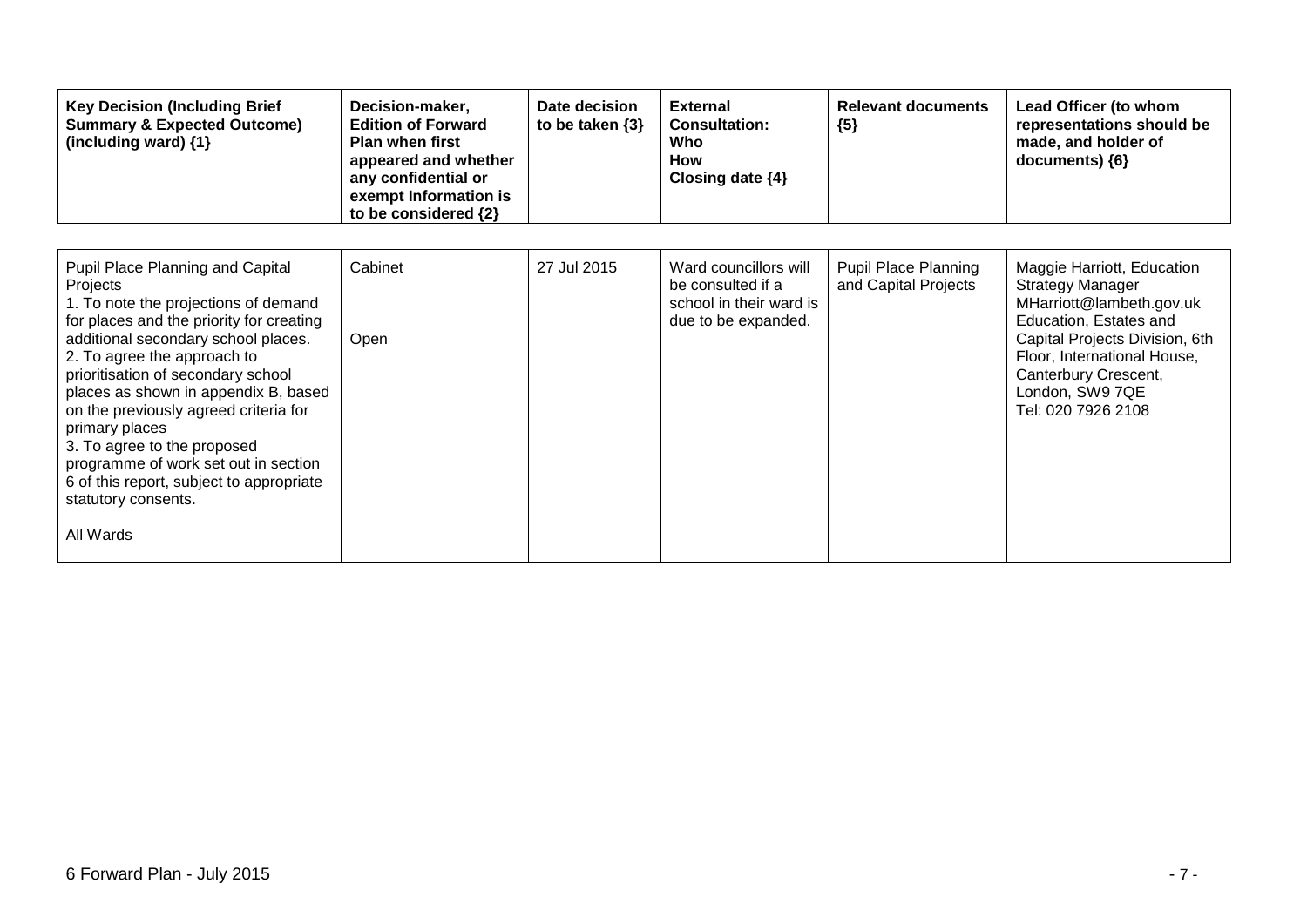| <b>Key Decision (Including Brief</b><br><b>Summary &amp; Expected Outcome)</b><br>(including ward) {1}                                                                             | Decision-maker,<br><b>Edition of Forward</b><br><b>Plan when first</b><br>appeared and whether<br>any confidential or<br>exempt Information is<br>to be considered {2} | Date decision<br>to be taken $\{3\}$ | <b>External</b><br><b>Consultation:</b><br>Who<br><b>How</b><br>Closing date $\{4\}$                                                                                                                      | <b>Relevant documents</b><br>${5}$ | Lead Officer (to whom<br>representations should be<br>made, and holder of<br>documents) {6} |
|------------------------------------------------------------------------------------------------------------------------------------------------------------------------------------|------------------------------------------------------------------------------------------------------------------------------------------------------------------------|--------------------------------------|-----------------------------------------------------------------------------------------------------------------------------------------------------------------------------------------------------------|------------------------------------|---------------------------------------------------------------------------------------------|
| Paper Public Space Protection Order:<br>Legal Highs<br>The implementation of a borough-<br>wide Public Space Protection<br>Order banning the use of legal<br>highs across Lambeth. | Cabinet                                                                                                                                                                | 27 Jul 2015                          | The decision<br>follows a month<br>long public<br>consultation and<br>evidence gathering<br>exercise to judge<br>the impact of legal<br>high usage on<br>communities and<br>neighbourhoods in<br>Lambeth. | Legal Highs<br>Enforcement         | Kristian Aspinall<br>kaspinall@lambeth.gov.uk                                               |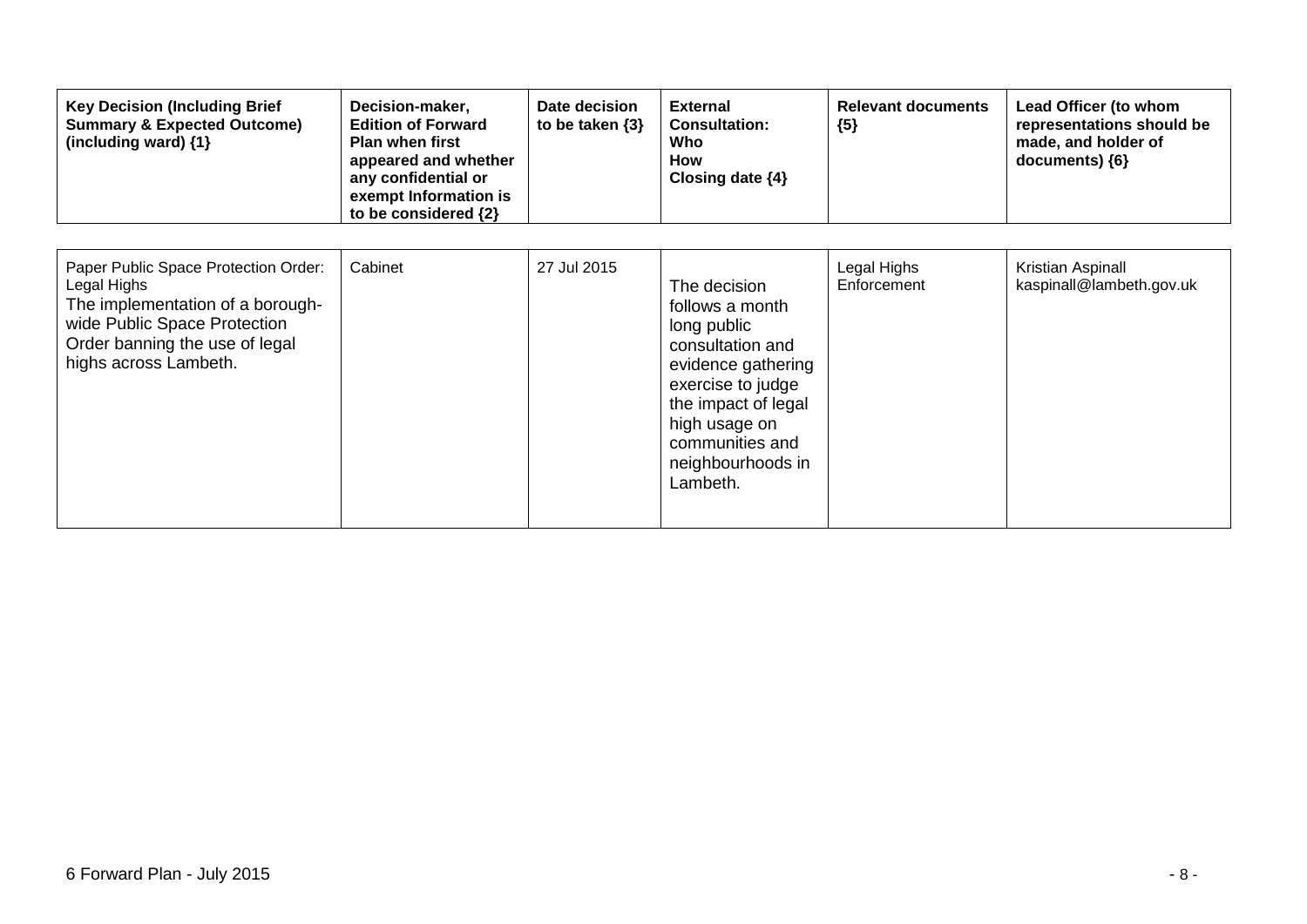| <b>Key Decision (Including Brief</b><br><b>Summary &amp; Expected Outcome)</b><br>(including ward) {1}                                                                                                                                                                                                                                                                                                                                          | Decision-maker,<br><b>Edition of Forward</b><br><b>Plan when first</b><br>appeared and whether<br>any confidential or<br>exempt Information is<br>to be considered {2} | Date decision<br>to be taken $\{3\}$ | <b>External</b><br><b>Consultation:</b><br>Who<br>How<br>Closing date {4} | <b>Relevant documents</b><br>${5}$                                                                 | Lead Officer (to whom<br>representations should be<br>made, and holder of<br>documents) {6}                |
|-------------------------------------------------------------------------------------------------------------------------------------------------------------------------------------------------------------------------------------------------------------------------------------------------------------------------------------------------------------------------------------------------------------------------------------------------|------------------------------------------------------------------------------------------------------------------------------------------------------------------------|--------------------------------------|---------------------------------------------------------------------------|----------------------------------------------------------------------------------------------------|------------------------------------------------------------------------------------------------------------|
| Building the homes we need to house<br>the people of Lambeth - estate<br>regeneration update<br>To seek authority to proceed with the<br>procurement of development<br>managers for the design and delivery<br>of new homes on the following estates<br>which have been included in the<br>estate regeneration programme:<br>Westbury, South Lambeth, Knight's<br>Walk, Central Hill and Fenwick<br>Estates.<br>Gipsy Hill; Larkhall; Prince's; | Cabinet<br>Open                                                                                                                                                        | 27 Jul 2015                          | There has been<br>consultation with<br>ward councillors and<br>residents. | Building the homes we<br>need to house the<br>people of Lambeth -<br>estate regeneration<br>update | Neil Vokes, Regeneration<br>Project Manager (Housing)<br>nvokes@lambeth.gov.uk<br>1st floor, Phoenix House |
| Stockwell; Tulse Hill<br><b>Fostering Recruitment Strategy</b><br>2015/16<br>To approve a recruitment strategy for<br>Foster Carers.<br>All Wards                                                                                                                                                                                                                                                                                               | Cabinet<br>Open                                                                                                                                                        | 14 Sep 2015                          | Consultation has<br>taken place with in-<br>house Foster Carers.          | <b>Recruitment of Foster</b><br>Carers                                                             | Lisa Humphreys, Assistant<br>Director Children's Social<br>Care<br>LHumphreys@lambeth.gov.u<br>k           |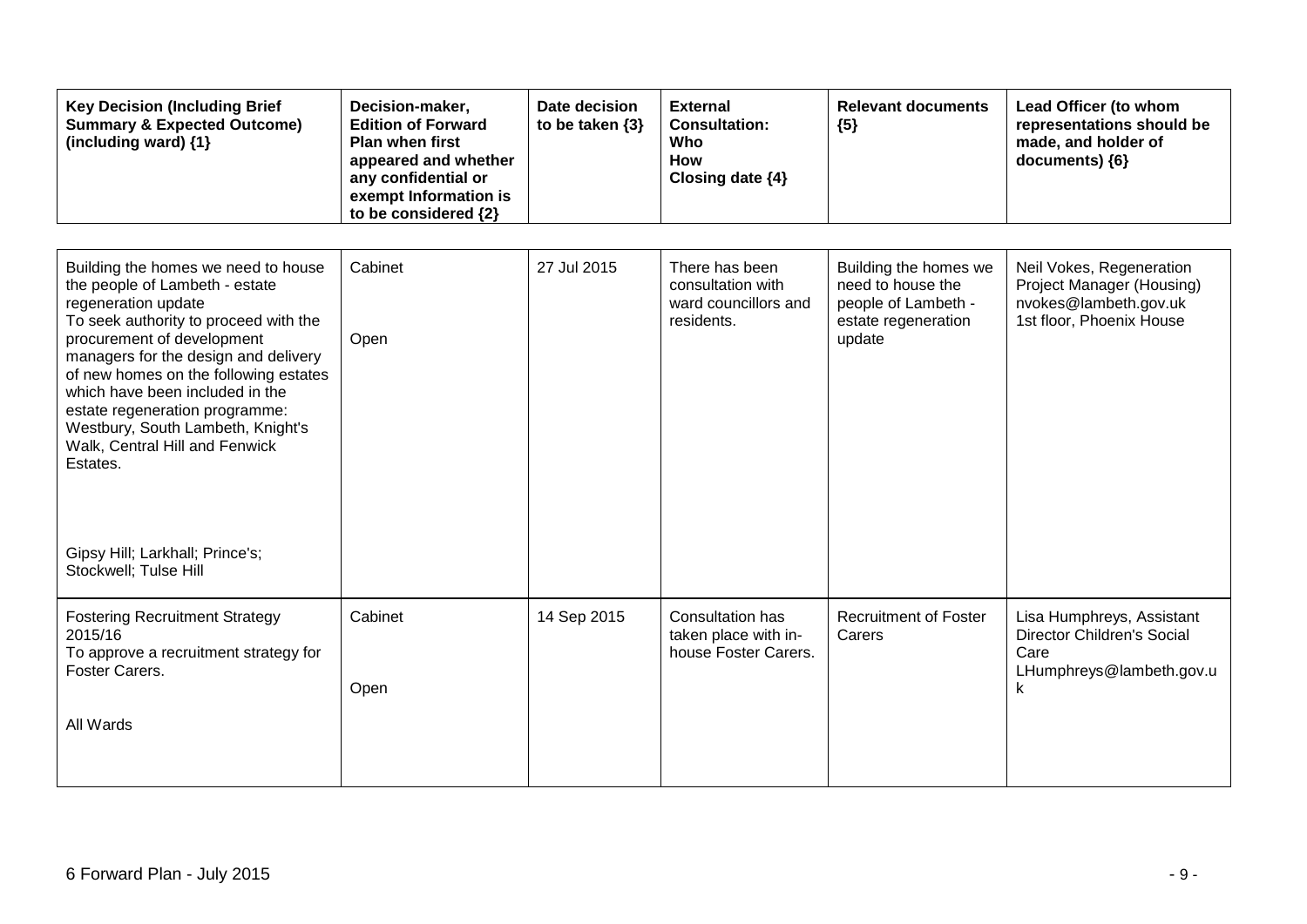| appeared and whether<br>any confidential or<br>exempt Information is<br>to be considered {2} |             | How<br>Closing date $\{4\}$                                                                              |                                                           | made, and holder of<br>documents) {6}                                                                                                           |
|----------------------------------------------------------------------------------------------|-------------|----------------------------------------------------------------------------------------------------------|-----------------------------------------------------------|-------------------------------------------------------------------------------------------------------------------------------------------------|
| Cabinet                                                                                      | 14 Sep 2015 | Full statutory<br>consultation will be<br>concluded on 24th<br>April 2015 under the<br>name culture 2020 | <b>Creative Communities:</b><br>Vibrant<br>Neighbourhoods | John Kerridge, Assistant<br>Director, Active Communities<br>jkerridge@lambeth.gov.uk<br>Phoenix House, Wandsworth<br>Road<br>Tel: 020 7926 2744 |
|                                                                                              |             |                                                                                                          |                                                           | <b>Plan when first</b><br>Who                                                                                                                   |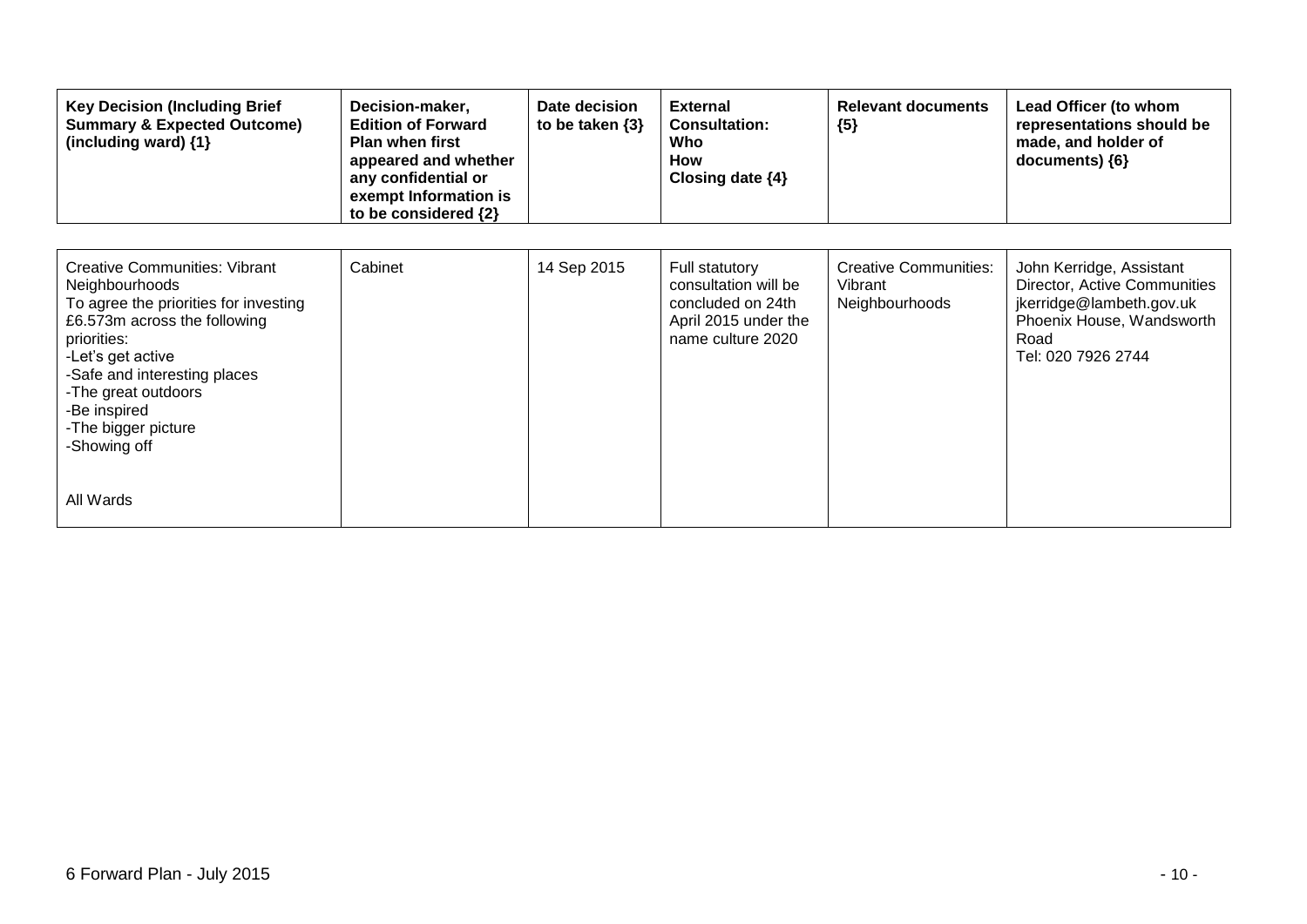| <b>Key Decision (Including Brief</b><br><b>Summary &amp; Expected Outcome)</b><br>(including ward) {1}                                                                                                 | Decision-maker,<br><b>Edition of Forward</b><br><b>Plan when first</b><br>appeared and whether<br>any confidential or<br>exempt Information is<br>to be considered {2} | Date decision<br>to be taken {3} | <b>External</b><br><b>Consultation:</b><br>Who<br>How<br>Closing date {4}                                                                                                                                                                                                                                                                                                                                                       | <b>Relevant documents</b><br>${5}$                                             | Lead Officer (to whom<br>representations should be<br>made, and holder of<br>documents) {6}                                        |
|--------------------------------------------------------------------------------------------------------------------------------------------------------------------------------------------------------|------------------------------------------------------------------------------------------------------------------------------------------------------------------------|----------------------------------|---------------------------------------------------------------------------------------------------------------------------------------------------------------------------------------------------------------------------------------------------------------------------------------------------------------------------------------------------------------------------------------------------------------------------------|--------------------------------------------------------------------------------|------------------------------------------------------------------------------------------------------------------------------------|
| New Alterations and Extensions<br><b>Supplementary Planning Document</b><br>To approve the content of the<br>guidance as a Supplementary<br>Planning Document for public<br>consultation.<br>All Wards | Cabinet<br>Council<br>5 December 2014<br>5 December 2014                                                                                                               | 14 Sep 2015<br>18 Nov 2015       | Specific<br>$\bullet$<br>individuals<br>with a stated<br>interest in the<br>subject, local<br>amenity<br>societies,<br>other<br>community<br>groups and<br>stakeholders<br>identified on<br>the planning<br>policy<br>consultation<br>database.<br>Publicity in<br>Lambeth<br>Life, press<br>release and<br>Council<br>online<br>consultation<br>diary.<br>The 28 day process<br>will take place in<br>February/ March<br>2015. | New Alterations and<br>Extensions<br>Supplementary<br><b>Planning Document</b> | Doug Black, Team Leader<br>Conservation & Urban Design<br>DBlack1@lambeth.gov.uk<br>1st floor, Phoenix House<br>Tel: 020 7926 4065 |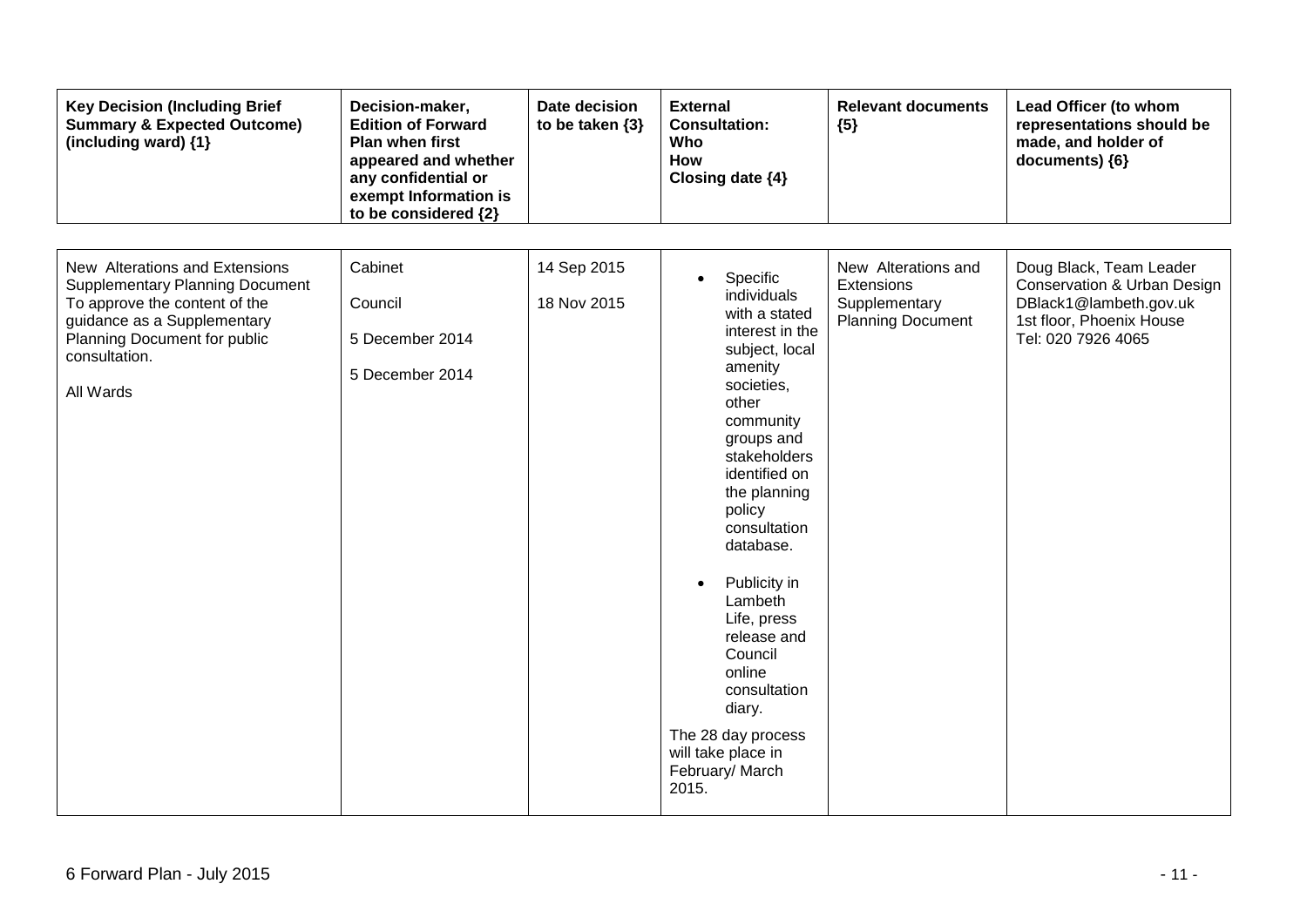| <b>Key Decision (Including Brief</b><br><b>Summary &amp; Expected Outcome)</b><br>(including ward) {1}                                                                        | Decision-maker,<br><b>Edition of Forward</b><br><b>Plan when first</b><br>appeared and whether<br>any confidential or<br>exempt Information is<br>to be considered {2} | Date decision<br>to be taken $\{3\}$ | <b>External</b><br><b>Consultation:</b><br>Who<br><b>How</b><br>Closing date {4}                                                                                                                                                                                                                                                                                                                                                                                                               | <b>Relevant documents</b><br>${5}$  | Lead Officer (to whom<br>representations should be<br>made, and holder of<br>documents) {6} |
|-------------------------------------------------------------------------------------------------------------------------------------------------------------------------------|------------------------------------------------------------------------------------------------------------------------------------------------------------------------|--------------------------------------|------------------------------------------------------------------------------------------------------------------------------------------------------------------------------------------------------------------------------------------------------------------------------------------------------------------------------------------------------------------------------------------------------------------------------------------------------------------------------------------------|-------------------------------------|---------------------------------------------------------------------------------------------|
| Social Value Policy and Guidance<br>To agree and formalise the social<br>value policy as official council<br>policy and to agree the content of<br>the social value guidance. | Cabinet                                                                                                                                                                | 14 Sep 2015                          | The majority of<br>consultation has<br>been internal as<br>this is a policy<br>primarily aimed at<br>satisfying the<br>requirements of the<br><b>Public Services</b><br>(Social Value) Act<br>2012 and also<br>improving the way<br>in which the council<br>commissions for<br>outcomes.<br>However once the<br>policy is approved<br>by Cabinet there<br>will be further<br>internal<br>consultation with<br>staff and also<br>communications<br>and promotions<br>with external<br>partners. | Social Value Policy<br>and Guidance | Anna Randle, Head of Policy<br>Development<br>arandle@lambeth.gov.uk                        |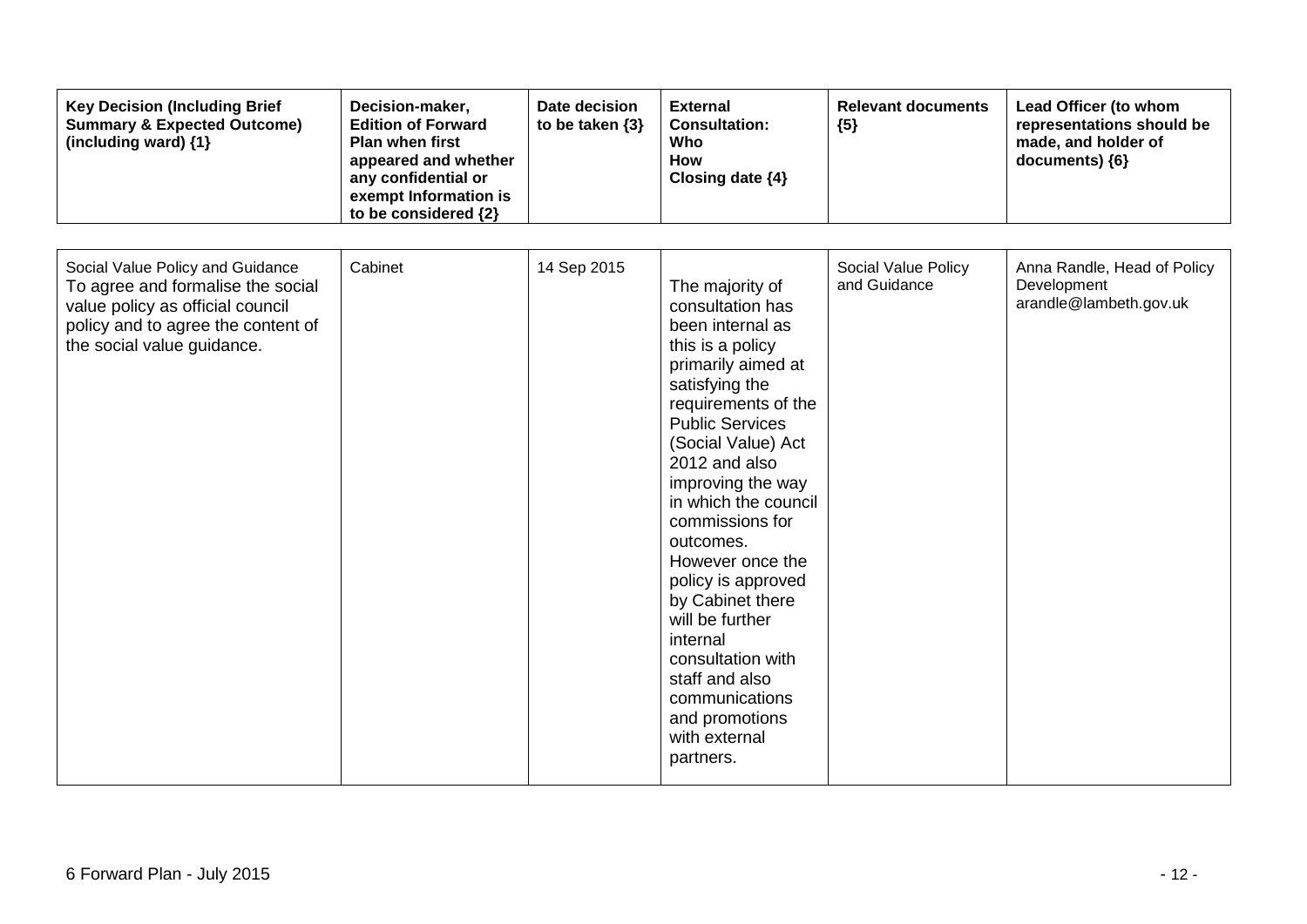| <b>Key Decision (Including Brief</b><br><b>Summary &amp; Expected Outcome)</b><br>(including ward) {1}                                                                                                                                             | Decision-maker,<br><b>Edition of Forward</b><br><b>Plan when first</b><br>appeared and whether<br>any confidential or<br>exempt Information is<br>to be considered {2} | Date decision<br>to be taken $\{3\}$ | <b>External</b><br><b>Consultation:</b><br>Who<br><b>How</b><br>Closing date $\{4\}$                                     | <b>Relevant documents</b><br>${5}$                                           | Lead Officer (to whom<br>representations should be<br>made, and holder of<br>documents) {6}                                                                   |
|----------------------------------------------------------------------------------------------------------------------------------------------------------------------------------------------------------------------------------------------------|------------------------------------------------------------------------------------------------------------------------------------------------------------------------|--------------------------------------|--------------------------------------------------------------------------------------------------------------------------|------------------------------------------------------------------------------|---------------------------------------------------------------------------------------------------------------------------------------------------------------|
| Lambeth Sustainability<br>Commissioning Strategy 2015-2018<br>This decision will be for Cabinet<br>members to officially adopt the<br>sustainability strategy as council policy<br>including the vision, indicators and<br>activities<br>All Wards | Cabinet<br>01/05/2015                                                                                                                                                  | 12 Oct 2015                          | We will have held<br>three public<br>workshops and held<br>over twenty 1-2-1<br>meetings with a<br>range of stakeholders | Lambeth<br>$\Omega$<br>Sustainability<br>Commissioning<br>Strategy 2015-2018 | <b>Nathan Pierce</b><br>NPierce@lambeth.gov.uk                                                                                                                |
| Vale Street recycling and reuse centre<br>options paper<br>The paper examines the different<br>options available for the Vale Street<br>recycling and reuse facility site.<br>All Wards                                                            | Cabinet<br>12 December 2014                                                                                                                                            | 7 Dec 2015                           | Information taken<br>from the resident's<br>survey and surveys<br>of Vale Street users<br>has informed the<br>paper.     | Vale Street recycling<br>and reuse centre<br>options paper                   | Liz Whitson Cloud, Senior<br>Policy, Equalities and<br>Performance Officer<br>lwhitsoncloud@lambeth.gov.<br>uk.<br><b>Phoenix House</b><br>Tel: 020 7926 0145 |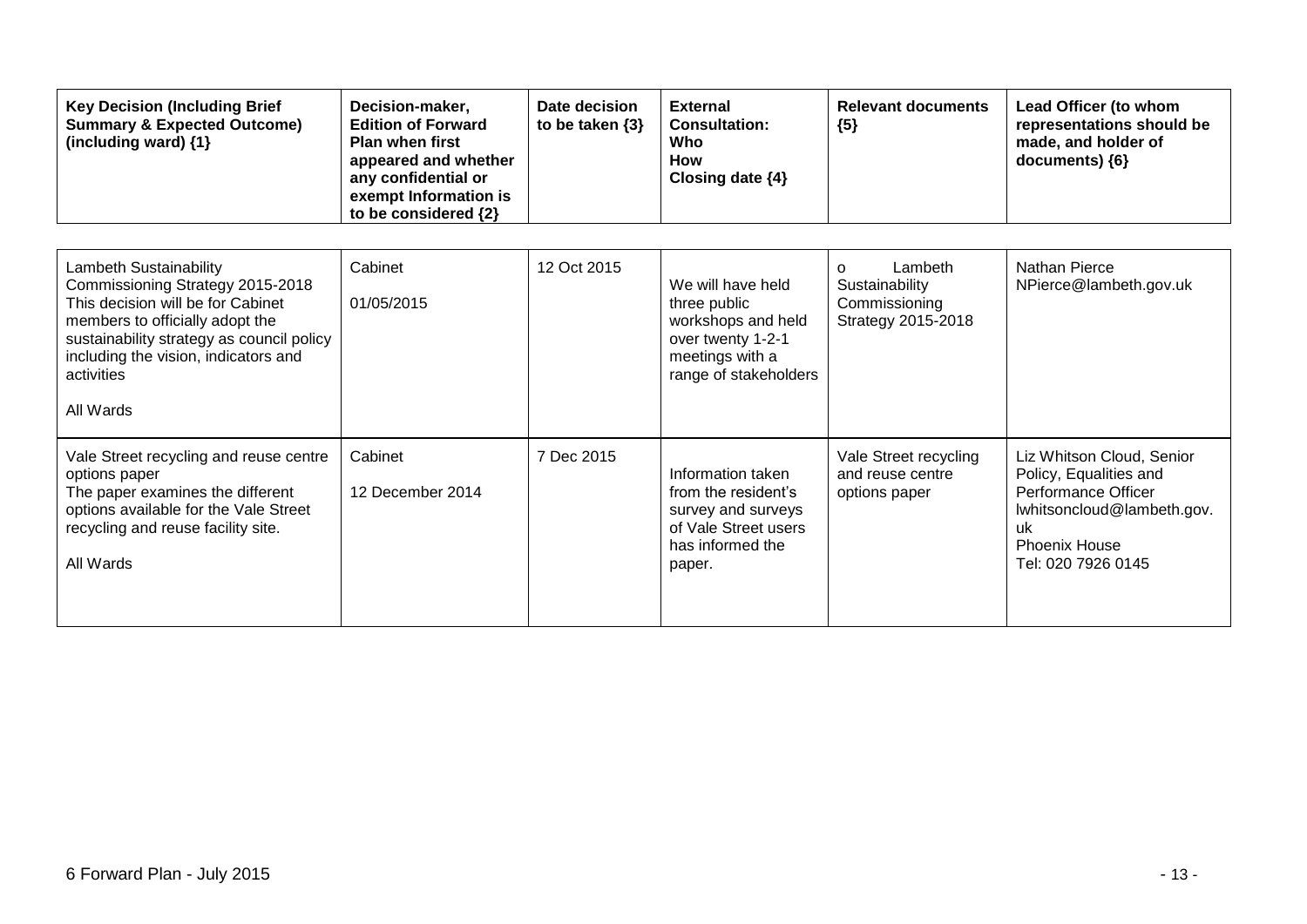| <b>Key Decision (Including Brief</b><br>Decision-maker,<br><b>Summary &amp; Expected Outcome)</b><br><b>Plan when first</b><br>(including ward) $\{1\}$ | Date decision<br>to be taken $\{3\}$<br><b>Edition of Forward</b><br>appeared and whether<br>any confidential or<br>exempt Information is<br>to be considered $\{2\}$ | External<br><b>Consultation:</b><br>Who<br><b>How</b><br>Closing date $\{4\}$ | <b>Relevant documents</b><br>${5}$ | Lead Officer (to whom<br>representations should be<br>made, and holder of<br>$documents)$ {6} |
|---------------------------------------------------------------------------------------------------------------------------------------------------------|-----------------------------------------------------------------------------------------------------------------------------------------------------------------------|-------------------------------------------------------------------------------|------------------------------------|-----------------------------------------------------------------------------------------------|
|---------------------------------------------------------------------------------------------------------------------------------------------------------|-----------------------------------------------------------------------------------------------------------------------------------------------------------------------|-------------------------------------------------------------------------------|------------------------------------|-----------------------------------------------------------------------------------------------|

## **Reports to be approved by the Health and Wellbeing Board**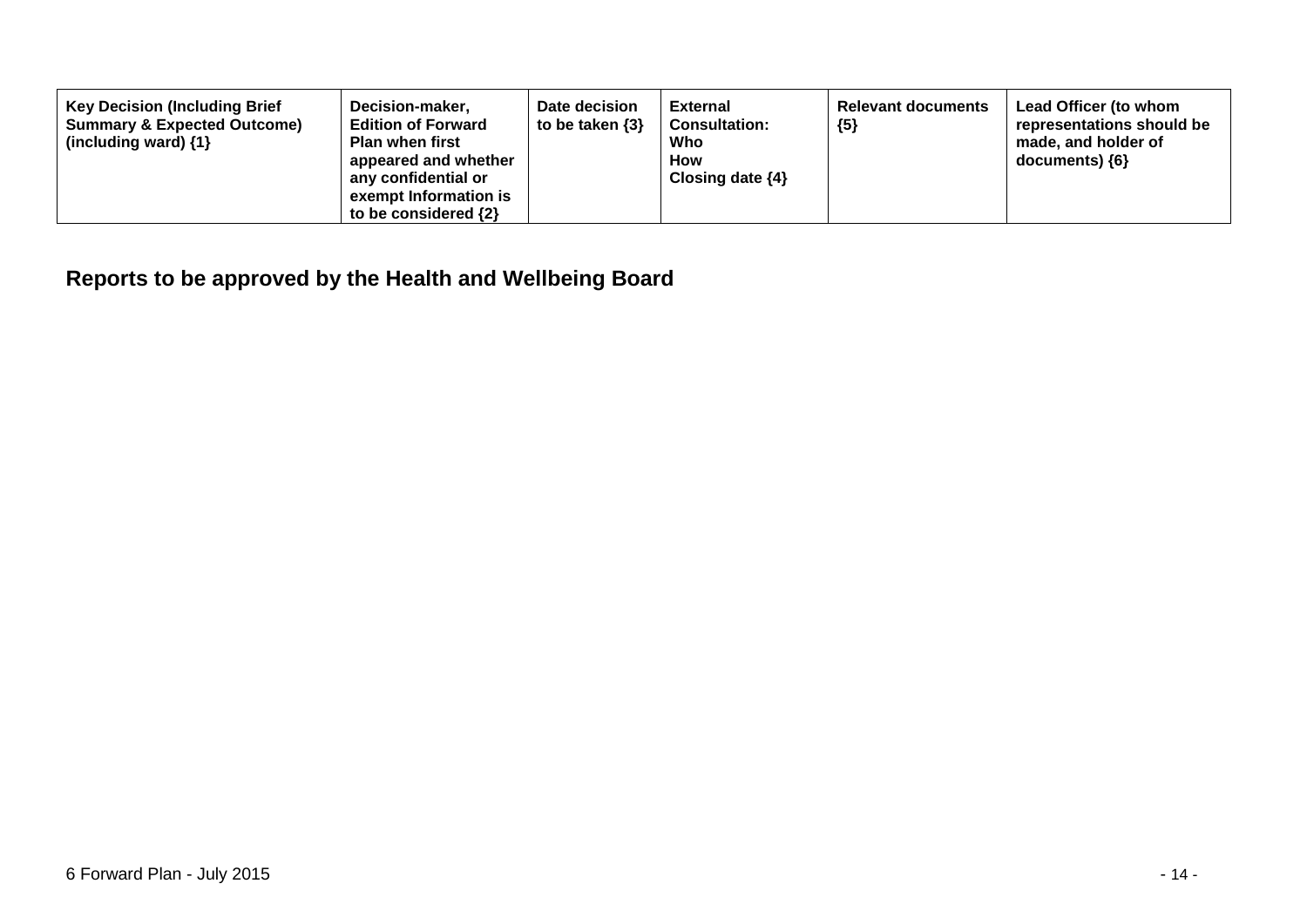| <b>Key Decision (Including Brief</b><br>Decision-maker,<br><b>Summary &amp; Expected Outcome)</b><br><b>Edition of Forward</b><br><b>Plan when first</b><br>(including ward) $\{1\}$<br>appeared and whether<br>any confidential or<br>exempt Information is<br>to be considered $\{2\}$ | Date decision<br>to be taken $\{3\}$ | <b>External</b><br><b>Consultation:</b><br>Who<br><b>How</b><br>Closing date $\{4\}$ | <b>Relevant documents</b><br>${5}$ | Lead Officer (to whom<br>representations should be<br>made, and holder of<br>documents) {6} |
|------------------------------------------------------------------------------------------------------------------------------------------------------------------------------------------------------------------------------------------------------------------------------------------|--------------------------------------|--------------------------------------------------------------------------------------|------------------------------------|---------------------------------------------------------------------------------------------|
|------------------------------------------------------------------------------------------------------------------------------------------------------------------------------------------------------------------------------------------------------------------------------------------|--------------------------------------|--------------------------------------------------------------------------------------|------------------------------------|---------------------------------------------------------------------------------------------|

## **Reports to be approved by Cabinet Members**

### **Leader of the Council**

## **Deputy Leader of the Council (Policy)**

| Procurement of the development of<br>Lambeth ASD Designated SEN<br>Resource Base | Deputy Leader of the<br>Council - Policy | Between 26<br>Jun 2015 and<br>26 Sep 2015 | <b>Ward Councillors</b> | Rosemary Mann<br>rmann1@lambeth.gov.uk<br>6th Floor International House |
|----------------------------------------------------------------------------------|------------------------------------------|-------------------------------------------|-------------------------|-------------------------------------------------------------------------|
| To agree works contracts in order to<br>build Autistic Spectrum Disorder SEN     | 19.02.15                                 |                                           |                         | Tel: 020 7926 3221                                                      |
| Units in the following four primary                                              |                                          |                                           |                         |                                                                         |
| schools in Lambeth: Archbishop                                                   |                                          |                                           |                         |                                                                         |
| Sumner, Bonneville, Larkhall and<br>Crown Lane.                                  |                                          |                                           |                         |                                                                         |
|                                                                                  |                                          |                                           |                         |                                                                         |
| Clapham Common; Knight's Hill;<br>Larkhall; Prince's                             |                                          |                                           |                         |                                                                         |

## **Deputy Leader of the Council - Finance and Investment**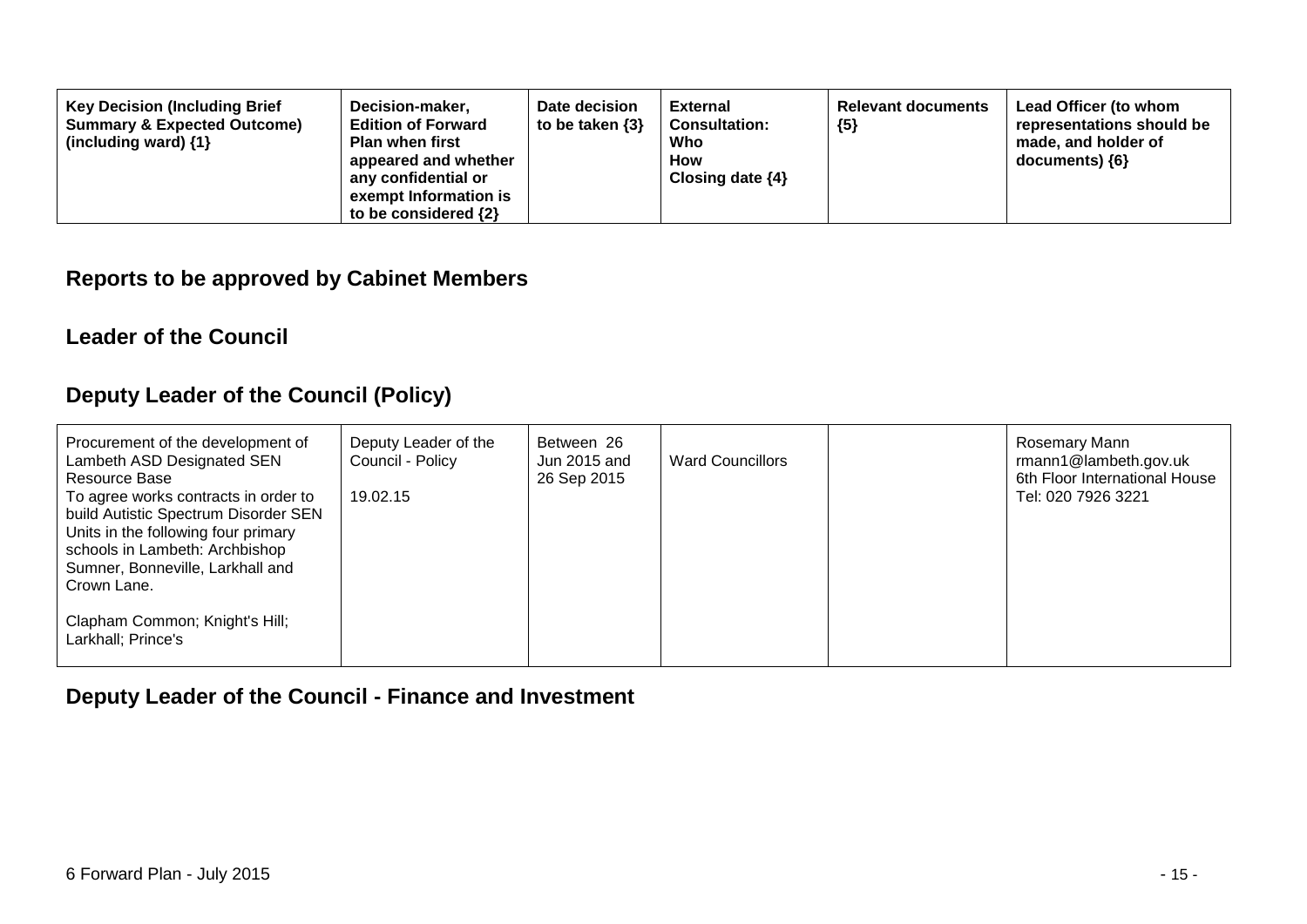| Decision-maker,<br><b>Key Decision (Including Brief</b><br><b>Summary &amp; Expected Outcome)</b><br><b>Edition of Forward</b><br><b>Plan when first</b><br>(including ward) $\{1\}$<br>appeared and whether<br>any confidential or<br>exempt Information is<br>to be considered $\{2\}$ | Date decision<br>to be taken $\{3\}$ | <b>External</b><br><b>Consultation:</b><br>Who<br>How<br>Closing date $\{4\}$ | <b>Relevant documents</b><br>${5}$ | Lead Officer (to whom<br>representations should be<br>made, and holder of<br>documents) ${6}$ |
|------------------------------------------------------------------------------------------------------------------------------------------------------------------------------------------------------------------------------------------------------------------------------------------|--------------------------------------|-------------------------------------------------------------------------------|------------------------------------|-----------------------------------------------------------------------------------------------|
|------------------------------------------------------------------------------------------------------------------------------------------------------------------------------------------------------------------------------------------------------------------------------------------|--------------------------------------|-------------------------------------------------------------------------------|------------------------------------|-----------------------------------------------------------------------------------------------|

## **Adult Social Care**

| STR direct award to South Thames<br>Crossroads<br>The decision is to award a contract to<br>South Thames Crossroads for a<br>respite sitting service. The service has<br>operated in the borough for a number<br>of years, and is highly regarded by<br>carers and users. The workers are<br>fully trained to offer care and support<br>to people with disabilities, including<br>learning disabilities and dementia.<br>All Wards | Cabinet Member for<br><b>Adult Social Care</b>                             | Between 26<br>Jun 2015 and<br>26 Sep 2015 | South Thames<br>Crossroads<br><b>Carers Hub</b>              | Elizabeth Clowes, Assistant<br>Director for Strategy &<br>Commissioning<br>eclowes@lambeth.gov.uk<br>3rd Floor, Phoenix House<br>Tel: 020 7926 4781 |
|------------------------------------------------------------------------------------------------------------------------------------------------------------------------------------------------------------------------------------------------------------------------------------------------------------------------------------------------------------------------------------------------------------------------------------|----------------------------------------------------------------------------|-------------------------------------------|--------------------------------------------------------------|-----------------------------------------------------------------------------------------------------------------------------------------------------|
| Passenger Transport Services<br>contract extension<br>A waiver to procurement regulation, to<br>allow the current providers of<br>passenger transport services to<br>continue to provide the service, whilst<br>a tender process is carried out.                                                                                                                                                                                   | <b>Cabinet Member for</b><br><b>Adult Social Care</b><br>12 September 2014 | Between 26<br>Jun 2015 and<br>26 Sep 2015 | Consultation with<br>providers and users<br>since March 2014 | Kelly Renzullo, Senior<br><b>Commissioning Manager</b><br>3rd floor Phoenix House,<br>Wandsworth Road                                               |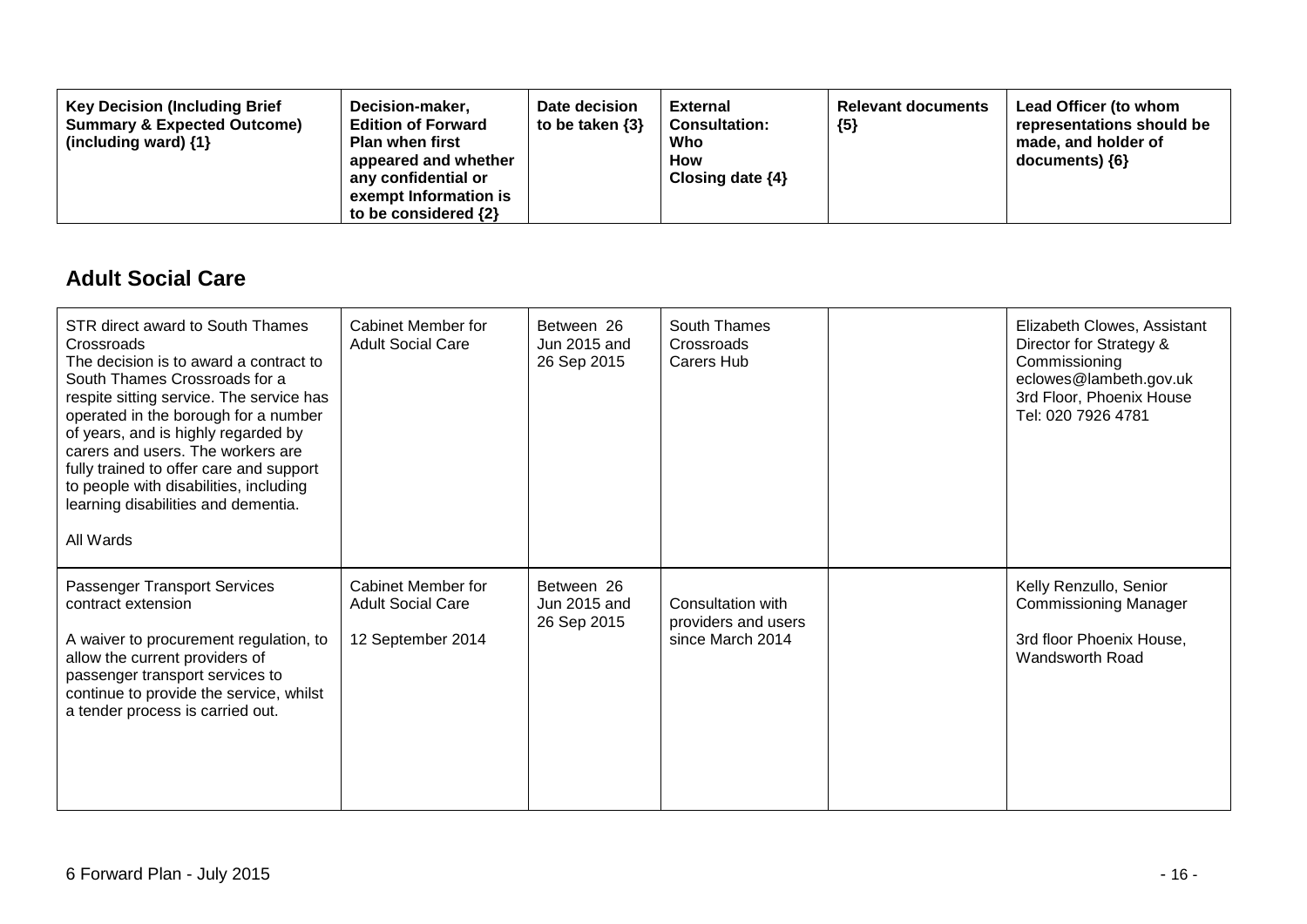| <b>Key Decision (Including Brief</b><br><b>Summary &amp; Expected Outcome)</b><br>(including ward) $\{1\}$                                                                                                                              | Decision-maker,<br><b>Edition of Forward</b><br><b>Plan when first</b><br>appeared and whether<br>any confidential or<br>exempt Information is<br>to be considered {2} | Date decision<br>to be taken $\{3\}$      | <b>External</b><br><b>Consultation:</b><br>Who<br>How<br>Closing date {4}      | <b>Relevant documents</b><br>${5}$ | Lead Officer (to whom<br>representations should be<br>made, and holder of<br>documents) {6}                                                                                                |
|-----------------------------------------------------------------------------------------------------------------------------------------------------------------------------------------------------------------------------------------|------------------------------------------------------------------------------------------------------------------------------------------------------------------------|-------------------------------------------|--------------------------------------------------------------------------------|------------------------------------|--------------------------------------------------------------------------------------------------------------------------------------------------------------------------------------------|
|                                                                                                                                                                                                                                         |                                                                                                                                                                        |                                           |                                                                                |                                    |                                                                                                                                                                                            |
| Children with Disabilities Home<br>support services<br><b>Contract Extension for</b><br>Home Support Services for Children<br>with disabilities                                                                                         | Cabinet Member for<br><b>Adult Social Care</b><br>12 September 2014                                                                                                    | Between 26<br>Jun 2015 and<br>26 Sep 2015 |                                                                                |                                    | Angela Daley, Strategic<br><b>Commissioning Specialist</b><br><b>Services</b><br>adaley@lambeth.gov.uk<br><b>International House</b><br>Tel: 020 7926 5213                                 |
| All Wards                                                                                                                                                                                                                               |                                                                                                                                                                        |                                           |                                                                                |                                    |                                                                                                                                                                                            |
| Semi Independent Living for 16+<br>The contract is to be extended to<br>enable one single tender of adults and<br>childrens' services. The extension will<br>allow time to prepare for a single<br>pathway.<br>All Wards                | Cabinet Member for<br><b>Adult Social Care</b><br>12 September 2014                                                                                                    | Between 26<br>Jun 2015 and<br>26 Sep 2015 | A full consultation<br>process was<br>undertaken for the<br>original contract. |                                    | Linnette Taylor, Strategiv<br><b>Commissioning Officer</b><br>LTaylor5@lambeth.gov.uk<br>Children & Young People<br>Services, 205 Stockwell<br>Road,, London,, SW9 9SL<br>Tel: 02079265214 |
| <b>Contract extension - Young Persons</b><br>Supported Accommodation Pathway<br>Contract extension for the Young<br>Persons Supported Accommodation<br>Pathway, incorporating YMCA,<br>Centrepoint & Look Ahead contracts.<br>All Wards | Cabinet Member for<br><b>Adult Social Care</b>                                                                                                                         | Between 26<br>Jun 2015 and<br>26 Sep 2015 |                                                                                |                                    | Paul Davis, Commissioning<br><b>Manager Supporting People</b><br>pdavis2@lambeth.gov.uk<br>Phoenix House, 10<br>Wandsworth Road, London,<br>SW8 2LL<br>Tel: 020 7926 7538<br>020 7926 7526 |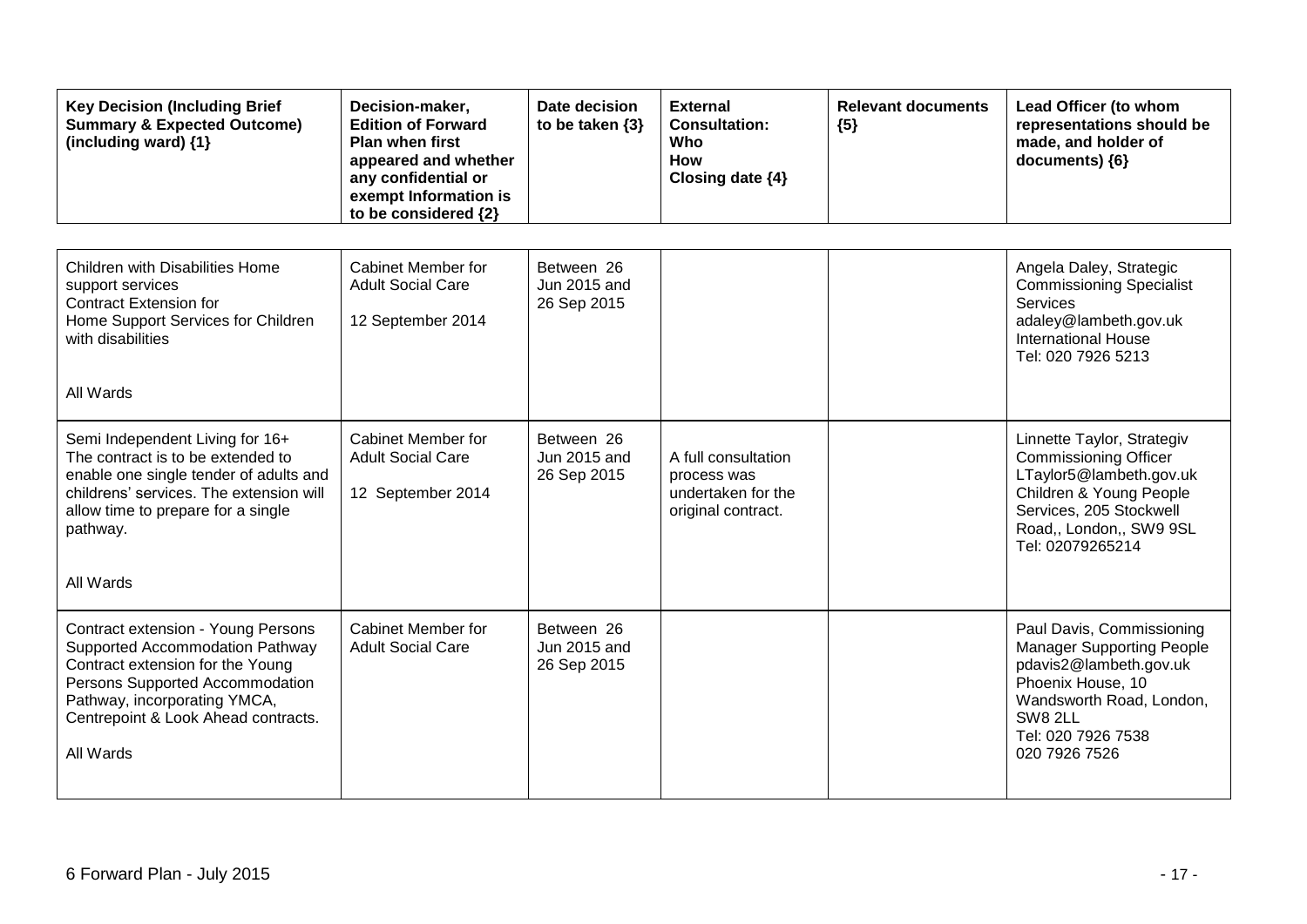| <b>Key Decision (Including Brief</b><br><b>Summary &amp; Expected Outcome)</b><br>(including ward) {1}                                                                                                                                                                                                                                                                                                                              | Decision-maker,<br><b>Edition of Forward</b><br><b>Plan when first</b><br>appeared and whether<br>any confidential or<br>exempt Information is<br>to be considered {2} | Date decision<br>to be taken $\{3\}$      | <b>External</b><br><b>Consultation:</b><br>Who<br><b>How</b><br>Closing date {4}                                  | <b>Relevant documents</b><br>${5}$ | Lead Officer (to whom<br>representations should be<br>made, and holder of<br>documents) {6}                                      |
|-------------------------------------------------------------------------------------------------------------------------------------------------------------------------------------------------------------------------------------------------------------------------------------------------------------------------------------------------------------------------------------------------------------------------------------|------------------------------------------------------------------------------------------------------------------------------------------------------------------------|-------------------------------------------|-------------------------------------------------------------------------------------------------------------------|------------------------------------|----------------------------------------------------------------------------------------------------------------------------------|
| <b>Extension of Floating Support contract</b><br>with One Housing<br>The Floating Support service provides<br>support to tenants in independent<br>sheltered housing schemes where<br>there is limited on-site support.<br>Commissioning plans to re-model this<br>service, along with the Emergency<br>Alarm service, over the next year.<br>Services to vulnerable tenants should<br>be continued until this work is<br>complete. | Cabinet Member for<br><b>Adult Social Care</b><br>01/05/2015                                                                                                           | Between 1 Jun<br>2015 and 31<br>Aug 2015  | <b>External consultation</b><br>and co-production<br>will take place, where<br>appropriate, when re-<br>modelling |                                    | Ginny Hume, Commissioning<br>Lead- Domiciliary Care<br>GHume@lambeth.gov.uk<br>Phoenix House<br>Tel: 020 7926 5178               |
| Contractual arrangements for care<br>home<br>Implement contractual arrangement<br>for third care home with Excelcare<br>Holdings<br>Vassall                                                                                                                                                                                                                                                                                         | Cabinet Member for<br><b>Adult Social Care</b>                                                                                                                         | Between 31 Jul<br>2015 and 31<br>Oct 2015 |                                                                                                                   |                                    | Liz Clegg, Assistant Director,<br>Integrated Commissioning,<br><b>Older Adults</b><br>I.clegg@nhs.net<br>3rd Floor Phoenix House |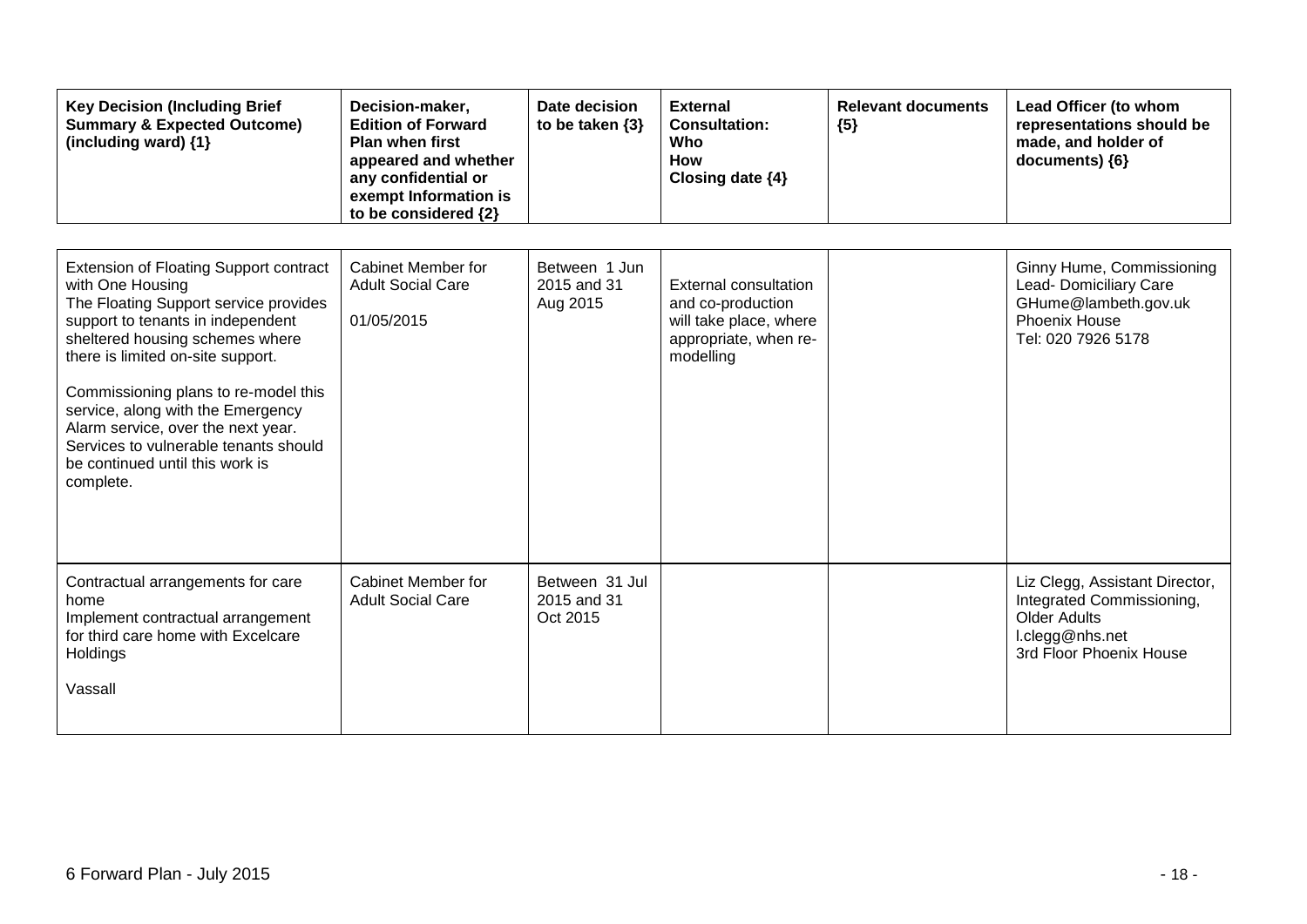| <b>Key Decision (Including Brief</b><br><b>Summary &amp; Expected Outcome)</b><br>(including ward) {1}                                                                                                                                                                | Decision-maker,<br><b>Edition of Forward</b><br><b>Plan when first</b><br>appeared and whether<br>any confidential or<br>exempt Information is<br>to be considered {2} | Date decision<br>to be taken $\{3\}$      | <b>External</b><br><b>Consultation:</b><br>Who<br>How<br>Closing date {4}                                                           | <b>Relevant documents</b><br>${5}$ | Lead Officer (to whom<br>representations should be<br>made, and holder of<br>documents) $\{6\}$   |
|-----------------------------------------------------------------------------------------------------------------------------------------------------------------------------------------------------------------------------------------------------------------------|------------------------------------------------------------------------------------------------------------------------------------------------------------------------|-------------------------------------------|-------------------------------------------------------------------------------------------------------------------------------------|------------------------------------|---------------------------------------------------------------------------------------------------|
| Home to Day Care Transport<br>A new transport from home to day<br>care contract is required from 1st<br>October 2015. Those who currently<br>use the service have been assessed<br>as requiring it, and are unable to travel<br>to their day centre in any other way. | Cabinet Member for<br><b>Adult Social Care</b>                                                                                                                         | Between 31 Jul<br>2015 and 31<br>Oct 2015 | Working with current<br>provider, CT Plus.<br>Further meetings will<br>be set up with CT<br>Plus once future<br>needs are specified |                                    | Sylv Sheehan,<br><b>Commissioning Manager</b><br>ssheehan1@lambeth.gov.uk<br><b>Phoenix House</b> |

## **Children and Families**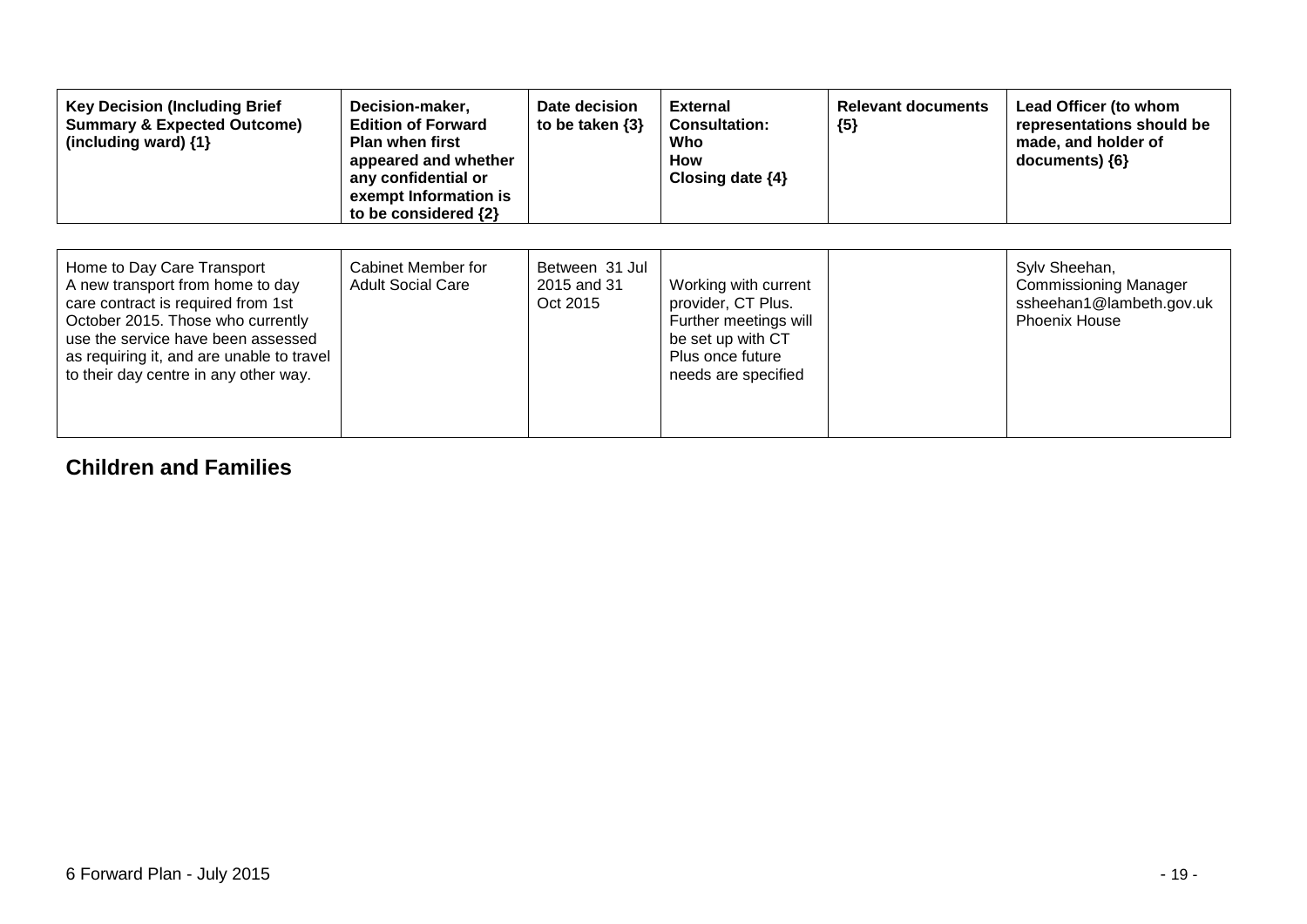| <b>Key Decision (Including Brief</b><br><b>Summary &amp; Expected Outcome)</b><br>(including ward) {1}                                                                                                                                                                                                                                                                                                                                                                                                                                                                                | Decision-maker,<br><b>Edition of Forward</b><br><b>Plan when first</b><br>appeared and whether<br>any confidential or<br>exempt Information is<br>to be considered {2} | Date decision<br>to be taken $\{3\}$      | <b>External</b><br><b>Consultation:</b><br>Who<br>How<br>Closing date {4}                                                                                                                                                                                                                                                                                                                                                                                                                                                                                                                                                                                            | <b>Relevant documents</b><br>${5}$ | Lead Officer (to whom<br>representations should be<br>made, and holder of<br>documents) {6}                                                      |
|---------------------------------------------------------------------------------------------------------------------------------------------------------------------------------------------------------------------------------------------------------------------------------------------------------------------------------------------------------------------------------------------------------------------------------------------------------------------------------------------------------------------------------------------------------------------------------------|------------------------------------------------------------------------------------------------------------------------------------------------------------------------|-------------------------------------------|----------------------------------------------------------------------------------------------------------------------------------------------------------------------------------------------------------------------------------------------------------------------------------------------------------------------------------------------------------------------------------------------------------------------------------------------------------------------------------------------------------------------------------------------------------------------------------------------------------------------------------------------------------------------|------------------------------------|--------------------------------------------------------------------------------------------------------------------------------------------------|
| Early Years commissioning -<br>extensions, recommissioning and<br>remodelling<br>The Early Years programme is due to<br>be extended for six months to a total<br>budget of £585K. A decision is<br>required regarding the specifics of this<br>extension - timeframe, budget<br>reductions.<br>It is anticipated that new contracts<br>would begin, dependent on the<br>funding available on the 1st Oct 2015.<br>For this reason, a retendering process<br>would need to commence in April<br>2015.<br>Therefore a decision concerning the<br>opening of a tender is also requested. | Cabinet Member for<br><b>Children and Families</b>                                                                                                                     | Between 12<br>Jun 2015 and<br>11 Sep 2015 | The Early Years<br>outcomes framework<br>is currently being co-<br>produced with<br>parents - both those<br>who attend<br>commissioned<br>services and those<br>who don't. To date,<br>77 parents have<br>been involved in the<br>conversation. These<br>conversations will<br>continue until end<br>April 2015.<br>Children Centre staff,<br>outreach worker and<br>all professionals with<br>an interest in Early<br>Years will input into<br>the framework<br>through a workshop<br>held specifically for<br>them, in March 2015.<br>Over the next 12<br>months, a series of<br>asset mapping<br>events will be held<br>across the Children<br>Centre clusters to |                                    | Helen Sharp, Strategic<br><b>Commissioning Manager</b><br>hmsharp@lambeth.gov.uk<br>205 Stockwell Road,<br>LONDON, SW9 9SL<br>Tel: 020 7926 2708 |
| 6 Forward Plan - July 2015                                                                                                                                                                                                                                                                                                                                                                                                                                                                                                                                                            |                                                                                                                                                                        |                                           | identify local<br>resources which are<br>achieving the<br>outcomes from the                                                                                                                                                                                                                                                                                                                                                                                                                                                                                                                                                                                          |                                    | $-20-$                                                                                                                                           |

framework.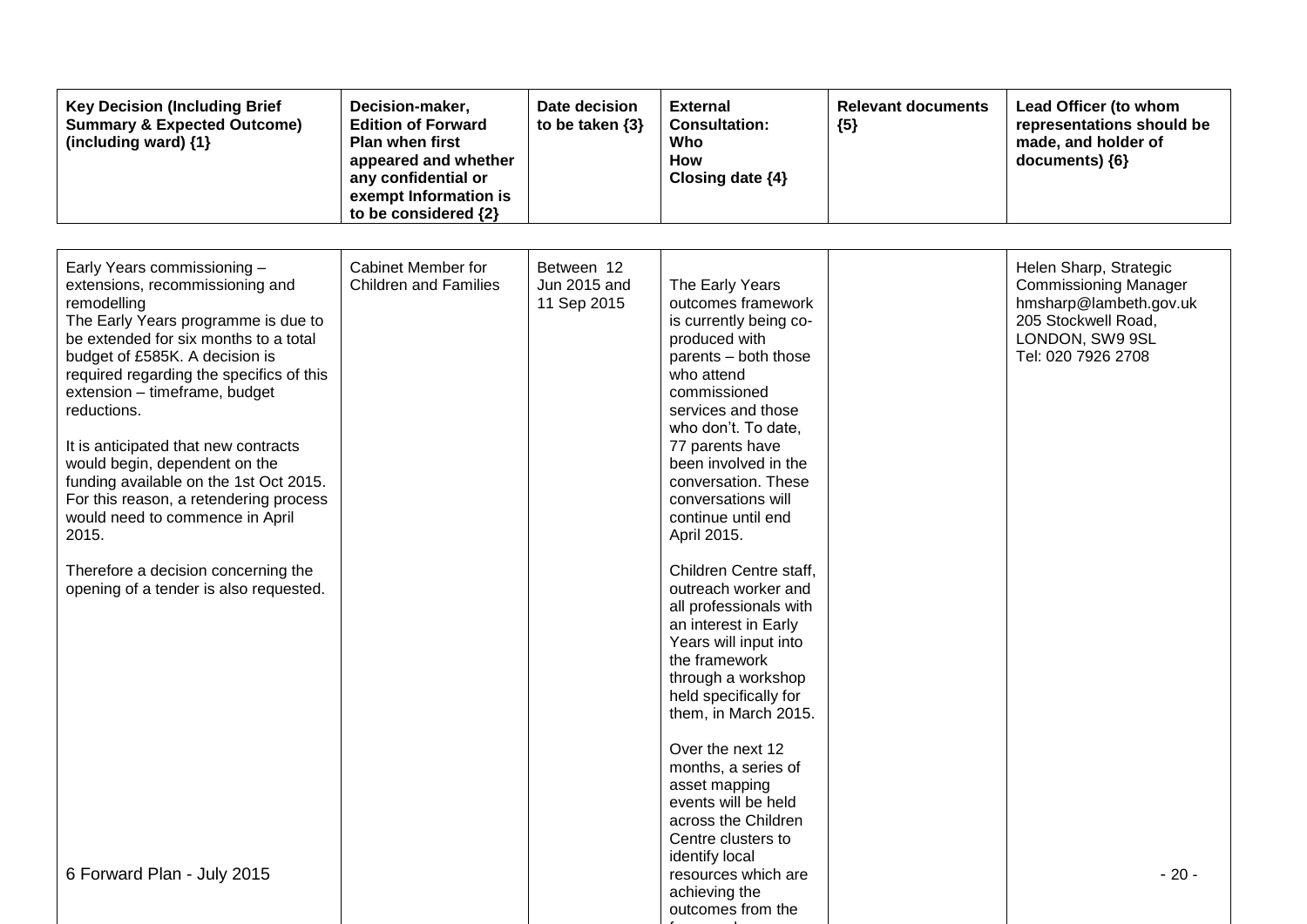| <b>Key Decision (Including Brief</b><br>Decision-maker,<br><b>Summary &amp; Expected Outcome)</b><br><b>Edition of Forward</b><br><b>Plan when first</b><br>(including ward) $\{1\}$<br>appeared and whether<br>any confidential or<br>exempt Information is<br>to be considered $\{2\}$ | Date decision<br>to be taken $\{3\}$ | External<br><b>Consultation:</b><br>Who<br><b>How</b><br>Closing date $\{4\}$ | <b>Relevant documents</b><br>${5}$ | Lead Officer (to whom<br>representations should be<br>made, and holder of<br>$documents)$ {6} |
|------------------------------------------------------------------------------------------------------------------------------------------------------------------------------------------------------------------------------------------------------------------------------------------|--------------------------------------|-------------------------------------------------------------------------------|------------------------------------|-----------------------------------------------------------------------------------------------|
|------------------------------------------------------------------------------------------------------------------------------------------------------------------------------------------------------------------------------------------------------------------------------------------|--------------------------------------|-------------------------------------------------------------------------------|------------------------------------|-----------------------------------------------------------------------------------------------|

# **Environment and Sustainability**

| Waste Services - Client and Support<br><b>Services Options Paper</b><br>The decision will determine the way<br>support and client functions are<br>provided in conjunction with the<br>existing waste and cleansing services<br>are delivered.<br>The appraisal will asses feasibility of a<br>number of provider models in<br>delivering the councils stated<br>cooperative aspirations and in<br>particular empowering the citizens to<br>take a central role in the governance<br>of the new model. | Cabinet Member for<br>Environment and<br>Sustainability<br>12 December 2014 | Between 5 Jun<br>2015 and 4 Sep<br>2015 |  | Michael C Clarke, Public<br><b>Environment Manager</b><br>mcclarke@lambeth.gov.uk<br>1st Floor, Service Team<br>House, 185-205<br>Shakespeare Road, London,<br><b>SE24 0PZ</b><br>Tel: 020 7926 0528 |
|--------------------------------------------------------------------------------------------------------------------------------------------------------------------------------------------------------------------------------------------------------------------------------------------------------------------------------------------------------------------------------------------------------------------------------------------------------------------------------------------------------|-----------------------------------------------------------------------------|-----------------------------------------|--|------------------------------------------------------------------------------------------------------------------------------------------------------------------------------------------------------|
| All Wards                                                                                                                                                                                                                                                                                                                                                                                                                                                                                              |                                                                             |                                         |  |                                                                                                                                                                                                      |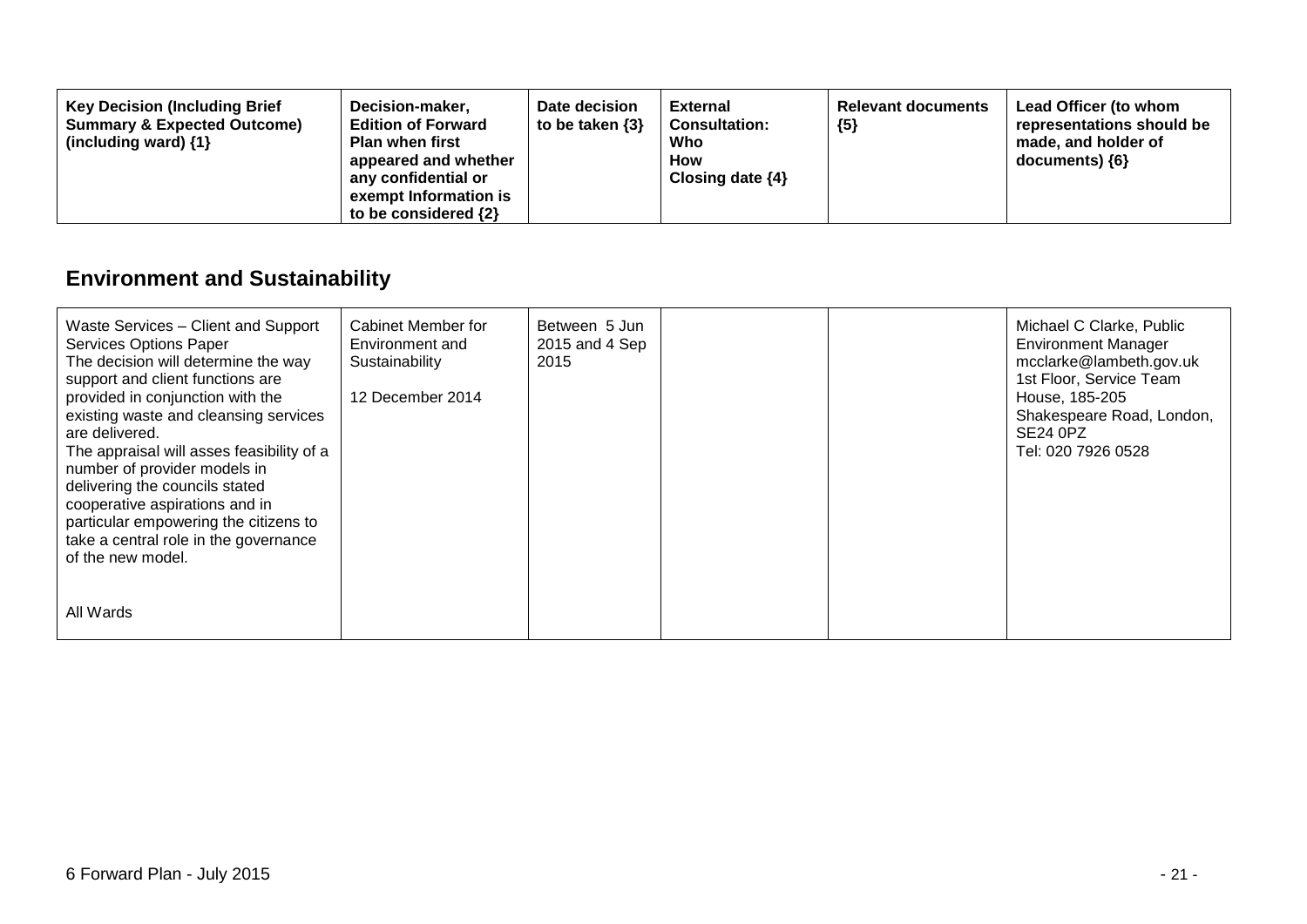| <b>Key Decision (Including Brief</b><br><b>Summary &amp; Expected Outcome)</b><br>(including ward) {1}                                                                                                                                                                                                                                                                                                                                                                                                                                                                                                                                                                                                                                                                                                 | Decision-maker,<br><b>Edition of Forward</b><br><b>Plan when first</b><br>appeared and whether<br>any confidential or<br>exempt Information is<br>to be considered {2} | Date decision<br>to be taken $\{3\}$      | <b>External</b><br><b>Consultation:</b><br>Who<br>How<br>Closing date {4}                                                                                                                    | <b>Relevant documents</b><br>${5}$ | Lead Officer (to whom<br>representations should be<br>made, and holder of<br>documents) {6}                |
|--------------------------------------------------------------------------------------------------------------------------------------------------------------------------------------------------------------------------------------------------------------------------------------------------------------------------------------------------------------------------------------------------------------------------------------------------------------------------------------------------------------------------------------------------------------------------------------------------------------------------------------------------------------------------------------------------------------------------------------------------------------------------------------------------------|------------------------------------------------------------------------------------------------------------------------------------------------------------------------|-------------------------------------------|----------------------------------------------------------------------------------------------------------------------------------------------------------------------------------------------|------------------------------------|------------------------------------------------------------------------------------------------------------|
| <b>Brixton Depots Rationalisation -</b><br><b>Procurement of Construction Works</b><br>This report aims for the procurement<br>board to grant approval for the<br>Somerleyton Road project team to<br>undertake a competitive tender, with<br>the assistance of Veolia, for a<br>contractor to undertake the<br>construction works of the<br>rationalisation of the Brixton depots<br>which involves the reconfiguration of<br>Shakespeare Road depot and<br>Mahatma Ghandi depot in order to<br>accommodate the facilities being<br>relocated from the Angela Davis and<br>(potentially) Wanless Road depots.<br>Approval is also being requested to<br>procure a contractor for the demolition<br>works of Angela Davis depot once its<br>facilities have been relocated.<br>Coldharbour; Herne Hill | Cabinet Member for<br>Environment and<br>Sustainability                                                                                                                | Between 26<br>Jun 2015 and<br>26 Sep 2015 | During the planning<br>application process<br>consultations will be<br>undertaken with the<br>public and<br>surrounding<br>communities.<br>Consultation with<br>ward councillors<br>ongoing. |                                    | Neil Vokes, Regeneration<br>Project Manager (Housing)<br>nvokes@lambeth.gov.uk<br>1st floor, Phoenix House |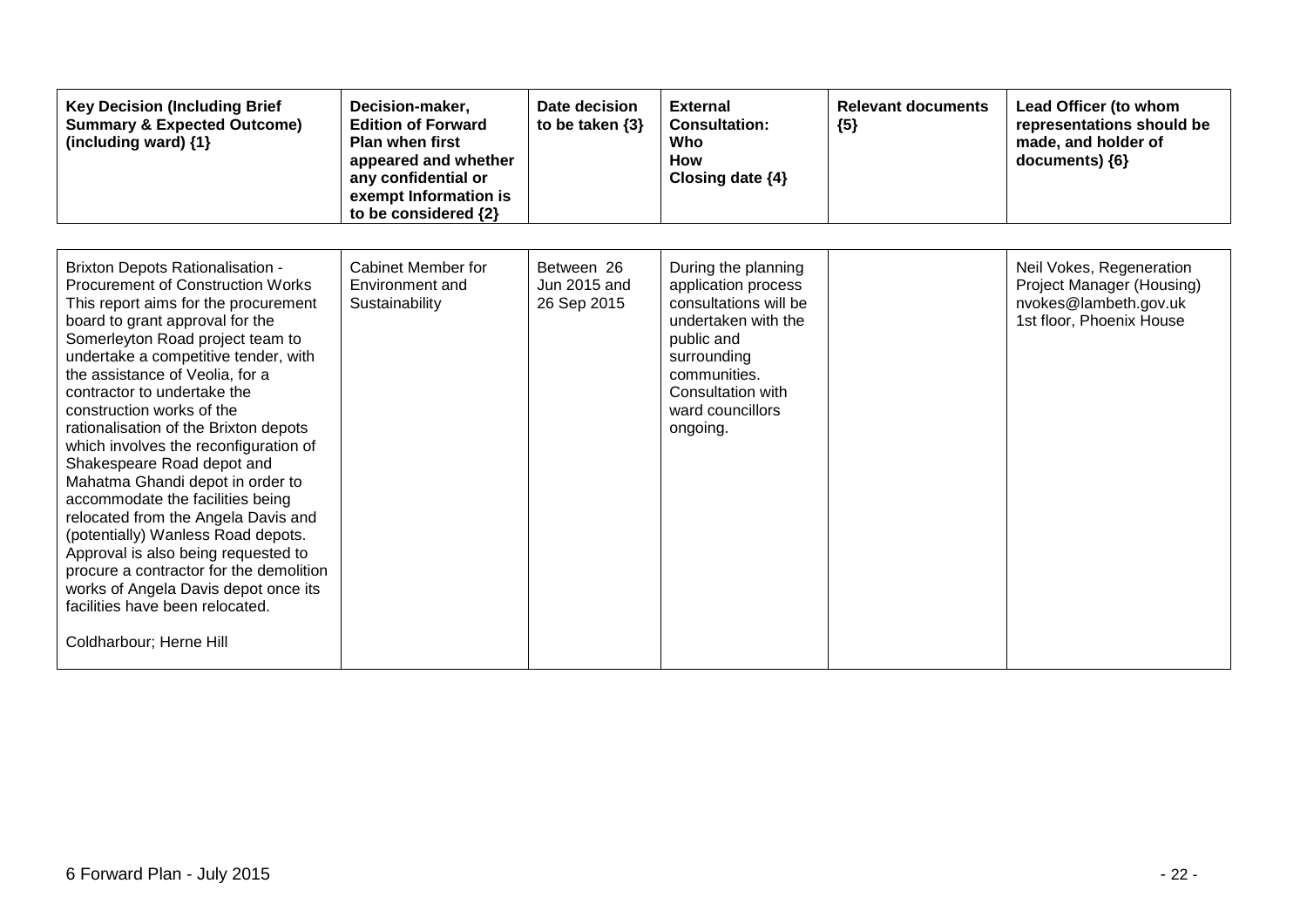| <b>Key Decision (Including Brief</b><br><b>Summary &amp; Expected Outcome)</b><br>(including ward) {1}                                                                                                                                                                                                                                                       | Decision-maker,<br><b>Edition of Forward</b><br><b>Plan when first</b><br>appeared and whether<br>any confidential or<br>exempt Information is<br>to be considered {2} | Date decision<br>to be taken {3}        | <b>External</b><br><b>Consultation:</b><br>Who<br><b>How</b><br>Closing date {4}                                                                                                                                                                                                                                                                              | <b>Relevant documents</b><br>${5}$ | Lead Officer (to whom<br>representations should be<br>made, and holder of<br>documents) {6}                     |
|--------------------------------------------------------------------------------------------------------------------------------------------------------------------------------------------------------------------------------------------------------------------------------------------------------------------------------------------------------------|------------------------------------------------------------------------------------------------------------------------------------------------------------------------|-----------------------------------------|---------------------------------------------------------------------------------------------------------------------------------------------------------------------------------------------------------------------------------------------------------------------------------------------------------------------------------------------------------------|------------------------------------|-----------------------------------------------------------------------------------------------------------------|
| Experimental Road closures in<br>Loughborough Junction and Myatt's<br><b>Field Neighbourhoods</b><br>The proposed road closures have<br>been designed to facilitate the creation<br>of a meaningful town centre in the<br>heart of Loughborough Junction and<br>reduce the through traffic from using<br>the wider area.<br>Coldharbour; Herne Hill; Vassall | Cabinet Member for<br>Environment and<br>Sustainability<br>06.02.15                                                                                                    | 23 Jun 2015                             | Residents and ward<br>councillors<br>The proposed<br>closures were subject<br>of an informal public<br>consultation in<br>September/October<br>2014 and were<br>supported by over<br>65% of residents, On<br>the commencement<br>of the Experimental<br><b>Traffic Management</b><br>Order (TMO) the<br>statutory six month<br>consultation will<br>commence. |                                    | George Wright, Project<br>Manager<br>gwright@lambeth.gov.uk<br>1st floor, Blue Star House<br>Tel: 020 7926 0728 |
| Electric Avenue Public Space<br>Improvements<br>To approve improvements to the<br>public realm of Electric Avenue and<br>provide improved facilities for the<br>street market traders and visitors to<br>the market.<br>Coldharbour                                                                                                                          | Cabinet Member for<br>Environment and<br>Sustainability                                                                                                                | Between 6 Jul<br>2015 and 5 Oct<br>2015 | Initial consultation in<br>2013/14 as part of<br><b>Brixton Public Realm</b><br>Study. Further<br>consultation in June.<br>Designs co-produce<br>with the Brixton<br><b>Market Traders</b><br>Federation and the<br><b>Brixton Society.</b>                                                                                                                   |                                    | George Wright, Project<br>Manager<br>gwright@lambeth.gov.uk<br>1st floor, Blue Star House<br>Tel: 020 7926 0728 |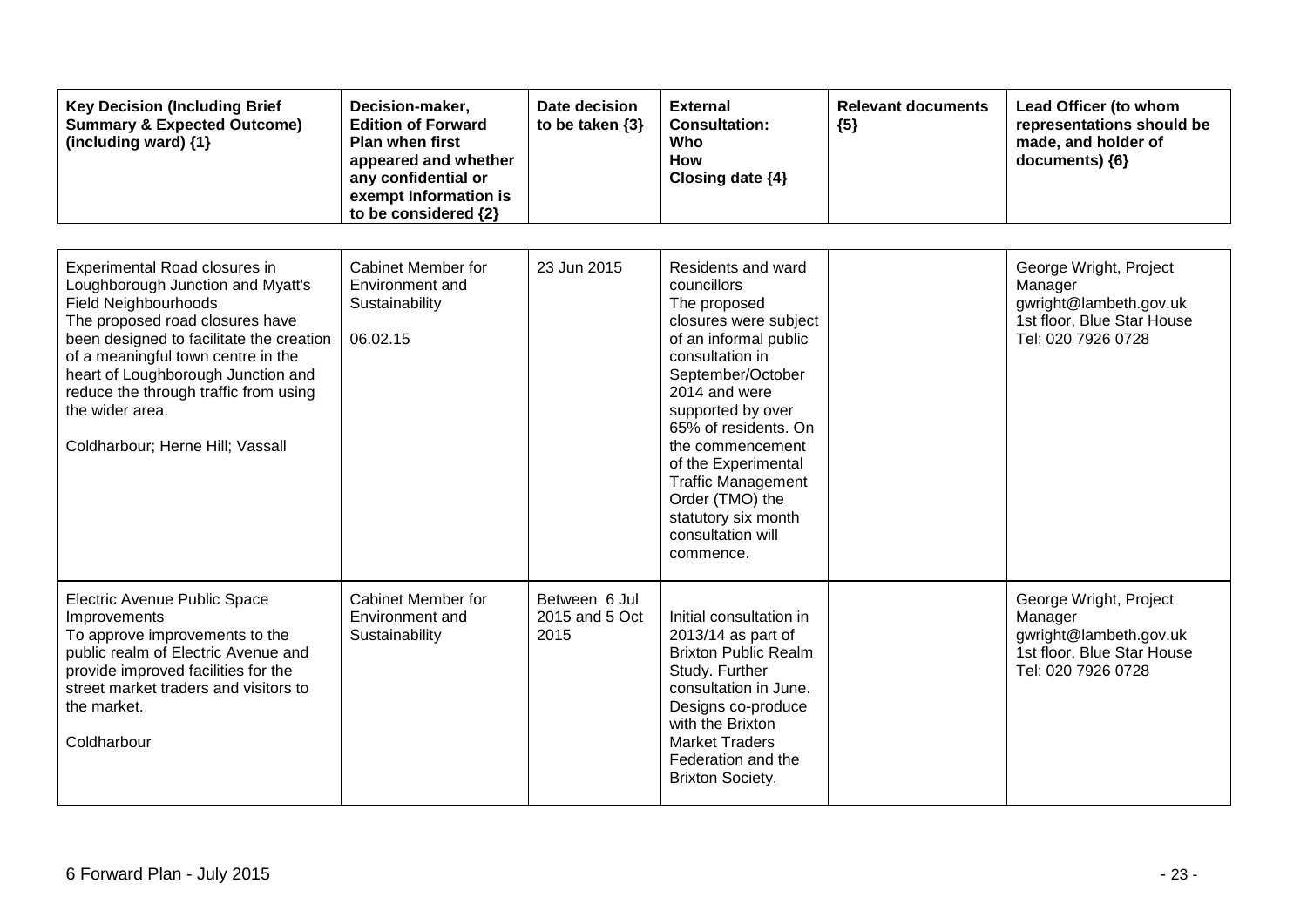| <b>Key Decision (Including Brief</b><br><b>Summary &amp; Expected Outcome)</b><br>(including ward) {1}                                                                                                                                                                                                                                                                              | Decision-maker,<br><b>Edition of Forward</b><br><b>Plan when first</b><br>appeared and whether<br>any confidential or<br>exempt Information is<br>to be considered {2} | Date decision<br>to be taken $\{3\}$      | <b>External</b><br><b>Consultation:</b><br>Who<br><b>How</b><br>Closing date {4}                                                                            | <b>Relevant documents</b><br>${5}$ | Lead Officer (to whom<br>representations should be<br>made, and holder of<br>documents) ${6}$                                                                                            |
|-------------------------------------------------------------------------------------------------------------------------------------------------------------------------------------------------------------------------------------------------------------------------------------------------------------------------------------------------------------------------------------|------------------------------------------------------------------------------------------------------------------------------------------------------------------------|-------------------------------------------|-------------------------------------------------------------------------------------------------------------------------------------------------------------|------------------------------------|------------------------------------------------------------------------------------------------------------------------------------------------------------------------------------------|
| Introduction of Borough Wide 20mph<br><b>Speed Limit</b><br>To approve the introduction of a<br>borough-wide 20mph speed limit to<br>encourage walking and cycling and to<br>improve road safety.<br>All Wards                                                                                                                                                                      | <b>Cabinet Member for</b><br>Environment and<br>Sustainability                                                                                                         | 20 Jul 2015                               | A formal consultation<br>will be undertaken<br>between September<br>to October 2015 as<br>part of the Traffic<br><b>Management Order</b><br>making process. | Final - CMDR 20mph<br>limit v8     | Naveed Hussain                                                                                                                                                                           |
| Golden Jubilee Footbridges<br><b>Collaboration Agreement</b><br>To formalise the arrangement with<br>Westminster Council to maintain<br>Lambeth's half of the Golden Jubilee<br>Footbridges and to recharge Lambeth<br>for half of the total cost of<br>maintenance of both bridges on an<br>annual basis in arrears. The<br>agreement would be for a ten year<br>term.<br>Bishop's | <b>Cabinet Member for</b><br>Environment and<br>Sustainability                                                                                                         | Between 19 Jul<br>2015 and 19<br>Oct 2015 | With ward<br>councillors.                                                                                                                                   |                                    | Carolyn Dwyer, Delivery<br>Director, Communities,<br>Housing and Environment<br>cdwyer@lambeth.gov.uk<br>Environment (Public Realm),<br>2nd Floor, Blue Star House<br>Tel: 020 7926 1170 |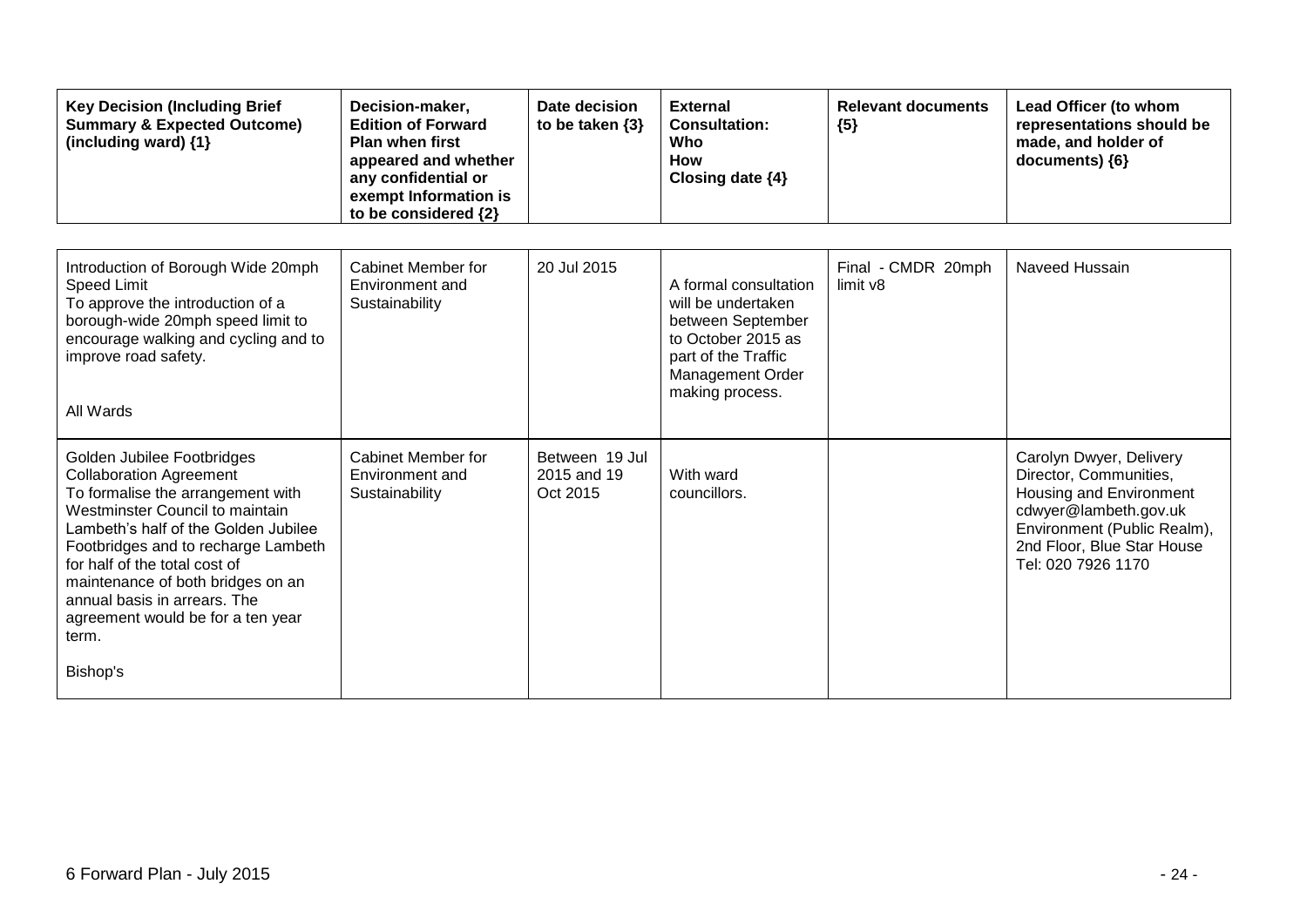| <b>Key Decision (Including Brief</b><br><b>Summary &amp; Expected Outcome)</b><br>(including ward) {1}                                                                                                                                    | Decision-maker,<br><b>Edition of Forward</b><br><b>Plan when first</b><br>appeared and whether<br>any confidential or<br>exempt Information is<br>to be considered {2} | Date decision<br>to be taken $\{3\}$      | <b>External</b><br><b>Consultation:</b><br>Who<br>How<br>Closing date $\{4\}$                                                                                                                                                                              | <b>Relevant documents</b><br>${5}$ | Lead Officer (to whom<br>representations should be<br>made, and holder of<br>documents) ${6}$                                                                                                        |
|-------------------------------------------------------------------------------------------------------------------------------------------------------------------------------------------------------------------------------------------|------------------------------------------------------------------------------------------------------------------------------------------------------------------------|-------------------------------------------|------------------------------------------------------------------------------------------------------------------------------------------------------------------------------------------------------------------------------------------------------------|------------------------------------|------------------------------------------------------------------------------------------------------------------------------------------------------------------------------------------------------|
| The Coca Cola Energy London Eye<br>S106 Ongoing Measures and<br><b>Community Initiatives</b><br>This report sets out a number of<br>proposals for the use of revenue<br>generated from the s106 planning<br>agreement for the London Eye. | Cabinet Member for<br>Environment and<br>Sustainability<br>10/07/2015                                                                                                  | Between 10<br>Aug 2015 and<br>10 Nov 2015 | The South Bank<br>Partnership and the<br>VMG (Visitor<br>Management Group)<br>- consisting of all<br>major Business in the<br>area, Police, Tfl,<br>Network Rail have<br>been consulted in the<br>drafting of proposals<br>contained within the<br>report. |                                    | Michael C Clarke, Public<br><b>Environment Manager</b><br>mcclarke@lambeth.gov.uk<br>1st Floor, Service Team<br>House, 185-205<br>Shakespeare Road, London,<br><b>SE24 0PZ</b><br>Tel: 020 7926 0528 |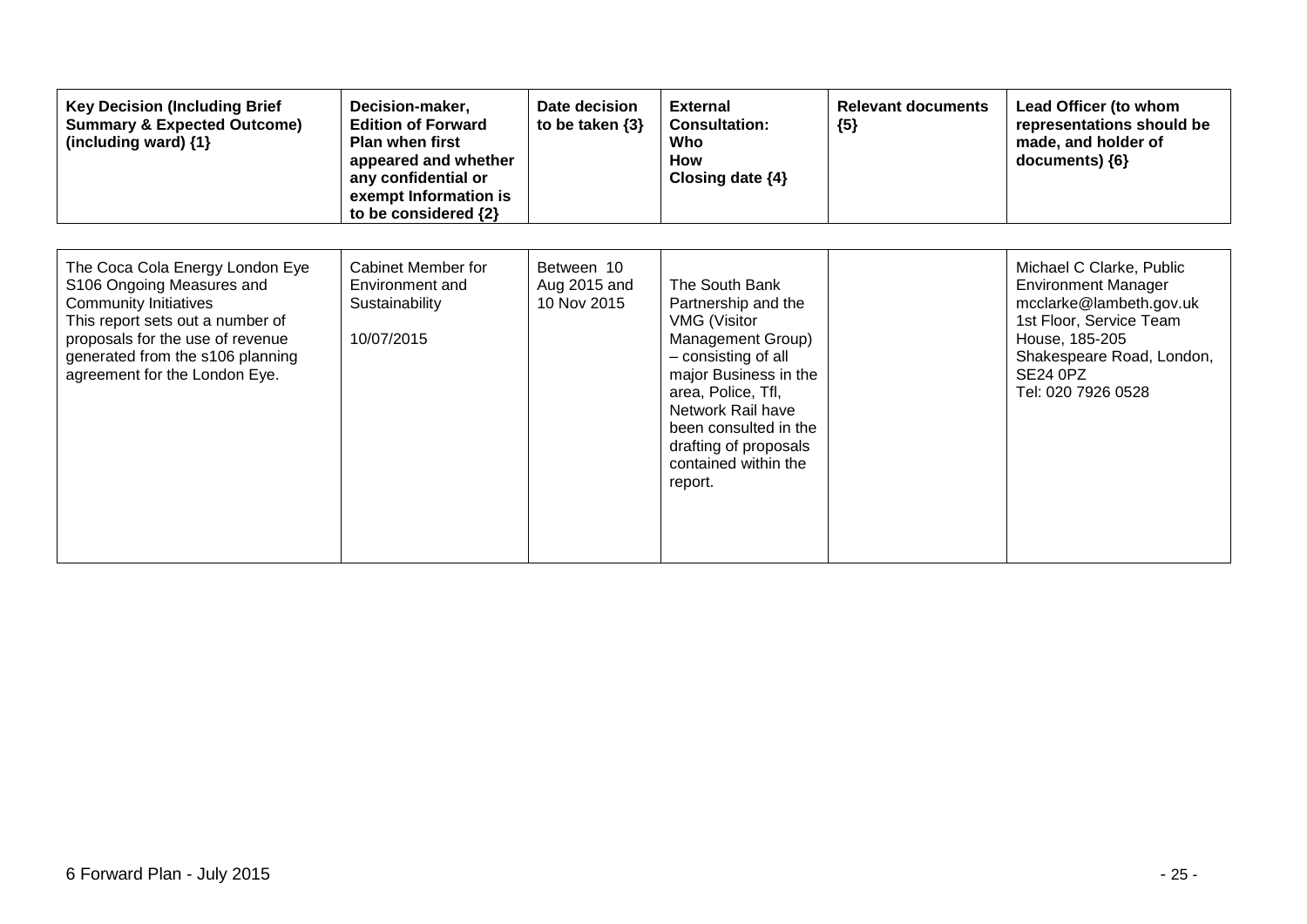| <b>Key Decision (Including Brief</b><br>Decision-maker,<br><b>Summary &amp; Expected Outcome)</b><br><b>Edition of Forward</b><br>(including ward) $\{1\}$<br><b>Plan when first</b><br>appeared and whether<br>any confidential or<br>exempt Information is<br>to be considered $\{2\}$ | Date decision<br>to be taken $\{3\}$ | <b>External</b><br><b>Consultation:</b><br>Who<br><b>How</b><br>Closing date $\{4\}$ | <b>Relevant documents</b><br>${5}$ | Lead Officer (to whom<br>representations should be<br>made, and holder of<br>documents) ${6}$ |
|------------------------------------------------------------------------------------------------------------------------------------------------------------------------------------------------------------------------------------------------------------------------------------------|--------------------------------------|--------------------------------------------------------------------------------------|------------------------------------|-----------------------------------------------------------------------------------------------|
|------------------------------------------------------------------------------------------------------------------------------------------------------------------------------------------------------------------------------------------------------------------------------------------|--------------------------------------|--------------------------------------------------------------------------------------|------------------------------------|-----------------------------------------------------------------------------------------------|

## **Health and Wellbeing**

| Transfer of 2013/14 funding from NHS<br>to Lambeth<br>Transfer of funding via s256 for<br>2013/14 from NHS England to London<br>Borough of Lambeth<br>All Wards          | Cabinet Member for<br>Health and Wellbeing<br>7 February 2014 | Between 26<br>Jun 2015 and<br>26 Sep 2015 | Engagement with<br>LINk/ HealthWatch<br>roundtables, CCG<br>engagement on<br>planning and the BIG<br>Lambeth Health<br>Debate, SLIC<br>Citizens' panel work<br>and Lambeth Living<br><b>Well Collaborative</b><br>co-productive work<br>on mental health.<br>This work is ongoing<br>and developing. |                                                                                                                           |
|--------------------------------------------------------------------------------------------------------------------------------------------------------------------------|---------------------------------------------------------------|-------------------------------------------|------------------------------------------------------------------------------------------------------------------------------------------------------------------------------------------------------------------------------------------------------------------------------------------------------|---------------------------------------------------------------------------------------------------------------------------|
| Mental Health Accommodation and<br>Community Support contract.<br>Extension of the Mental Health<br><b>Accommodation and Community</b><br>Support contract.<br>All Wards | <b>Cabinet Member for</b><br>Health and Wellbeing<br>16.05.14 | Between 26<br>Jun 2015 and<br>26 Sep 2015 |                                                                                                                                                                                                                                                                                                      | Denis O'Rourke, Assistant<br>Director Integrated<br>Commissioning - Adult<br><b>Mental Health</b><br>denisorourke@nhs.net |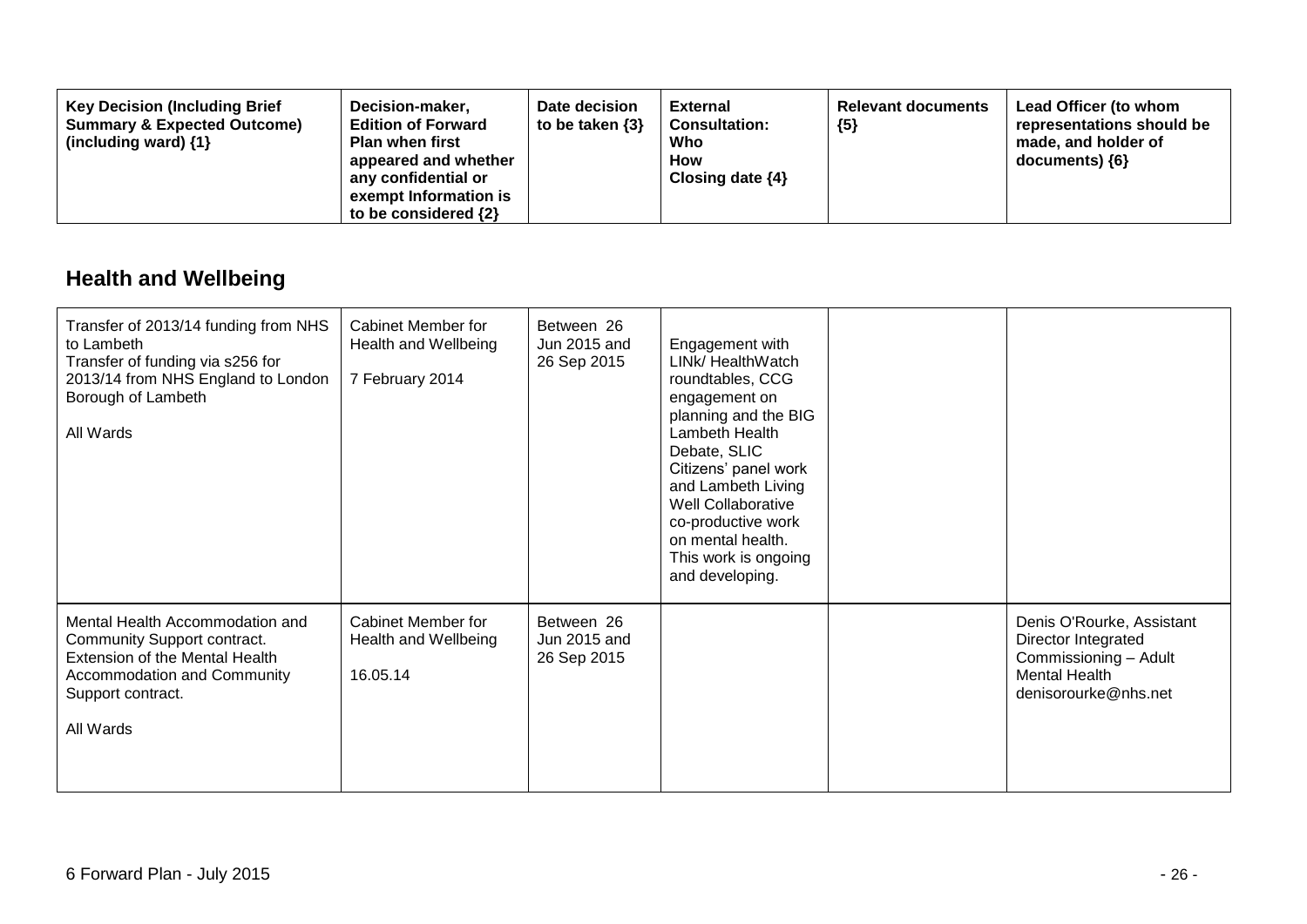| <b>Key Decision (Including Brief</b><br><b>Summary &amp; Expected Outcome)</b><br>(including ward) {1}                                      | Decision-maker,<br><b>Edition of Forward</b><br><b>Plan when first</b><br>appeared and whether<br>any confidential or<br>exempt Information is<br>to be considered {2} | Date decision<br>to be taken $\{3\}$      | <b>External</b><br><b>Consultation:</b><br>Who<br><b>How</b><br>Closing date $\{4\}$                                                                                                                                                                                                          | <b>Relevant documents</b><br>${5}$ | Lead Officer (to whom<br>representations should be<br>made, and holder of<br>documents) ${6}$ |
|---------------------------------------------------------------------------------------------------------------------------------------------|------------------------------------------------------------------------------------------------------------------------------------------------------------------------|-------------------------------------------|-----------------------------------------------------------------------------------------------------------------------------------------------------------------------------------------------------------------------------------------------------------------------------------------------|------------------------------------|-----------------------------------------------------------------------------------------------|
| <b>Better Care Fund</b><br>To finalise and agree the approach to<br>developing the Better Care Fund for<br>Lambeth for 2014-16<br>All Wards | Cabinet Member for<br>Health and Wellbeing<br>7 February 2014                                                                                                          | Between 26<br>Jun 2015 and<br>26 Sep 2015 | Engagement with<br>LINk/ HealthWatch<br>roundtables, CCG<br>engagement on<br>planning and the BIG<br>Lambeth Health<br>Debate, SLIC<br>Citizens' panel work<br>and Lambeth Living<br>Well Collaborative<br>co-productive work<br>on mental health.<br>This work is ongoing<br>and developing. |                                    | Moira McGrath, Director of<br><b>Integrated Commissioning</b><br>moira.mcgrath@nhs.net        |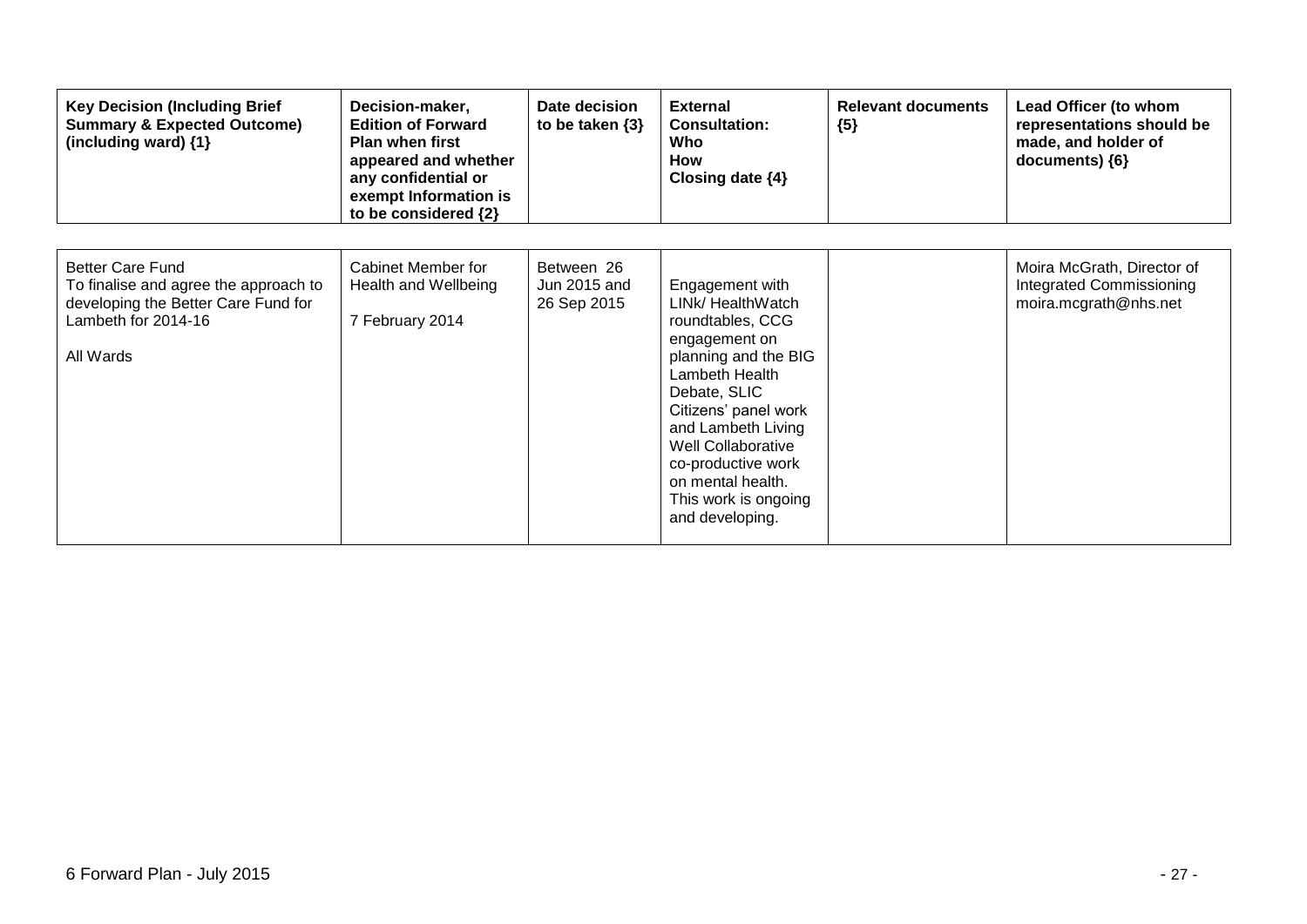| <b>Key Decision (Including Brief</b><br><b>Summary &amp; Expected Outcome)</b><br>(including ward) {1}                                                                                                                                                                                                                                                                                                                                                                                                         | Decision-maker,<br><b>Edition of Forward</b><br><b>Plan when first</b><br>appeared and whether<br>any confidential or<br>exempt Information is<br>to be considered {2} | Date decision<br>to be taken $\{3\}$      | <b>External</b><br><b>Consultation:</b><br>Who<br><b>How</b><br>Closing date {4}                                                                                                                                                                                                                                              | <b>Relevant documents</b><br>${5}$ | Lead Officer (to whom<br>representations should be<br>made, and holder of<br>documents) {6} |
|----------------------------------------------------------------------------------------------------------------------------------------------------------------------------------------------------------------------------------------------------------------------------------------------------------------------------------------------------------------------------------------------------------------------------------------------------------------------------------------------------------------|------------------------------------------------------------------------------------------------------------------------------------------------------------------------|-------------------------------------------|-------------------------------------------------------------------------------------------------------------------------------------------------------------------------------------------------------------------------------------------------------------------------------------------------------------------------------|------------------------------------|---------------------------------------------------------------------------------------------|
| Extension to pilot level 3 specialist<br>weight management service for<br>children<br>Decision to extend the above contract<br>for 2 years. This contract is part of a<br>healthy weight programme that was<br>set up as a pilot following a tender that<br>was carried out in 2011. The pilot will<br>be evaluated over the next year and a<br>tender will be carried out again in<br>2016 (for the full healthy weight<br>programme) following analysis of the<br>findings from the evaluation.<br>All Wards | <b>Cabinet Member for</b><br><b>Health and Wellbeing</b><br>13 June 2014                                                                                               | Between 26<br>Jun 2015 and<br>26 Sep 2015 | Qualitative data is<br>being captured<br>through the<br>evaluation.<br>Programme<br>participants provide<br>feedback following<br>their involvement.<br>Relevant<br>professionals and<br>stakeholders will be<br>consulted during the<br>evaluation and during<br>the tender process<br>which will be carried<br>out in 2016. |                                    | <b>Candice Clark</b><br>candiceclark@nhs.net                                                |
| Mental health long-term supported<br>housing - patch A<br>2-year contract extension to start on<br>30/1/15 and run until 29/1/17. This<br>Social Inclusion (SP) service will be<br>provided by Family Mosaic.<br>Bishop's; Clapham Town; Ferndale;<br>Larkhall; Prince's                                                                                                                                                                                                                                       | Cabinet Member for<br>Health and Wellbeing<br>12/12/2014                                                                                                               | 8 Jul 2015                                |                                                                                                                                                                                                                                                                                                                               |                                    | <b>Karen Clarke</b><br>KClarke1@lambeth.gov.uk                                              |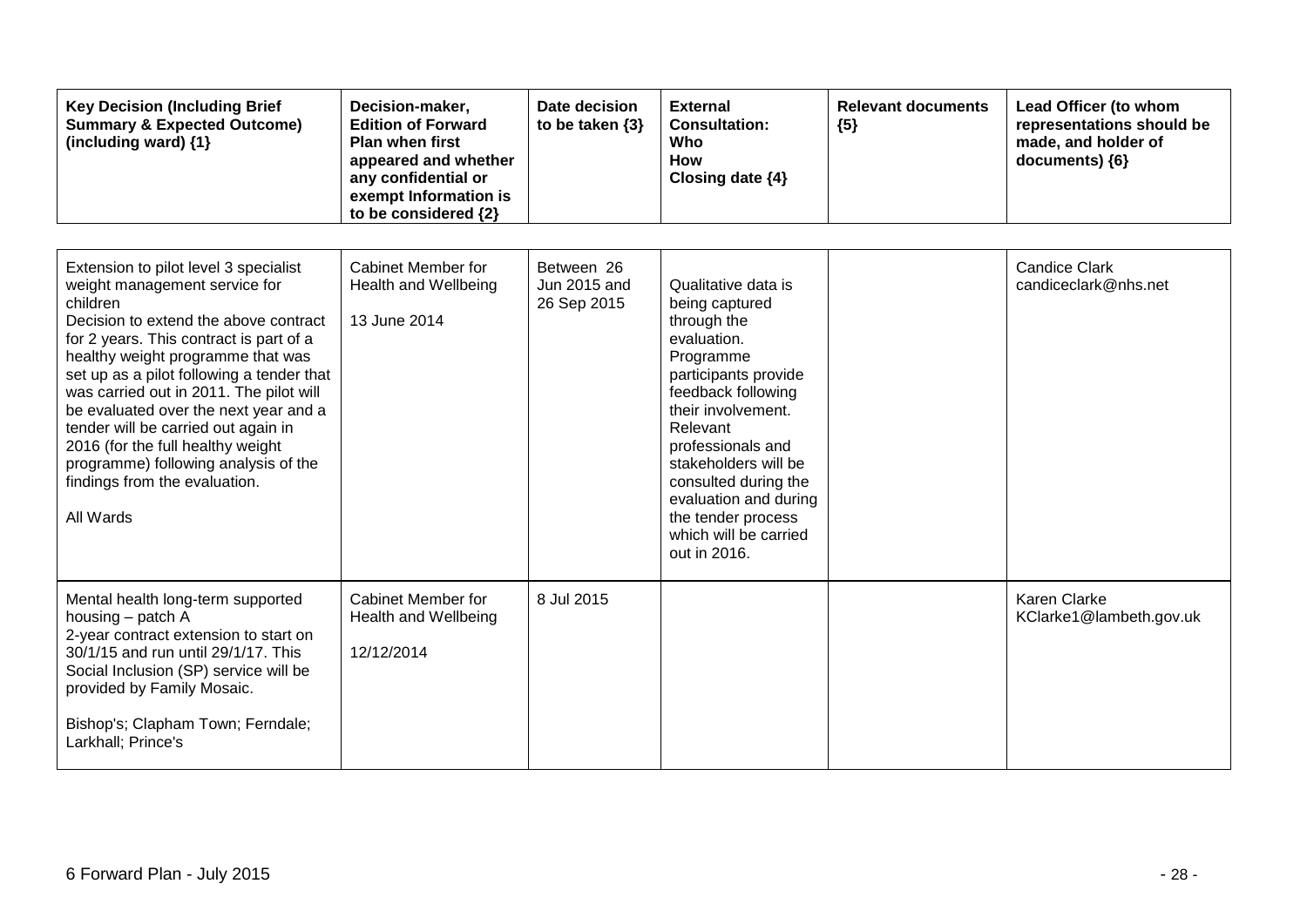| <b>Key Decision (Including Brief</b><br><b>Summary &amp; Expected Outcome)</b><br>(including ward) $\{1\}$                                                                                                                                                                                                                                                                                                                                                                                                                                                                                                      | Decision-maker,<br><b>Edition of Forward</b><br><b>Plan when first</b><br>appeared and whether<br>any confidential or<br>exempt Information is<br>to be considered {2} | Date decision<br>to be taken $\{3\}$      | <b>External</b><br><b>Consultation:</b><br>Who<br><b>How</b><br>Closing date {4} | <b>Relevant documents</b><br>${5}$ | Lead Officer (to whom<br>representations should be<br>made, and holder of<br>documents) {6}                                                         |
|-----------------------------------------------------------------------------------------------------------------------------------------------------------------------------------------------------------------------------------------------------------------------------------------------------------------------------------------------------------------------------------------------------------------------------------------------------------------------------------------------------------------------------------------------------------------------------------------------------------------|------------------------------------------------------------------------------------------------------------------------------------------------------------------------|-------------------------------------------|----------------------------------------------------------------------------------|------------------------------------|-----------------------------------------------------------------------------------------------------------------------------------------------------|
| Mental health long-term supported<br>housing - patch B<br>2-year contract extension to start on<br>30/1/15 and run until 29/1/17. This<br>Social Inclusion (SP) service will be<br>provided by Look Ahead<br>Coldharbour; Gipsy Hill; Herne Hill;<br>Streatham Hill; Thurlow Park                                                                                                                                                                                                                                                                                                                               | <b>Cabinet Member for</b><br><b>Health and Wellbeing</b><br>12/12/15                                                                                                   | 8 Jul 2015                                |                                                                                  |                                    | Karen Clarke<br>KClarke1@lambeth.gov.uk                                                                                                             |
| Recommissioning Healthchecks<br>Healthchecks is a health screening<br>initiative for people aged 45-74 who<br>are not already diagnosed with a<br>cardio-vascular disease or diabetes.<br>Currently GPs and pharmacies offer<br>the service, and GSTT are<br>commissioned to provide a specialist<br>service to hard to reach communities.<br>The proposed decision is $-$ in<br>partnership with Southwark - to<br>recommission the healthchecks<br>provided by community services into a<br>cluster configuration, and to retender<br>the specialist service. Southwark will<br>lead the procurement process. | <b>Cabinet Member for</b><br>Health and Wellbeing                                                                                                                      | Between 26<br>Jun 2015 and<br>26 Sep 2015 | Via Community<br><b>Wellbeing Outcomes</b><br>panel                              |                                    | Elizabeth Clowes, Assistant<br>Director for Strategy &<br>Commissioning<br>eclowes@lambeth.gov.uk<br>3rd Floor, Phoenix House<br>Tel: 020 7926 4781 |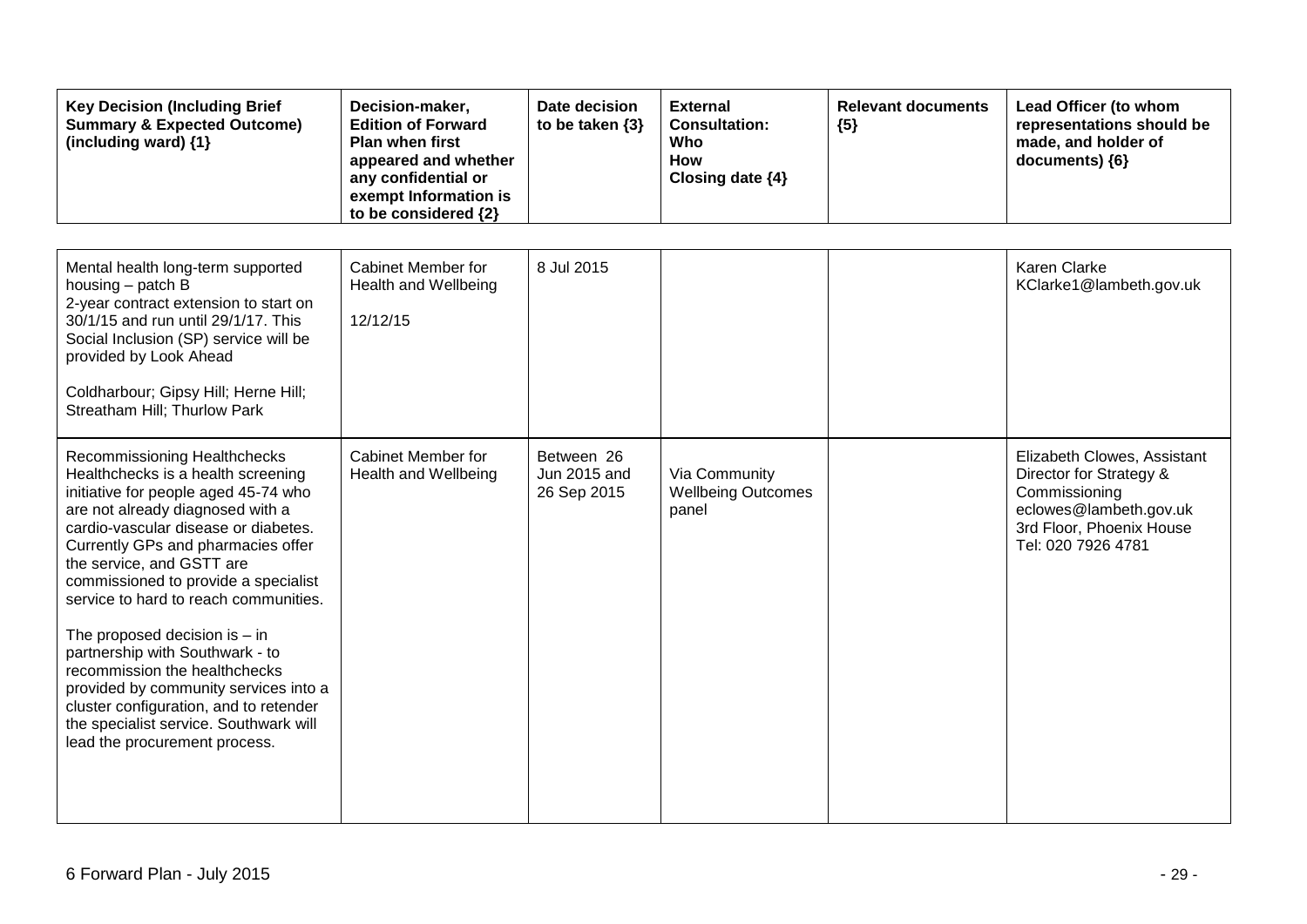| <b>Key Decision (Including Brief</b><br><b>Summary &amp; Expected Outcome)</b><br>(including ward) {1}                                                                                                                                                                                                                                                                                                                                                          | Decision-maker,<br><b>Edition of Forward</b><br><b>Plan when first</b><br>appeared and whether<br>any confidential or<br>exempt Information is<br>to be considered {2} | Date decision<br>to be taken $\{3\}$      | <b>External</b><br><b>Consultation:</b><br>Who<br><b>How</b><br>Closing date {4}                                                                                                                                                                                         | <b>Relevant documents</b><br>${5}$ | Lead Officer (to whom<br>representations should be<br>made, and holder of<br>documents) {6}                                            |
|-----------------------------------------------------------------------------------------------------------------------------------------------------------------------------------------------------------------------------------------------------------------------------------------------------------------------------------------------------------------------------------------------------------------------------------------------------------------|------------------------------------------------------------------------------------------------------------------------------------------------------------------------|-------------------------------------------|--------------------------------------------------------------------------------------------------------------------------------------------------------------------------------------------------------------------------------------------------------------------------|------------------------------------|----------------------------------------------------------------------------------------------------------------------------------------|
| <b>Cyrenians Contract Extension</b><br>Report proposes a 2 year contract<br>extension for the personalised<br>supported accommodation contract<br>provided by Cyrenians Ltd.                                                                                                                                                                                                                                                                                    | Cabinet Member for<br>Health and Wellbeing                                                                                                                             | Between 11<br>May 2015 and<br>10 Aug 2015 | This service was<br>commissioned in<br>collaboration with<br>NHS Lambeth, so a<br>number of<br>commissioners and<br>other specialist staff<br>with relevant<br>expertise have been<br>consulted on this. As<br>well as this an<br>independent review<br>was carried out. |                                    | Brent Withers, Strategy and<br><b>Commissioning Manager</b><br>Bwithers@lambeth.gov.uk<br><b>Phoenix House</b><br>Tel: 020 7926 7513   |
| <b>Contracting for Genito-Urinary</b><br>Medicine<br>Lambeth has operated collaboratively<br>with 24 other boroughs to have a<br>common approach to contracting for<br>GUM services across London. A<br>single contract template has been<br>developed, and each host borough for<br>each acute trust providing GUM<br>services will hold a contract, with the<br>other boroughs as party to that<br>contract and responsible for their own<br>financial flows. | Cabinet Member for<br>Health and Wellbeing                                                                                                                             | Between 11<br>May 2015 and<br>10 Aug 2015 |                                                                                                                                                                                                                                                                          |                                    | Michelle Binfield, Strategic<br><b>Commissioning Manager</b><br>mbinfield@lambeth.gov.uk<br><b>Phoenix House</b><br>Tel: 020 7926 4610 |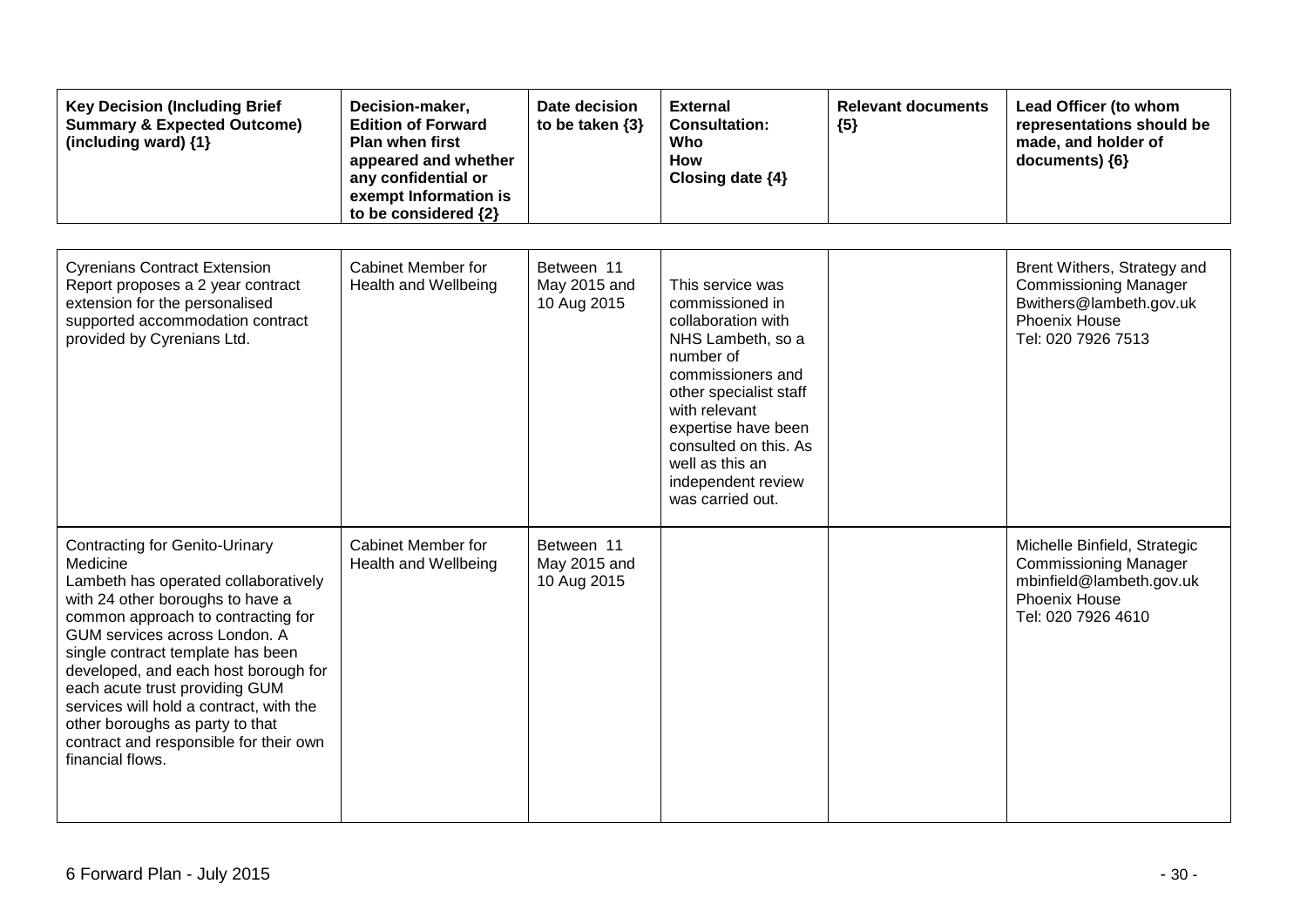| Decision-maker,<br><b>Key Decision (Including Brief</b><br><b>Summary &amp; Expected Outcome)</b><br><b>Edition of Forward</b><br><b>Plan when first</b><br>(including ward) $\{1\}$<br>appeared and whether<br>any confidential or<br>exempt Information is<br>to be considered $\{2\}$ | Date decision<br>to be taken $\{3\}$ | <b>External</b><br><b>Consultation:</b><br>Who<br>How<br>Closing date $\{4\}$ | <b>Relevant documents</b><br>${5}$ | Lead Officer (to whom<br>representations should be<br>made, and holder of<br>documents) ${6}$ |
|------------------------------------------------------------------------------------------------------------------------------------------------------------------------------------------------------------------------------------------------------------------------------------------|--------------------------------------|-------------------------------------------------------------------------------|------------------------------------|-----------------------------------------------------------------------------------------------|
|------------------------------------------------------------------------------------------------------------------------------------------------------------------------------------------------------------------------------------------------------------------------------------------|--------------------------------------|-------------------------------------------------------------------------------|------------------------------------|-----------------------------------------------------------------------------------------------|

# **Housing**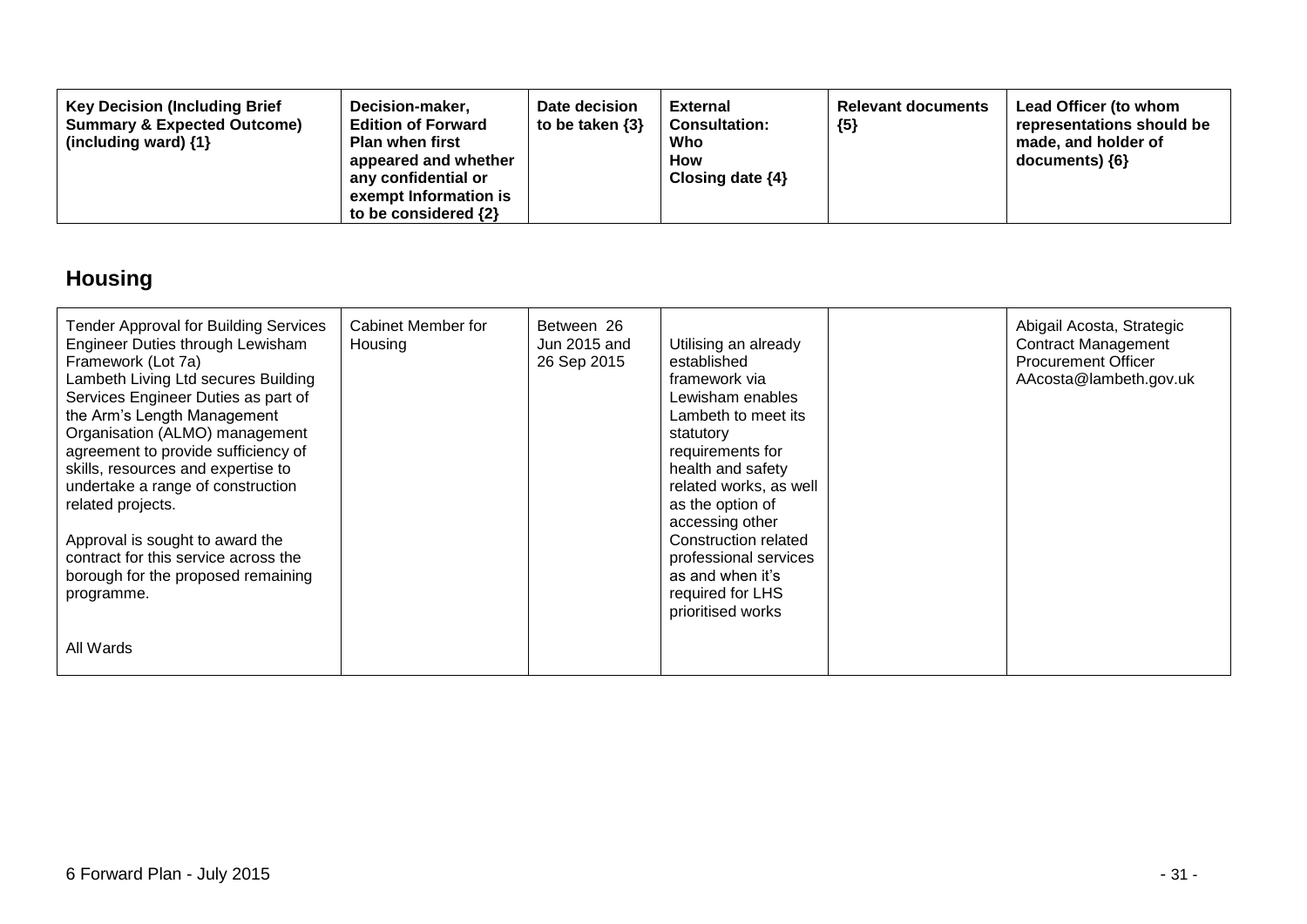| <b>Key Decision (Including Brief</b><br><b>Summary &amp; Expected Outcome)</b><br>(including ward) {1}                                                                                                                                                                                                                        | Decision-maker,<br><b>Edition of Forward</b><br><b>Plan when first</b><br>appeared and whether<br>any confidential or<br>exempt Information is<br>to be considered {2} | Date decision<br>to be taken $\{3\}$      | <b>External</b><br><b>Consultation:</b><br>Who<br><b>How</b><br>Closing date $\{4\}$                                                                                                                                                                                                                                             | <b>Relevant documents</b><br>${5}$ | Lead Officer (to whom<br>representations should be<br>made, and holder of<br>documents) ${6}$                   |
|-------------------------------------------------------------------------------------------------------------------------------------------------------------------------------------------------------------------------------------------------------------------------------------------------------------------------------|------------------------------------------------------------------------------------------------------------------------------------------------------------------------|-------------------------------------------|----------------------------------------------------------------------------------------------------------------------------------------------------------------------------------------------------------------------------------------------------------------------------------------------------------------------------------|------------------------------------|-----------------------------------------------------------------------------------------------------------------|
| Tender Approval for Building Engineer<br>Services Lead in a Multi Disciplinary<br>Team through Lewisham Framework<br>(Lot 3)<br>Approval is to be sought to award the<br>contract for this service across the<br>borough for the proposed remaining<br>two year programme both of LHS and<br>Lewisham Frameworks<br>All Wards | Cabinet Member for<br>Housing                                                                                                                                          | Between 26<br>Jun 2015 and<br>26 Sep 2015 | Utilising an already<br>established<br>framework via<br>Lewisham enables<br>Lambeth to meet its<br>statutory<br>requirements for<br>health and safety<br>related works, as well<br>as the option<br>toaccess other<br>Construction related<br>professional services<br>as and when it's<br>required for LHS<br>prioritised works |                                    | Abigail Acosta, Strategic<br><b>Contract Management</b><br><b>Procurement Officer</b><br>AAcosta@lambeth.gov.uk |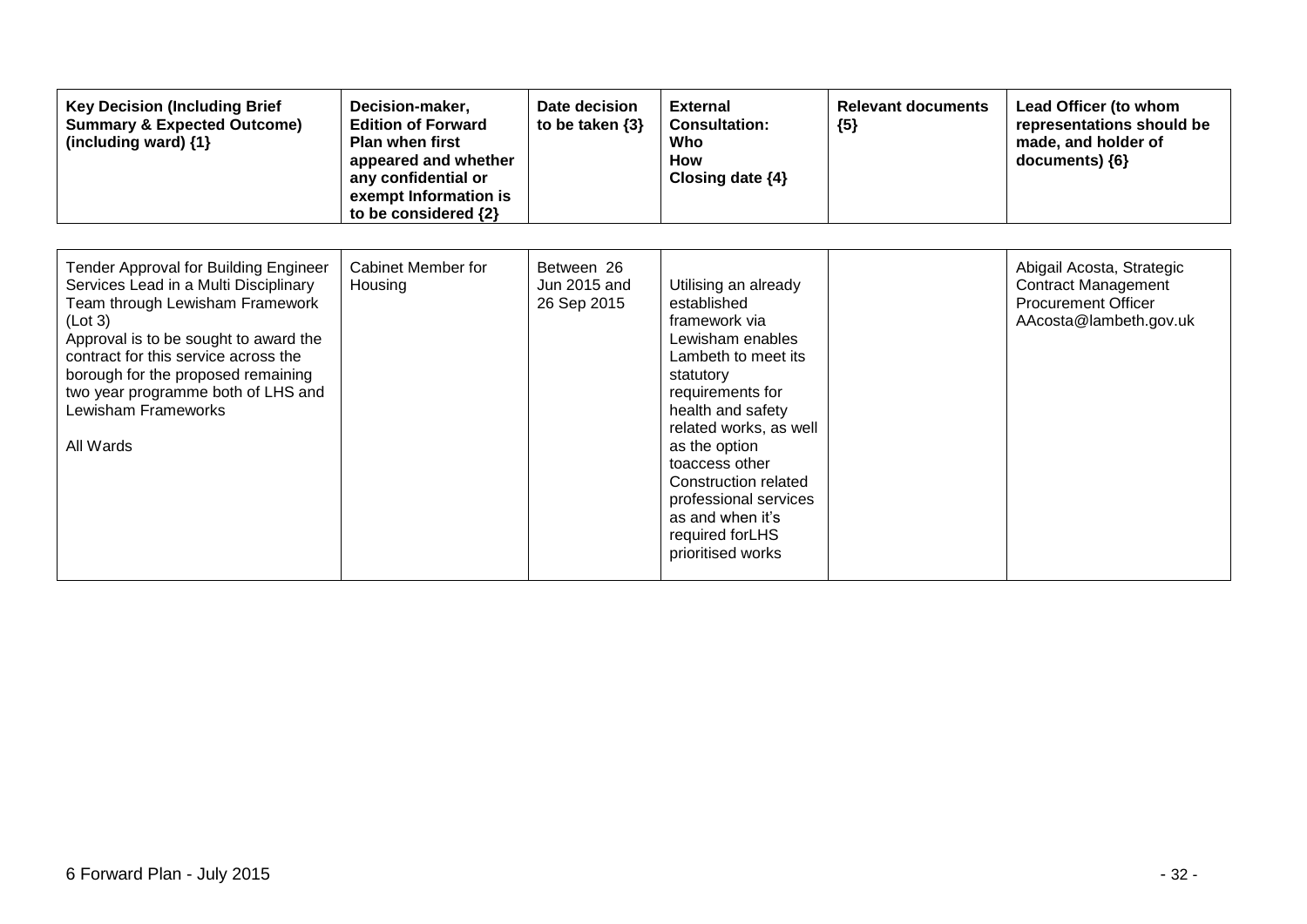| <b>Key Decision (Including Brief</b><br><b>Summary &amp; Expected Outcome)</b><br>(including ward) {1}                                                                                                                                                                                                                                                                                                                                                                                                                                                                                                                                                                                                                                                                                                            | Decision-maker,<br><b>Edition of Forward</b><br><b>Plan when first</b><br>appeared and whether<br>any confidential or<br>exempt Information is<br>to be considered {2} | Date decision<br>to be taken $\{3\}$      | <b>External</b><br><b>Consultation:</b><br>Who<br>How<br>Closing date {4}                                                                                                                                                                                                                                                                                                                                                                                                     | <b>Relevant documents</b><br>${5}$ | Lead Officer (to whom<br>representations should be<br>made, and holder of<br>documents) ${6}$                                                    |
|-------------------------------------------------------------------------------------------------------------------------------------------------------------------------------------------------------------------------------------------------------------------------------------------------------------------------------------------------------------------------------------------------------------------------------------------------------------------------------------------------------------------------------------------------------------------------------------------------------------------------------------------------------------------------------------------------------------------------------------------------------------------------------------------------------------------|------------------------------------------------------------------------------------------------------------------------------------------------------------------------|-------------------------------------------|-------------------------------------------------------------------------------------------------------------------------------------------------------------------------------------------------------------------------------------------------------------------------------------------------------------------------------------------------------------------------------------------------------------------------------------------------------------------------------|------------------------------------|--------------------------------------------------------------------------------------------------------------------------------------------------|
| Extra Care Housing Developments at<br><b>Elderberry Grove and Denby Court</b><br>A competitive selection process is<br>planned in order to identify a suitably<br>experienced and qualified Registered<br>Provider of Social Housing to design,<br>build and operate two extra care<br>housing schemes on the sites of<br>current sheltered housing schemes<br>which are in the process of being<br>decommissioned. The proposed<br>selection process is robust and<br>transparent and described in a<br>Procurement Strategy report to be<br>approved by the Council's<br>Procurement Board. Following the<br>selection process a decision will be<br>required to enter into formal contract<br>negotiations including land transfer,<br>development and nomination<br>agreements with the successful<br>bidder. | Cabinet Member for<br>Housing<br>19.02.15                                                                                                                              | Between 26<br>Jun 2015 and<br>26 Sep 2015 | Co production with<br>tenants on service<br>requirement has<br>been underway since<br>decision to redevelop<br>schemes was taken<br>in November 2013.<br>Tenants'<br>representatives are<br>included in<br>production of tender<br>documentation and<br>will be included in the<br>valuation and<br>selection process.<br>Shortlisted providers<br>will be required to<br>present to wider<br>tenants group and<br>feedback will<br>contribute to the<br>selection of the RP. |                                    | David Worrall, Senior<br>Commissioning Manager,<br><b>Health and Wellbeing</b><br>dworrall@lambeth.gov.uk<br>Phoenix House<br>Tel: 020 7926 9978 |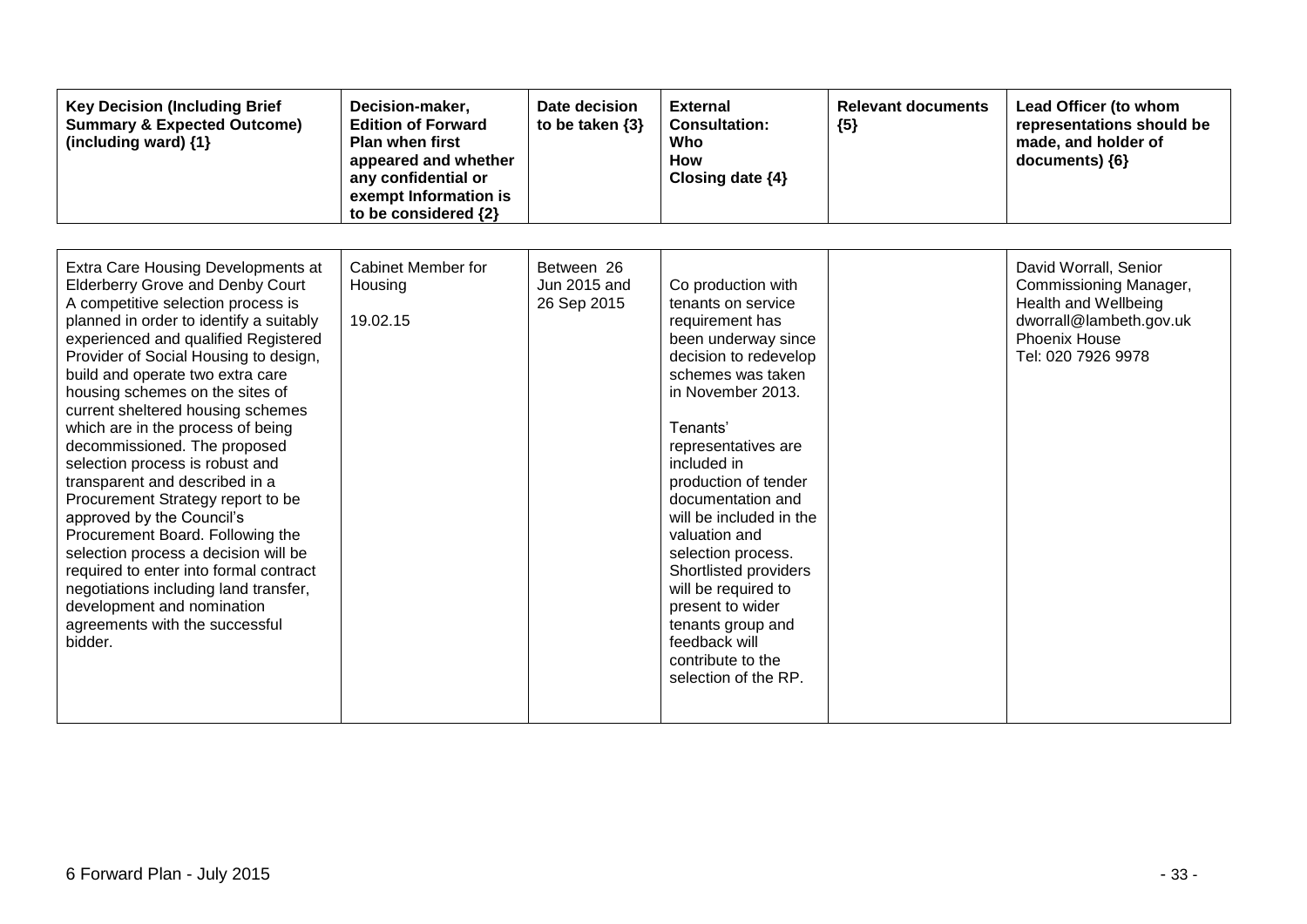| <b>Key Decision (Including Brief</b><br><b>Summary &amp; Expected Outcome)</b><br>(including ward) {1}                                                                                                        | Decision-maker,<br><b>Edition of Forward</b><br>Plan when first<br>appeared and whether<br>any confidential or<br>exempt Information is<br>to be considered {2} | Date decision<br>to be taken $\{3\}$      | <b>External</b><br><b>Consultation:</b><br>Who<br><b>How</b><br>Closing date {4}                                                                                                                                                                                                                                                      | <b>Relevant documents</b><br>${5}$                                                   | Lead Officer (to whom<br>representations should be<br>made, and holder of<br>documents) {6}                                           |
|---------------------------------------------------------------------------------------------------------------------------------------------------------------------------------------------------------------|-----------------------------------------------------------------------------------------------------------------------------------------------------------------|-------------------------------------------|---------------------------------------------------------------------------------------------------------------------------------------------------------------------------------------------------------------------------------------------------------------------------------------------------------------------------------------|--------------------------------------------------------------------------------------|---------------------------------------------------------------------------------------------------------------------------------------|
| Approval of Lollard Street<br>Development Agreement for provision<br>of new homes and nursery school<br>The General Exception procedure is<br>likely to be followed<br>Bishop's; Prince's                     | Cabinet Member for<br>Housing<br>11 October 2013                                                                                                                | Between 26<br>Jun 2015 and<br>26 Sep 2015 | Princes and Bishops<br><b>Ward Members</b>                                                                                                                                                                                                                                                                                            | Resolution to grant<br>planning permission for<br><b>Shell Centre</b><br>development | Lesley Johnson, Interim<br><b>Housing Regeneration</b><br>Manager<br>Ljohnson3@lambeth.gov.uk<br>Hambrook House<br>Tel: 020 7926 3765 |
| Development Options Appraisal -<br><b>Fenwick Estate</b><br>To approve the opportunity sites in<br>Fenwick estate as the location for<br>offsite affordable housing provision by<br>Sainsbury/TfL<br>Larkhall | Cabinet Member for<br>Housing<br>2 May 2014                                                                                                                     | Between 26<br>Jun 2015 and<br>26 Sep 2015 | Local residents and<br>ward councillors<br>Resident participation<br>in the project will be<br>designed in close<br>liaison with the TRA.<br>A communications<br>plan will be<br>developed by the<br>project team<br>involving drop in,<br>newsletters, events<br>etc to engage with<br>residents and<br>coproduce a project<br>plan. |                                                                                      | Lesley Johnson, Interim<br><b>Housing Regeneration</b><br>Manager<br>Ljohnson3@lambeth.gov.uk<br>Hambrook House<br>Tel: 020 7926 3765 |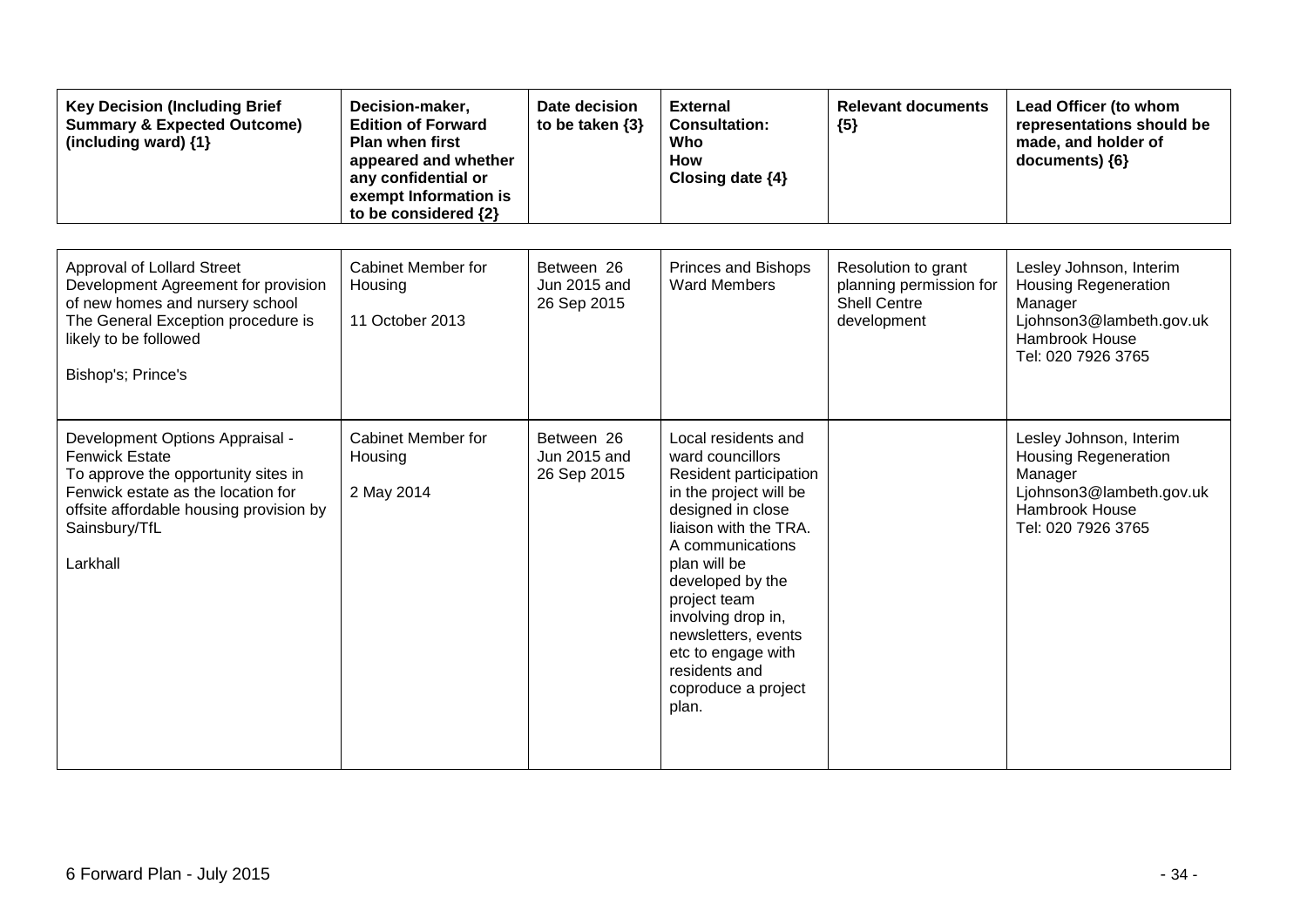| <b>Key Decision (Including Brief</b><br><b>Summary &amp; Expected Outcome)</b><br>(including ward) $\{1\}$                                                                                                                                                                                                                                                                                                                                 | Decision-maker,<br><b>Edition of Forward</b><br><b>Plan when first</b><br>appeared and whether<br>any confidential or<br>exempt Information is<br>to be considered {2} | Date decision<br>to be taken $\{3\}$      | <b>External</b><br><b>Consultation:</b><br>Who<br><b>How</b><br>Closing date {4}  | <b>Relevant documents</b><br>${5}$ | Lead Officer (to whom<br>representations should be<br>made, and holder of<br>documents) {6}                                                   |
|--------------------------------------------------------------------------------------------------------------------------------------------------------------------------------------------------------------------------------------------------------------------------------------------------------------------------------------------------------------------------------------------------------------------------------------------|------------------------------------------------------------------------------------------------------------------------------------------------------------------------|-------------------------------------------|-----------------------------------------------------------------------------------|------------------------------------|-----------------------------------------------------------------------------------------------------------------------------------------------|
| Authorisation to proceed to sign the<br>New Modular Management<br>Agreement<br>It is proposed that authorisation is<br>given to help proceed with the signing<br>of the new Modular Management<br>Agreement. Although a Management<br>Agreement is already in place with<br>these TMOs, the policies and<br>procedures within those agreements<br>require urgent update.<br>Brixton Hill; Clapham Town;<br>Coldharbour; Ferndale; Prince's | Cabinet Member for<br>Housing                                                                                                                                          | Between 26<br>Jun 2015 and<br>26 Sep 2015 | Other than with<br>CETRA, all planned<br>external consultation<br>have concluded. |                                    | Paula Phillips<br>pphillips@lambeth.gov.uk<br>3rd Floor, Hambrook House,<br>Proden Road, London, SW2<br>5RW<br>Tel: 020 7926 3628             |
| Proposal to Appoint Mears Ltd<br>(Interim) for South Area-Waiver<br>An urgent waiver report has been<br>prepared recommending Mears Ltd to<br>take over delivery of repairs and voids<br>works in the south as an interim<br>arrangement only for a period of 18<br>months.<br>All Wards                                                                                                                                                   | <b>Cabinet Member for</b><br>Housing<br>20 June 2014                                                                                                                   | Between 26<br>Jun 2015 and<br>26 Sep 2015 | High-level meetings<br>with Cabinet<br>Member/ LL Board/<br>Contractor            |                                    | Ola Akinfe, Director of<br><b>Property Services</b><br>OAkinfe@lambethliving.org.u<br>Lambeth Living, Hambrook<br>House<br>Tel: 0207 926 3427 |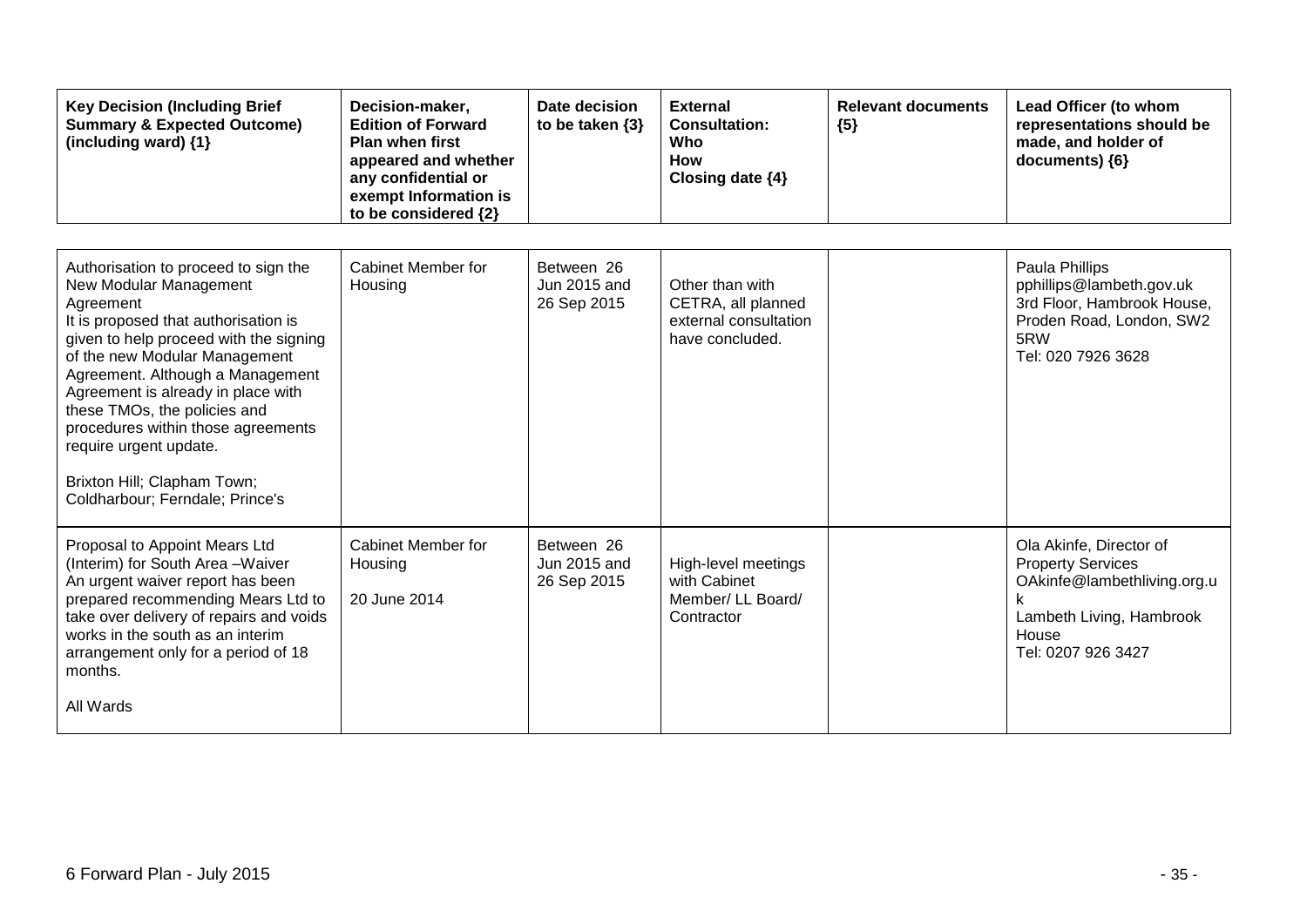| <b>Key Decision (Including Brief</b><br><b>Summary &amp; Expected Outcome)</b><br>(including ward) {1}                                                                                                                                                                                                                                                                                                                                                                                                                                                                                                                             | Decision-maker,<br><b>Edition of Forward</b><br><b>Plan when first</b><br>appeared and whether<br>any confidential or<br>exempt Information is<br>to be considered {2} | Date decision<br>to be taken $\{3\}$      | <b>External</b><br><b>Consultation:</b><br>Who<br><b>How</b><br>Closing date {4}                            | <b>Relevant documents</b><br>${5}$ | Lead Officer (to whom<br>representations should be<br>made, and holder of<br>documents) {6}                                      |
|------------------------------------------------------------------------------------------------------------------------------------------------------------------------------------------------------------------------------------------------------------------------------------------------------------------------------------------------------------------------------------------------------------------------------------------------------------------------------------------------------------------------------------------------------------------------------------------------------------------------------------|------------------------------------------------------------------------------------------------------------------------------------------------------------------------|-------------------------------------------|-------------------------------------------------------------------------------------------------------------|------------------------------------|----------------------------------------------------------------------------------------------------------------------------------|
| South Area Procurement Project<br>The South Area has a unique<br>arrangement at present where Mears<br>are delivering repairs and<br>maintenance services for a set time<br>only.<br>The interim arrangement enables<br>Mears to deliver responsive repairs,<br>voids, disrepair and planned and<br>cyclical maintenance works in the<br>South for 18 months only, with an<br>expiration of January 2016.<br>The South Contract must be procured<br>in time to enable a smooth handover<br>by January 2016.<br>Gipsy Hill; Knight's Hill; St Leonards;<br>Streatham Hill; Streatham South;<br><b>Streatham Wells; Thurlow Park</b> | Cabinet Member for<br>Housing                                                                                                                                          | Between 22<br>May 2015 and<br>21 Aug 2015 | Full consultation with<br>ward members and<br>other<br>internal/external<br>stakeholderswill take<br>place. |                                    | Cedric Boston (Director of<br><b>Housing Services)</b><br>cboston2@lambethliving.org.<br>uk<br>Lambeth Living, Hambrook<br>House |

## **Jobs and Growth**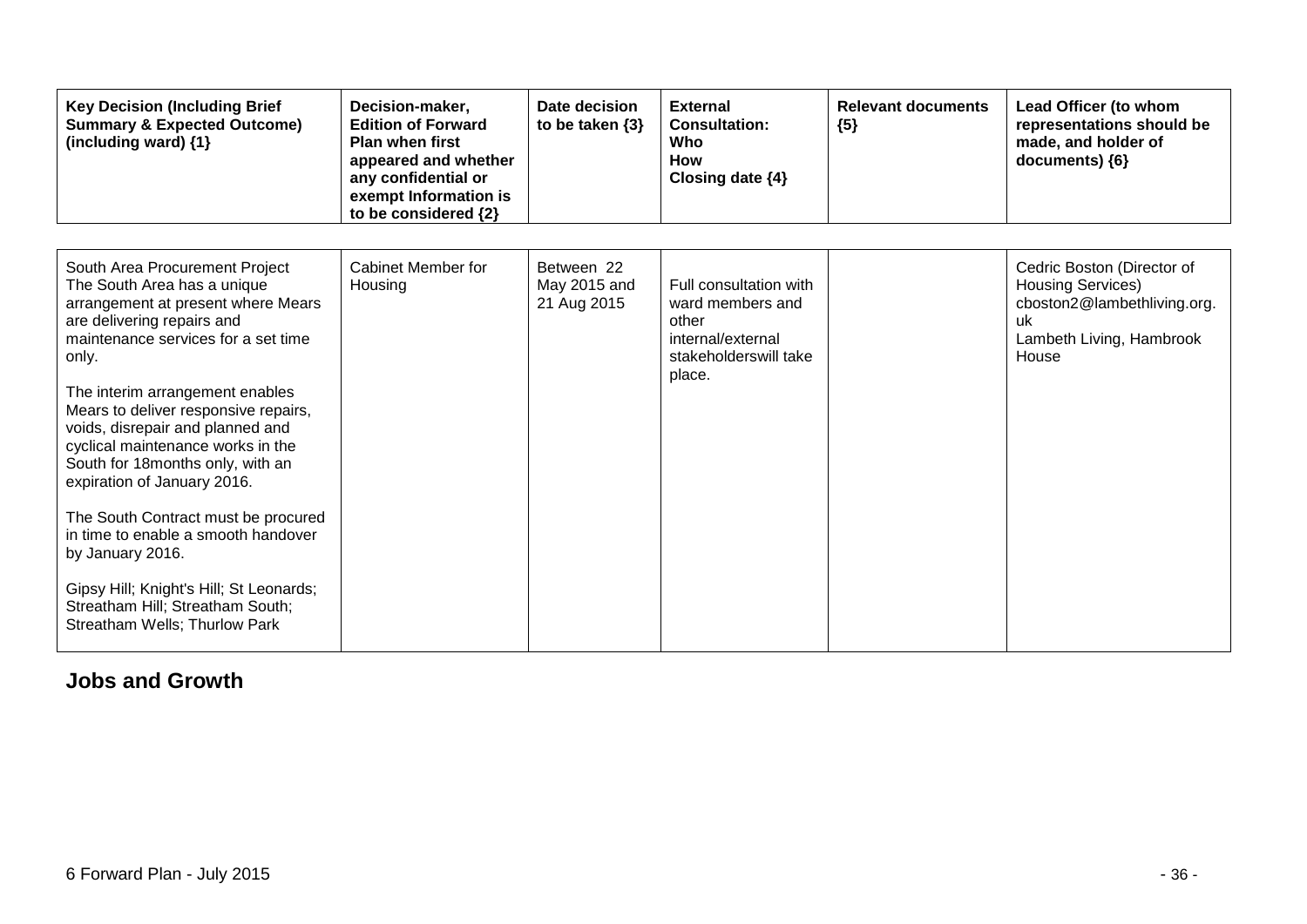| <b>Key Decision (Including Brief</b><br><b>Summary &amp; Expected Outcome)</b><br>(including ward) {1}                                                                                                                                                                                                                                                                                                                                                                                                                                                                                                                                          | Decision-maker,<br><b>Edition of Forward</b><br><b>Plan when first</b><br>appeared and whether<br>any confidential or<br>exempt Information is<br>to be considered {2} | Date decision<br>to be taken $\{3\}$      | <b>External</b><br><b>Consultation:</b><br>Who<br><b>How</b><br>Closing date $\{4\}$                             | <b>Relevant documents</b><br>${5}$ | Lead Officer (to whom<br>representations should be<br>made, and holder of<br>documents) {6} |
|-------------------------------------------------------------------------------------------------------------------------------------------------------------------------------------------------------------------------------------------------------------------------------------------------------------------------------------------------------------------------------------------------------------------------------------------------------------------------------------------------------------------------------------------------------------------------------------------------------------------------------------------------|------------------------------------------------------------------------------------------------------------------------------------------------------------------------|-------------------------------------------|------------------------------------------------------------------------------------------------------------------|------------------------------------|---------------------------------------------------------------------------------------------|
| <b>Employment and Enterprise 3 Year</b><br>Delivery and Finance Plan<br>(1) To approve the proposed<br><b>Employment and Enterprise Delivery</b><br>Plan and funding allocation for 2015-<br>2016<br>(2) To note and agree proposed<br><b>Employment and Enterprise Delivery</b><br>Plan for 2016-2017 and 2017-2018<br>and to agree that S106 funds will be<br>used to deliver the activity detailed in<br>Section 4 in line with the Covenants'<br>aims<br>(3) To give approval for S106 funding<br>to be allocated to the Employment and<br>Enterprise Delivery Plan for 2016-<br>2017 and 2017-2018 as it becomes<br>available<br>All Wards | Cabinet Member for<br>Jobs and Growth                                                                                                                                  | Between 26<br>Jun 2015 and<br>26 Sep 2015 | Meeting with the<br>Lambeth Working<br>provider network and<br>also consultation<br>through the BIDS<br>network. |                                    | <b>Katy Shaw</b><br>kshaw3@lambeth.gov.uk<br>Tel: 020 7926 2225                             |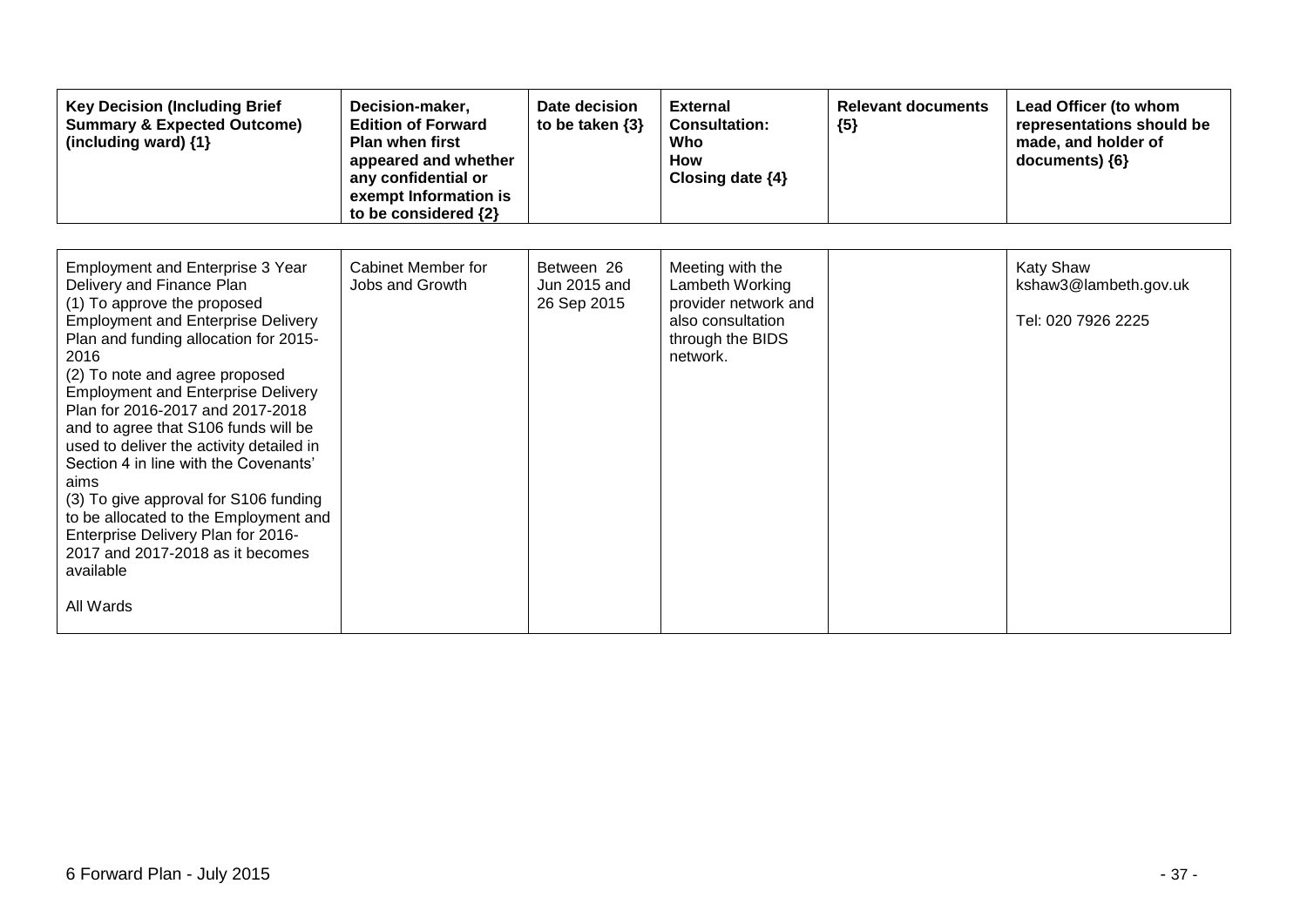| <b>Key Decision (Including Brief</b><br><b>Summary &amp; Expected Outcome)</b><br>(including ward) {1}                                                                                                                                                                                                                                                                               | Decision-maker,<br><b>Edition of Forward</b><br><b>Plan when first</b><br>appeared and whether<br>any confidential or<br>exempt Information is<br>to be considered {2} | Date decision<br>to be taken $\{3\}$      | <b>External</b><br><b>Consultation:</b><br>Who<br><b>How</b><br>Closing date {4} | <b>Relevant documents</b><br>${5}$ | Lead Officer (to whom<br>representations should be<br>made, and holder of<br>documents) {6}                                                                                                |
|--------------------------------------------------------------------------------------------------------------------------------------------------------------------------------------------------------------------------------------------------------------------------------------------------------------------------------------------------------------------------------------|------------------------------------------------------------------------------------------------------------------------------------------------------------------------|-------------------------------------------|----------------------------------------------------------------------------------|------------------------------------|--------------------------------------------------------------------------------------------------------------------------------------------------------------------------------------------|
| Pathways to Employment Phase 2<br><b>Contract Award</b><br>This decision will enable the Council<br>to enter into contract with an<br>employment service provider. The<br>provider will work with unemployed<br>residents across Lambeth, Lewisham<br>and Southwark to help them overcome<br>their barriers to employment and<br>prevent them from becoming long<br>term unemployed. | Cabinet Member for<br>Jobs and Growth                                                                                                                                  | Between 2 May<br>2015 and 1 Aug<br>2015   |                                                                                  |                                    | Adrian Smith, Commissioning<br><b>Director</b><br>ASmith2@lambeth.gov.uk<br>Tel: 020 7926 0182                                                                                             |
| <b>Vauxhall Square Land Appropriation</b><br>for Purposes of Right to Light<br>To agree the use of the Council's<br>S237 powers in connection with the<br>Vauxhall Square site in order to<br>remove the injunctable Right to Light<br>of neighbouring landowners.<br>Oval                                                                                                           | Cabinet Member for<br>Jobs and Growth<br>10/06/2015                                                                                                                    | Between 19 Jul<br>2015 and 19<br>Sep 2015 | <b>Ward Councillors</b><br><b>Statutory consultees</b>                           |                                    | Richard Saunders, Team<br>Leader - Special Projects<br>rsaunders@lambeth.gov.uk<br><b>DCS Special Projects,</b><br>Planning & Development<br>Control, Phoenix House, 10<br>Wandsworth Road |

# **Neighbourhoods**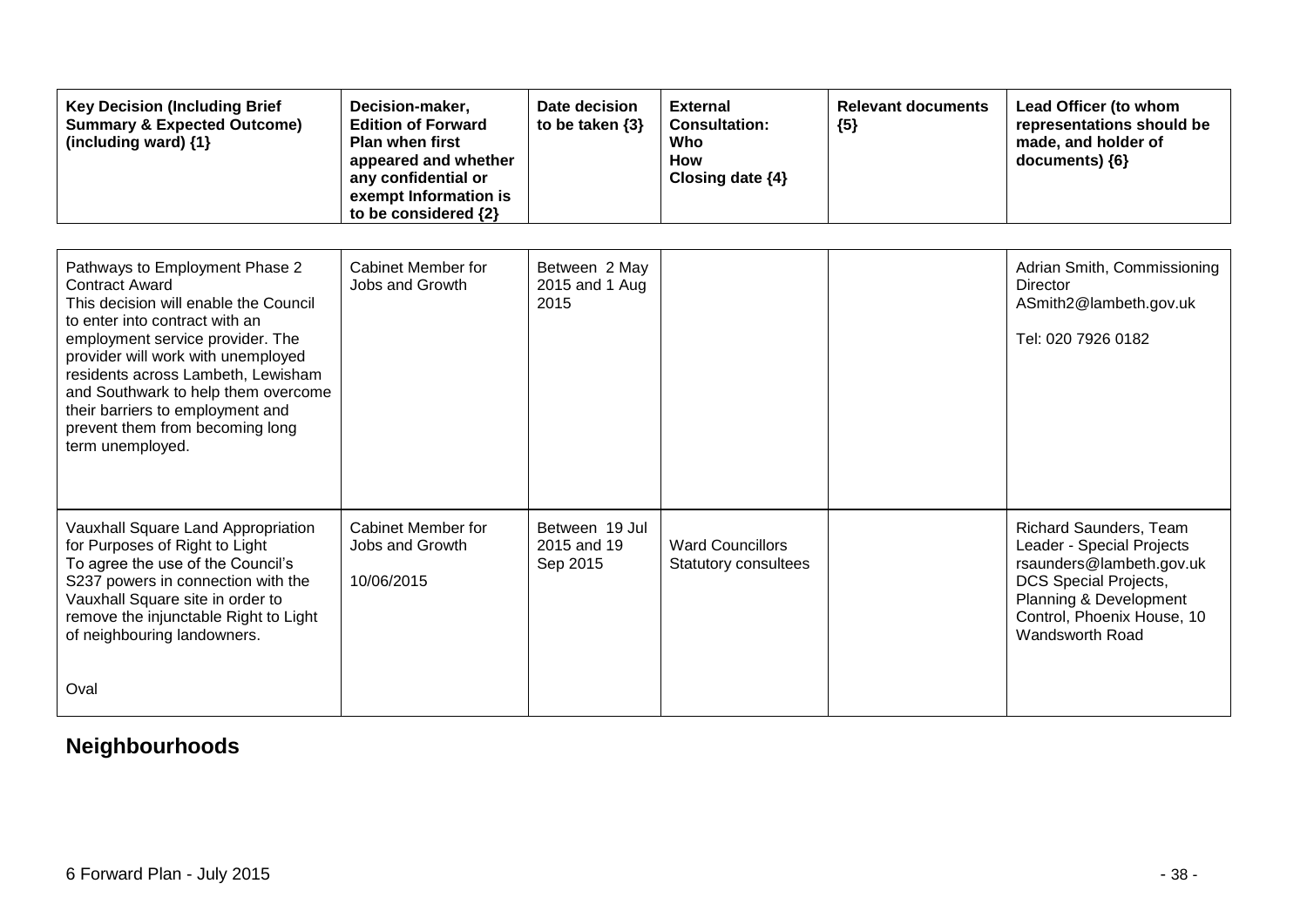| <b>Key Decision (Including Brief</b><br><b>Summary &amp; Expected Outcome)</b><br>(including ward) {1}                                                                                                                                                                                                                                                                                                                                                                                                                                                                                                                                                                                                                                                                                                                                                                                                                                                                                                                                              | Decision-maker,<br><b>Edition of Forward</b><br><b>Plan when first</b><br>appeared and whether<br>any confidential or<br>exempt Information is<br>to be considered {2} | Date decision<br>to be taken $\{3\}$ | <b>External</b><br><b>Consultation:</b><br>Who<br>How<br>Closing date {4}                                                                                                                                                                                | <b>Relevant documents</b><br>${5}$ | Lead Officer (to whom<br>representations should be<br>made, and holder of<br>documents) {6}  |
|-----------------------------------------------------------------------------------------------------------------------------------------------------------------------------------------------------------------------------------------------------------------------------------------------------------------------------------------------------------------------------------------------------------------------------------------------------------------------------------------------------------------------------------------------------------------------------------------------------------------------------------------------------------------------------------------------------------------------------------------------------------------------------------------------------------------------------------------------------------------------------------------------------------------------------------------------------------------------------------------------------------------------------------------------------|------------------------------------------------------------------------------------------------------------------------------------------------------------------------|--------------------------------------|----------------------------------------------------------------------------------------------------------------------------------------------------------------------------------------------------------------------------------------------------------|------------------------------------|----------------------------------------------------------------------------------------------|
| The tree at Durning Library<br>This proposed decision follows a High<br>Court Order preventing removal of a<br>'tree of heaven' located at the rear of<br>the Durning library until the council<br>had fully considered the impact of the<br>trees removal on the Kennington<br>Conservation Area. As a consequence<br>of public consultation the council has<br>also been requested to consider the<br>benefits of the tree in respect to<br>health, air quality, biodiversity, and to<br>overall quality of life before<br>determining any decision that may<br>result in the tree being removed.<br>Following consideration of all of the<br>evidence, research and community<br>feedback this proposed decision<br>recommends that the council<br>undertake the controlled removal of<br>the tree of heaven located at the rear<br>of the Durning Library. The decision<br>report will be published on 19 June<br>and be viewable here -<br>(http://moderngov.lambeth.gov.uk/mg<br>DelegatedDecisions.aspx?bcr=1&DM<br>$=0$ &DS=2&K=0&DR=&V=0). | Cabinet Member for<br>Neighbourhoods                                                                                                                                   | 12 Jul 2015                          | Representations on<br>this matter can be<br>addressed to<br>Councillor Jane<br>Edbrooke, Cabinet<br>Member for<br>Neighbourhoods, and<br>sent via email to:<br>mcable@lambeth.go<br>v.uk.<br>Representations<br>must be received by<br>the 12 July 2015. |                                    | Marion Cable,<br><b>Commissioning Officer</b><br>mcable@lambeth.gov.uk<br>Tel: 0207 926 9288 |
| Written representations on this matter<br>can be addressed to Councillor Jane<br>Edbrooke, Cabinet Member for<br>Neighbourhoods, and sent via email<br>to Frace/alsda Plant bethut yo 2018.5<br>Representations must be received by<br>the 12 July 2015.                                                                                                                                                                                                                                                                                                                                                                                                                                                                                                                                                                                                                                                                                                                                                                                            |                                                                                                                                                                        |                                      |                                                                                                                                                                                                                                                          |                                    | $-39-$                                                                                       |